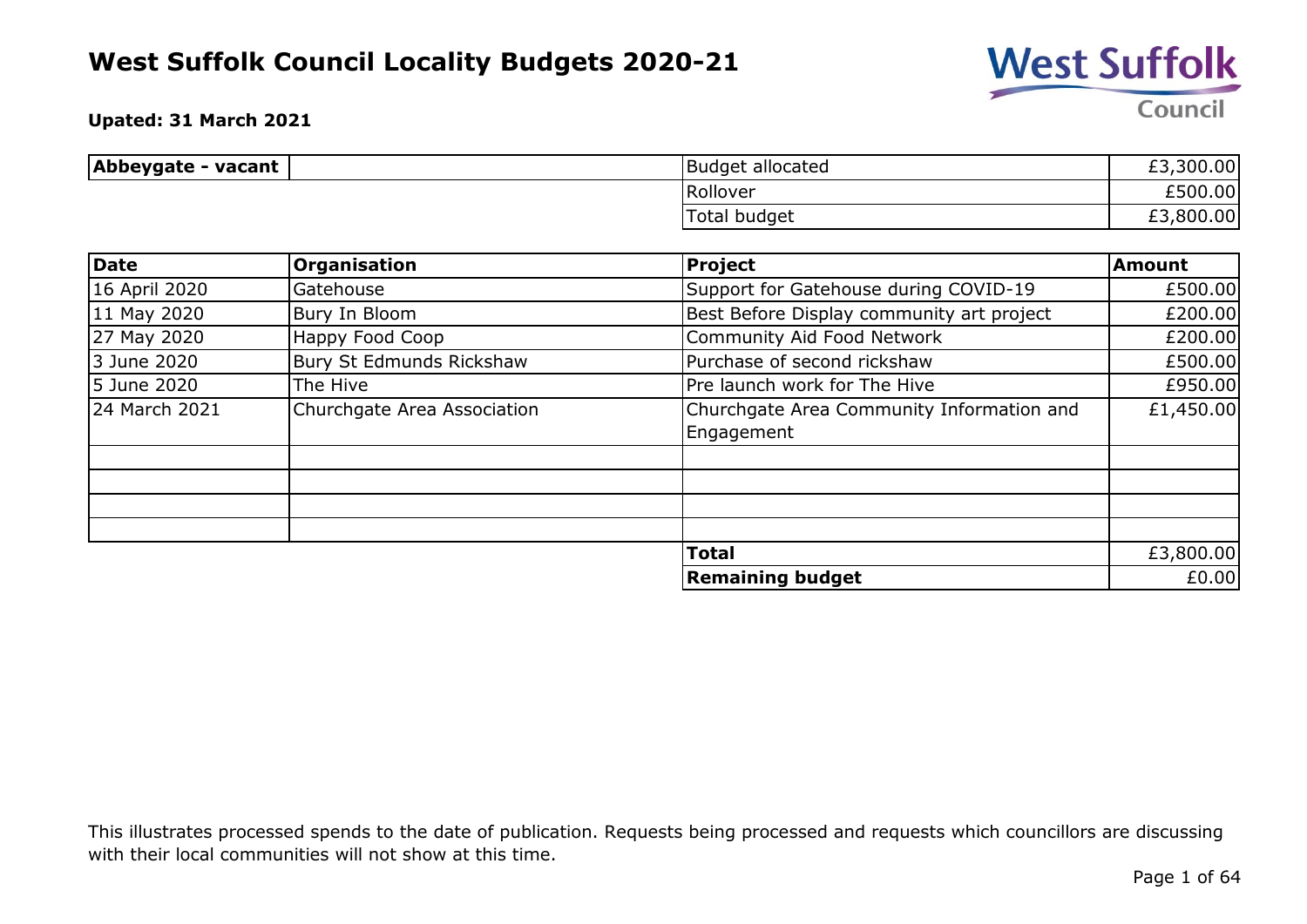

**Upated: 31 March 2021**

| Abbeygate - Councillor Joanna Rayner | <b>Budget allocated</b> | £3,300.00 |
|--------------------------------------|-------------------------|-----------|
|                                      | Rollover                | £500.00   |
|                                      | Total budget            | £3,800.00 |

| Date          | Organisation                    | Project                                   | <b>Amount</b> |
|---------------|---------------------------------|-------------------------------------------|---------------|
| 11 May 2020   | Bury In Bloom                   | Best Before Display community art project | £250.00       |
| 3 June 2020   | Bury St Edmunds Rickshaw        | Purchase of second Rickshaw               | £500.00       |
| 9 June 2020   | Bury St Edmunds Rickshaw        | Coronavirus lockdown delivery service     | £290.00       |
| 11 March 2021 | West Suffolk Vineyard Church    | Facility improvement for the foodbank     | £1,160.00     |
| 16 March 2021 | 6th Bury St Edmunds Scout Group | New equipment and facility upgrade        | £260.00       |
| 16 March 2021 | Still Good Food                 | Facility upgrade to enhance local offer   | £160.00       |
| 16 March 2021 | <b>ICU Steps</b>                | Support for patients discharged from ICU  | £450.00       |
| 16 March 2021 | Theatre Royal Bury St Edmunds   | Beyond Walls Project                      | £730.00       |
|               |                                 | <b>Total</b>                              | £3,800.00     |
|               |                                 | <b>Remaining budget</b>                   | £0.00         |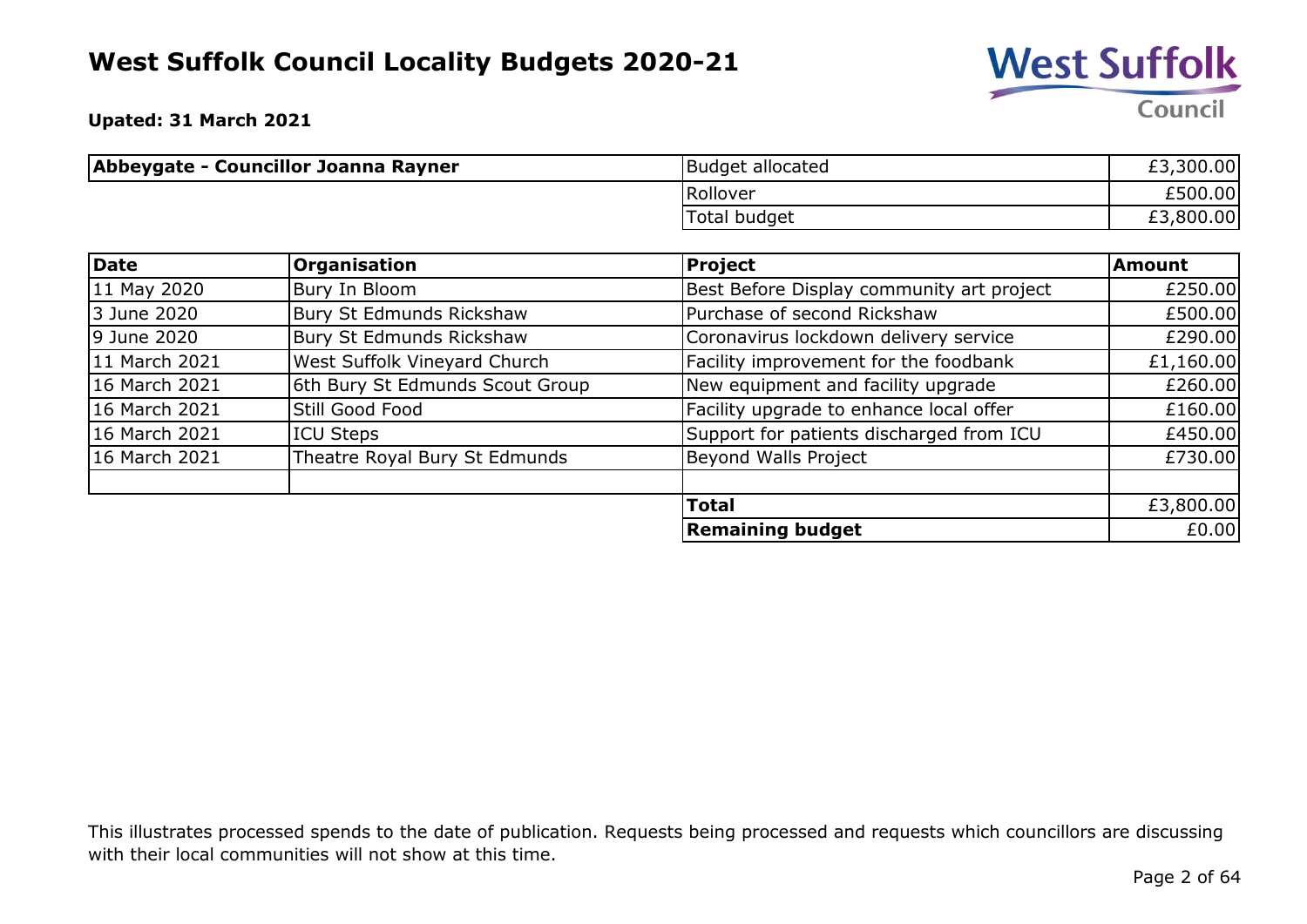

**Upated: 31 March 2021**

| <b>Bardwell - Councillor Andrew Smith</b> | Budget allocated    | £3,300.00 |
|-------------------------------------------|---------------------|-----------|
|                                           | Rollover            | £263.00   |
|                                           | <b>Total budget</b> | £3,563.00 |

| <b>Date</b>      | Organisation                            | Project                                       |           |
|------------------|-----------------------------------------|-----------------------------------------------|-----------|
| 21 May 2020      | <b>Bardwell Church</b>                  | Maintenance and ongoing costs for the Church  | £750.00   |
|                  |                                         | due to COVID-19                               |           |
| 4 June 2020      | Barnham Parish Council                  | <b>Community Cakes</b>                        | £200.00   |
| 20 July 2020     | Coney Weston Swan Bowls Club            | Grant towards the maintenance of the village  | £500.00   |
| 25 February 2021 | Coney Weston Parish Council             | Village Green Project creation of a community | £750.00   |
| 5 March 2021     | Honington and Sapiston Village Hall     | Community Hub publication                     | £250.00   |
| 16 March 2021    | <b>Bardwell Community Field Project</b> | <b>Bardwell Allotments adaptations</b>        | £1,000.00 |
|                  |                                         |                                               |           |
|                  |                                         |                                               |           |
|                  |                                         | <b>Total</b>                                  | £3,450.00 |
|                  |                                         | <b>Remaining budget</b>                       | £113.00   |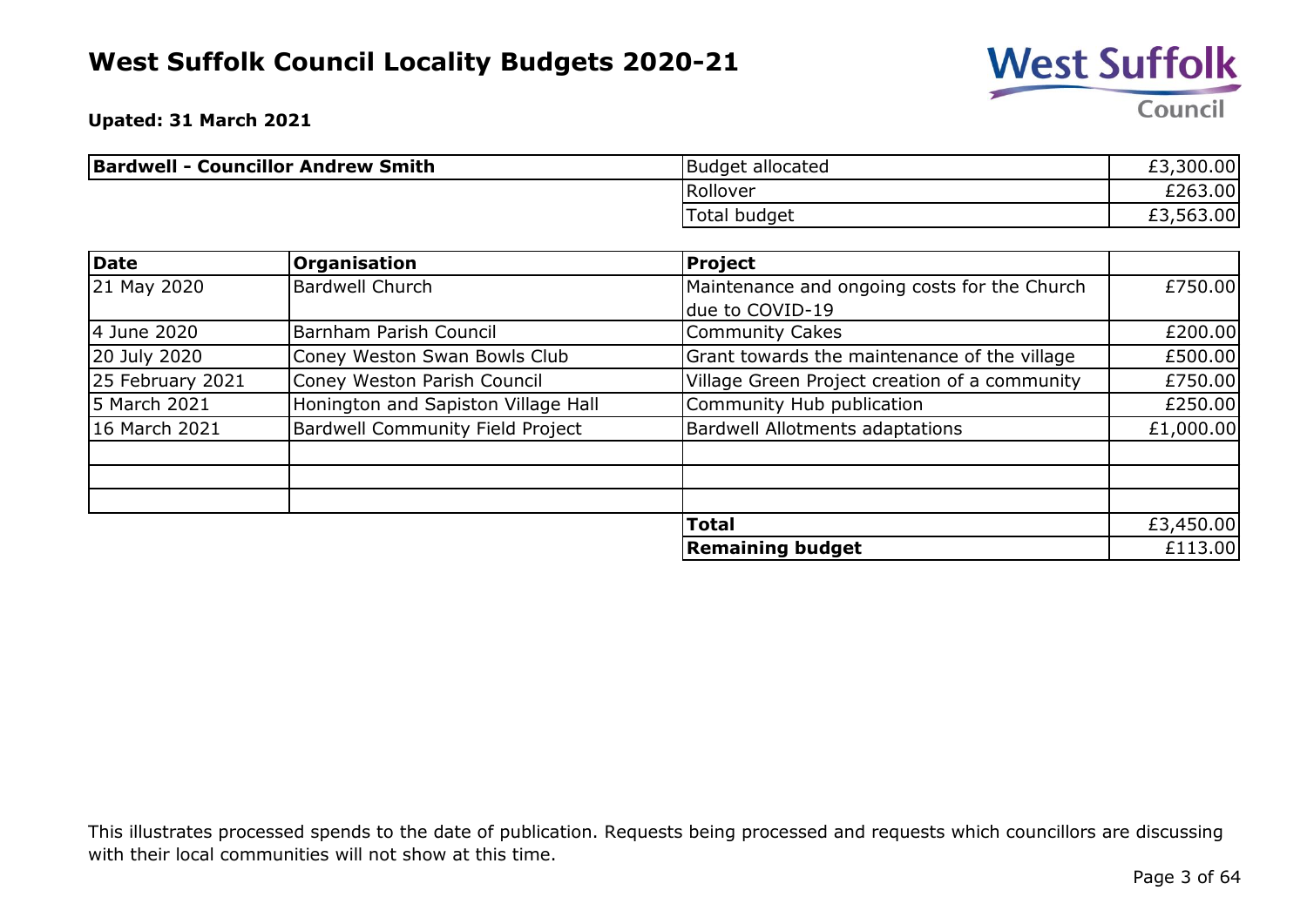

**Upated: 31 March 2021**

| <b>Barningham - Councillor Carol Bull</b> | Budget allocated | £3,300.00             |
|-------------------------------------------|------------------|-----------------------|
|                                           | Rollover         | £463.00               |
|                                           | Total budget     | 763.00,<br><b>zj,</b> |

| Date              | Organisation                          | <b>Project</b>                                 | <b>Amount</b> |
|-------------------|---------------------------------------|------------------------------------------------|---------------|
| 25 August 2020    | Hopton and District Bowls Club        | Adaptations to provide a safe non-slip surface | £1,000.00     |
| 16 September 2020 | <b>Hepworth Parish Council</b>        | Refurbishment of village bus shelter           | £125.00       |
| 16 November 2020  | Suffolk Wildlife Trust Knettishall    | Grant towards improvements within Knettishall  | £750.00       |
| 9 March 2021      | Suffolk Wildlife Trust Knettishall    | Safety cameras for the car park                | £300.00       |
| 12 March 2021     | Hopton Cum Knettishall Parish Council | Hopton Friendship Garden                       | £250.00       |
| 18 March 2021     | Barningham Parish Council             | Community Speedwatch                           | £1,000.00     |
|                   |                                       |                                                |               |
|                   |                                       |                                                |               |
|                   |                                       |                                                |               |
|                   |                                       |                                                |               |
|                   |                                       | <b>Total</b>                                   | £3,425.00     |
|                   |                                       | <b>Remaining budget</b>                        | £338.00       |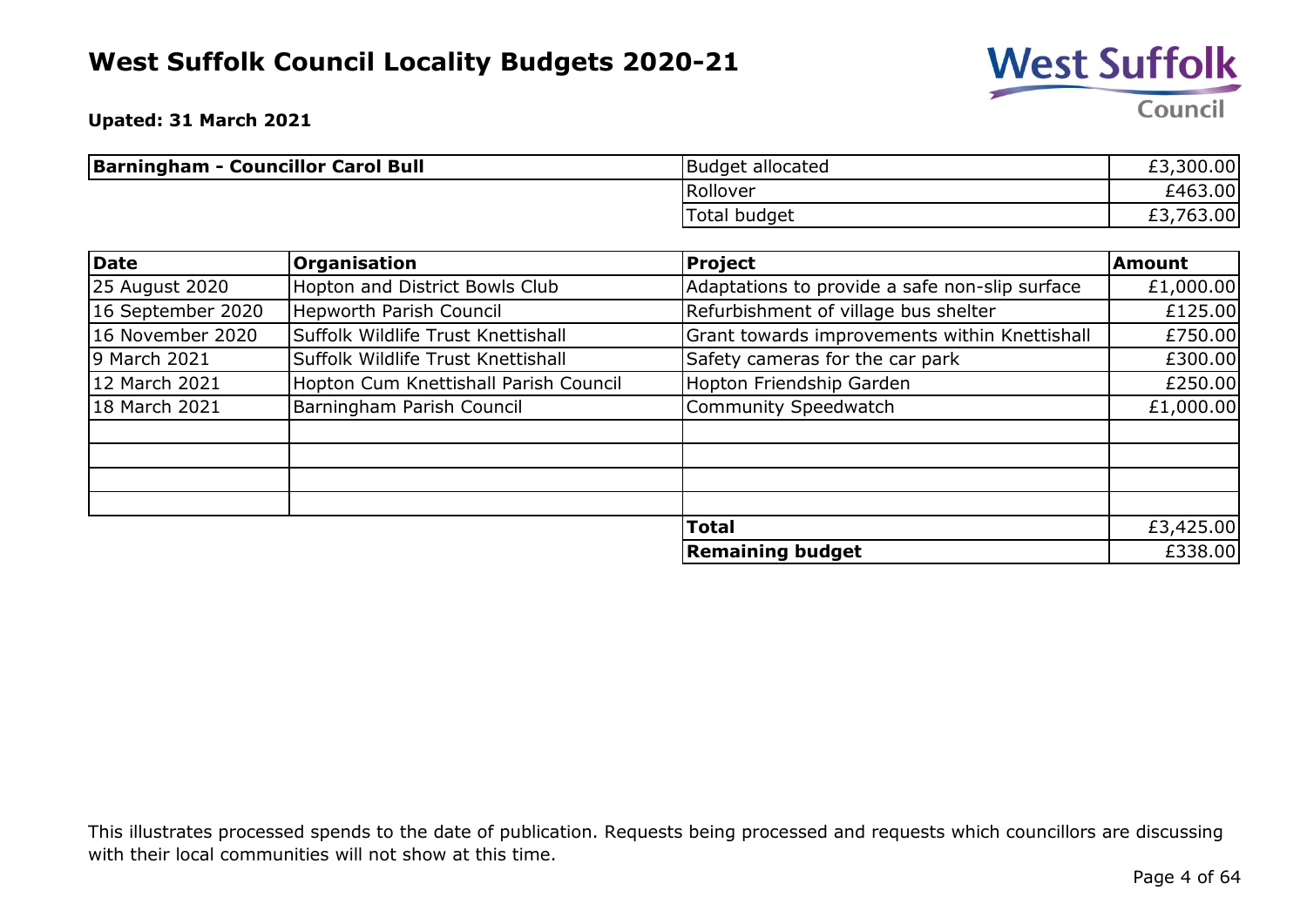

**Upated: 31 March 2021**

| <b>Barrow - Councillor Ian Houlder</b> | <b>Budget allocated</b> | £3,300.00 |
|----------------------------------------|-------------------------|-----------|
|                                        | Rollover                | £313.00   |
|                                        | Total budget            | £3,613.00 |

| Date             | <b>Organisation</b>                     | <b>Project</b>                                 | <b>Amount</b> |
|------------------|-----------------------------------------|------------------------------------------------|---------------|
| 4 August 2020    | Barrow cum Denham Parish Council        | Community noticeboard                          | £1,500.00     |
| 24 December 2020 | Barrow cum Denham Parish Council        | Village Christmas lights                       | £407.00       |
| 24 March 2021    | <b>Friends of Barrow Primary School</b> | School Allotment project, building a community | £650.00       |
| 31 March 2021    | The Saxhams Parish Council              | Maintenance and enhancing children's play area | £400.00       |
|                  |                                         |                                                |               |
|                  |                                         |                                                |               |
|                  |                                         |                                                |               |
|                  |                                         |                                                |               |
|                  |                                         | <b>Total</b>                                   | £2,957.00     |
|                  |                                         | <b>Remaining budget</b>                        | £656.00       |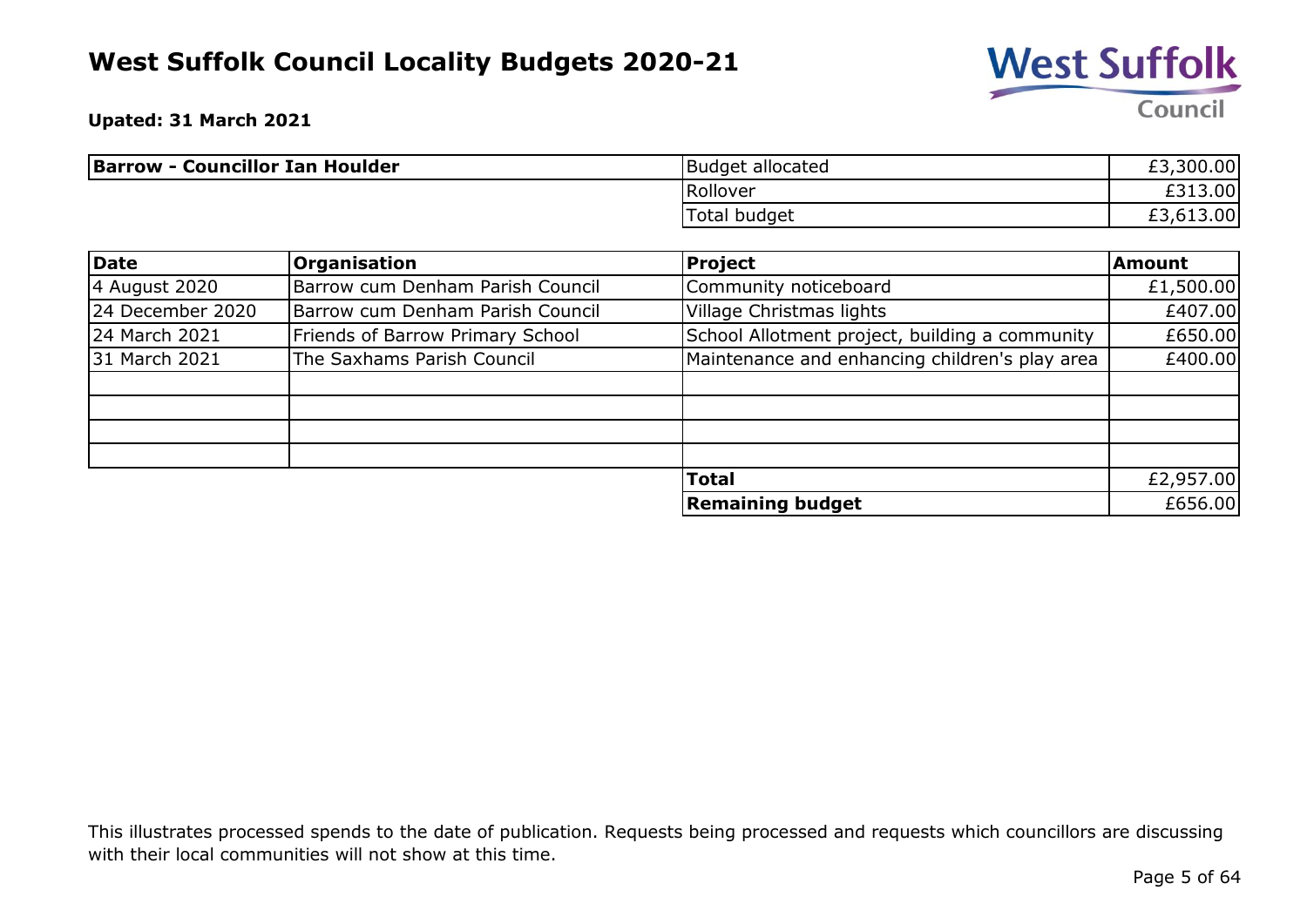

**Upated: 31 March 2021**

| <b>Brandon Central - Councillor Victor Lukaniuk</b> | Budget allocated | £3,300.00 |
|-----------------------------------------------------|------------------|-----------|
|                                                     | Rollover         | £313.00   |
|                                                     | Total budget     | £3,613.00 |

| <b>Date</b>      | <b>Organisation</b>              | <b>Project</b>                              | <b>Amount</b> |
|------------------|----------------------------------|---------------------------------------------|---------------|
| 11 May 2020      | Brandon Parochial Church Council | Assist the Church Institute during COVID-19 | £500.00       |
| 13 May 2020      | Epic Dad                         | <b>Family Support Project</b>               | £200.00       |
| 3 June 2020      | Brandon Heritage Centre          | Refurbishment to Brandon Heritage Centre    | £500.00       |
| 20 July 2020     | Suffolk West Citizens Advice     | Refurbishment of Brandon Citizens Advice    | £500.00       |
| 25 August 2020   | Brandon Methodist Church         | Upgrading the windows to improve energy     | £400.00       |
| 23 December 2020 | Shoestring Theatre Company       | Grant for improvements to the staging       | £400.00       |
| 24 December 2020 | Fledglings Pre School            | Assistance during COVID-19                  | £300.00       |
| 18 January 2021  | Brandon in Bloom                 | Development of the volunteer hub            | £500.00       |
| 29 January 2021  | Arts Development in East Anglia  | Brandon Creative Forum community events     | £300.00       |
|                  |                                  | <b>Total</b>                                | £3,600.00     |
|                  |                                  | <b>Remaining budget</b>                     | £13.00        |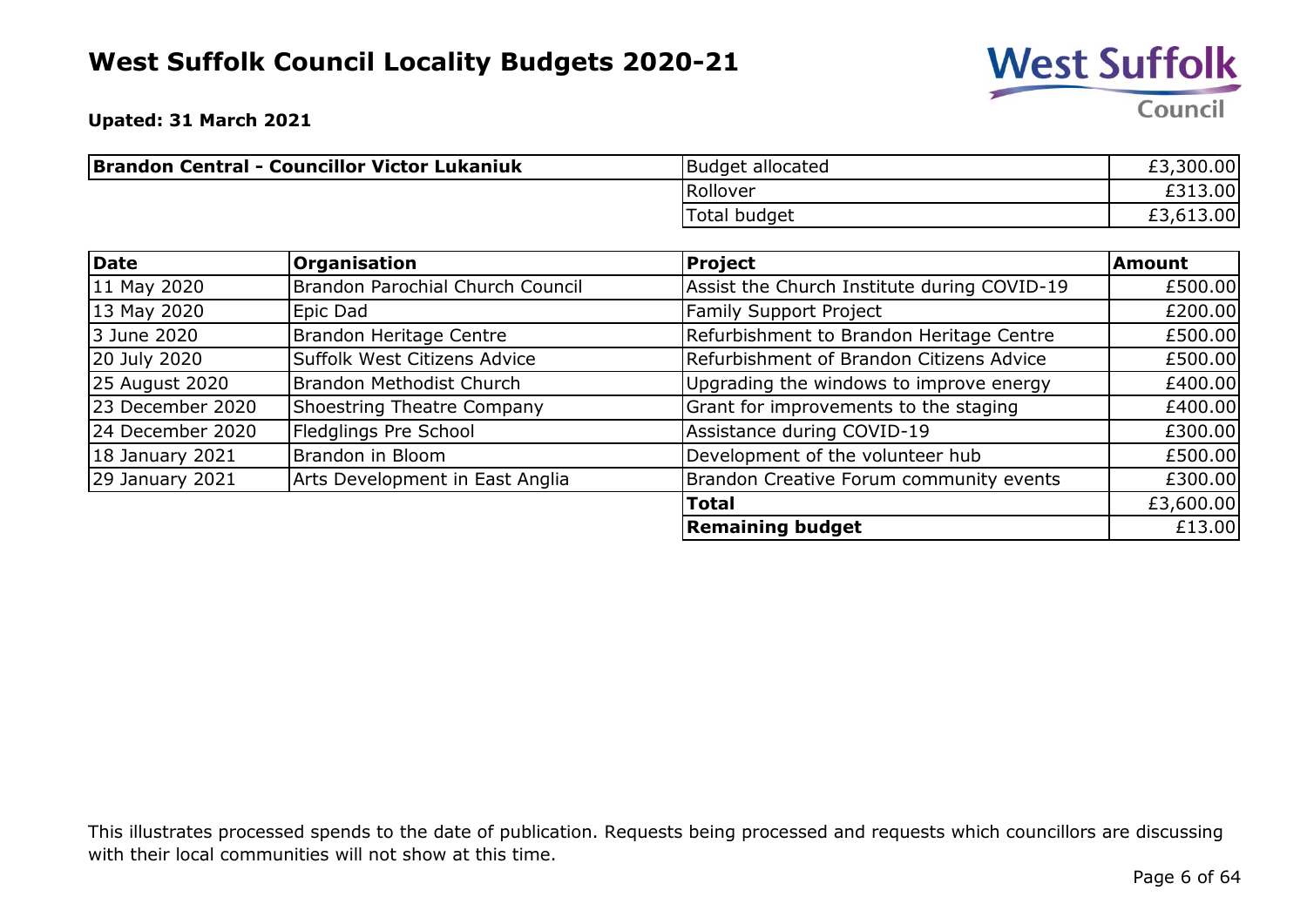

**Upated: 31 March 2021**

| <b>Brandon East - Councillor Philip Wittam</b> | <b>Budget allocated</b> | £3,300.00 |
|------------------------------------------------|-------------------------|-----------|
|                                                | Rollover                | £500.00   |
|                                                | Total budget            | ,800.00   |

| Date              | Organisation                     | Project                                     | <b>Amount</b> |
|-------------------|----------------------------------|---------------------------------------------|---------------|
| 11 May 2020       | Brandon Parochial Church Council | Assist the Church Institute during COVID-19 | £500.00       |
| 13 May 2020       | Epic Dad                         | Family Support Project                      | £200.00       |
| 3 June 2020       | <b>Brandon Heritage Centre</b>   | Refurbishment to Brandon Heritage Centre    | £500.00       |
| 20 July 2020      | Suffolk West Citizens Advice     | Refurbishment of Brandon Citizens Advice    | £500.00       |
| 25 August 2020    | Brandon Methodist Church         | Upgrading the windows to improve energy     | £400.00       |
| 23 December 2020  | Shoestring Theatre Company       | Grant for improvements to the staging       | £400.00       |
| 24 December 2020  | Fledglings Pre School            | Assistance during COVID-19                  | £300.00       |
| 18 January 2021   | Brandon in Bloom                 | Development of the volunteer hub            | £500.00       |
| $29$ January 2021 | Arts Development in East Anglia  | Brandon Creative Forum community events     | £300.00       |
|                   |                                  | <b>Total</b>                                | £3,600.00     |
|                   |                                  | <b>Remaining budget</b>                     | £200.00       |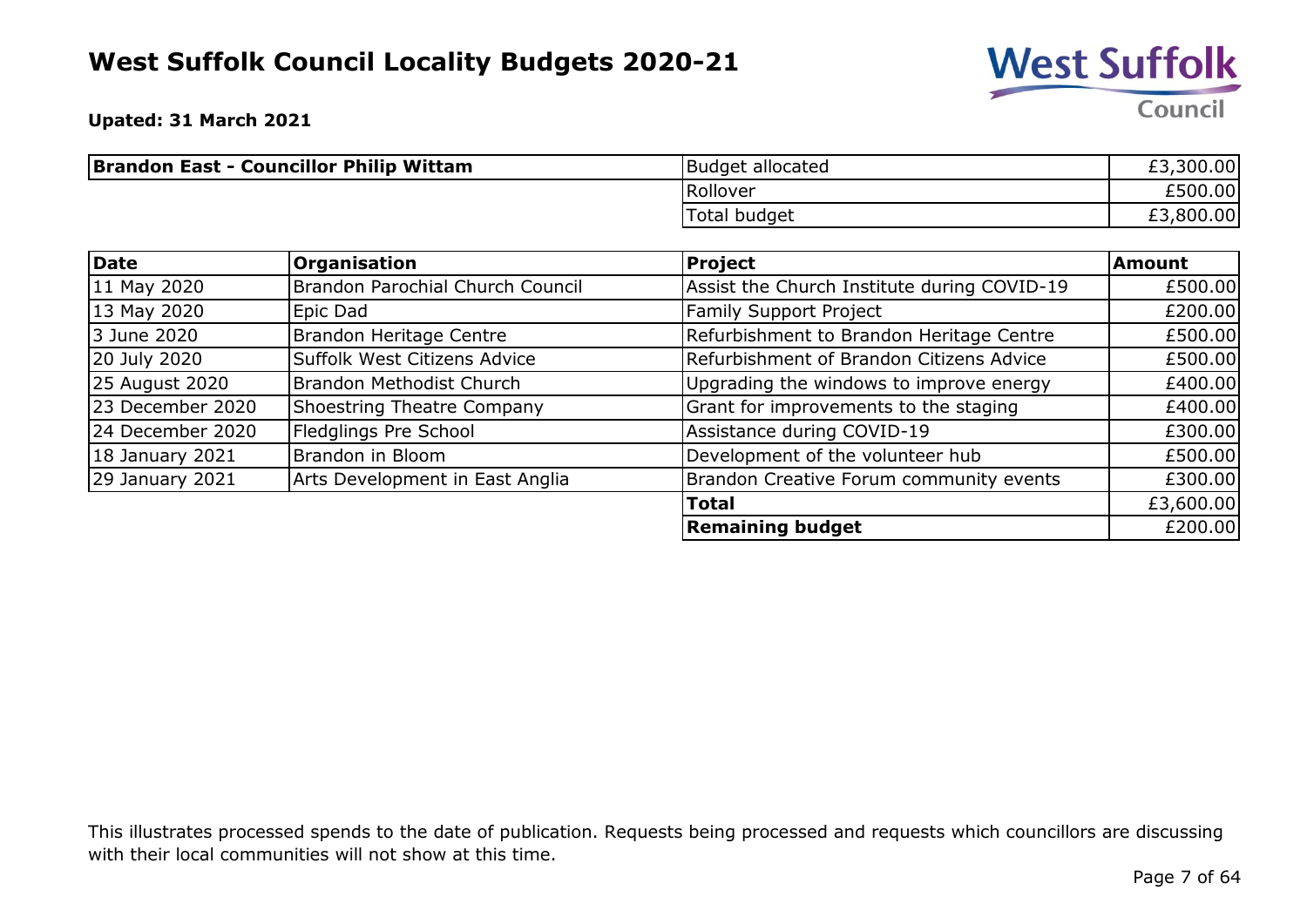

**Upated: 31 March 2021**

| <b>Brandon West - Councillor David Palmer</b> | Budget allocated | £3,300.00 |
|-----------------------------------------------|------------------|-----------|
|                                               | Rollover         | £0.00     |
|                                               | Total budget     | £3,300.00 |

| Date             | <b>Organisation</b>              | <b>Project</b>                              | <b>Amount</b> |
|------------------|----------------------------------|---------------------------------------------|---------------|
| 11 May 2020      | Brandon Parochial Church Council | Assist the Church Institute during COVID-19 | £500.00       |
| 13 May 2020      | Epic Dad                         | <b>Family Support Project</b>               | £125.00       |
| 3 June 2020      | <b>Brandon Heritage Centre</b>   | Refurbishment to Brandon Heritage Centre    | £500.00       |
| 20 July 2020     | Suffolk West Citizens Advice     | Refurbishment of Brandon Citizens Advice    | £500.00       |
| 25 August 2020   | Brandon Methodist Church         | Upgrading the windows to improve energy     | £400.00       |
| 23 December 2020 | Shoestring Theatre Company       | Grant for improvements to the staging       | £400.00       |
| 24 December 2020 | Fledglings Pre School            | Assistance during COVID-19                  | £275.00       |
| 18 January 2021  | Brandon in Bloom                 | Development of the volunteer hub            | £300.00       |
| 29 January 2021  | Arts Development in East Anglia  | Brandon Creative Forum community events     | £300.00       |
|                  |                                  | <b>Total</b>                                | £3,300.00     |
|                  |                                  | <b>Remaining budget</b>                     | £0.00         |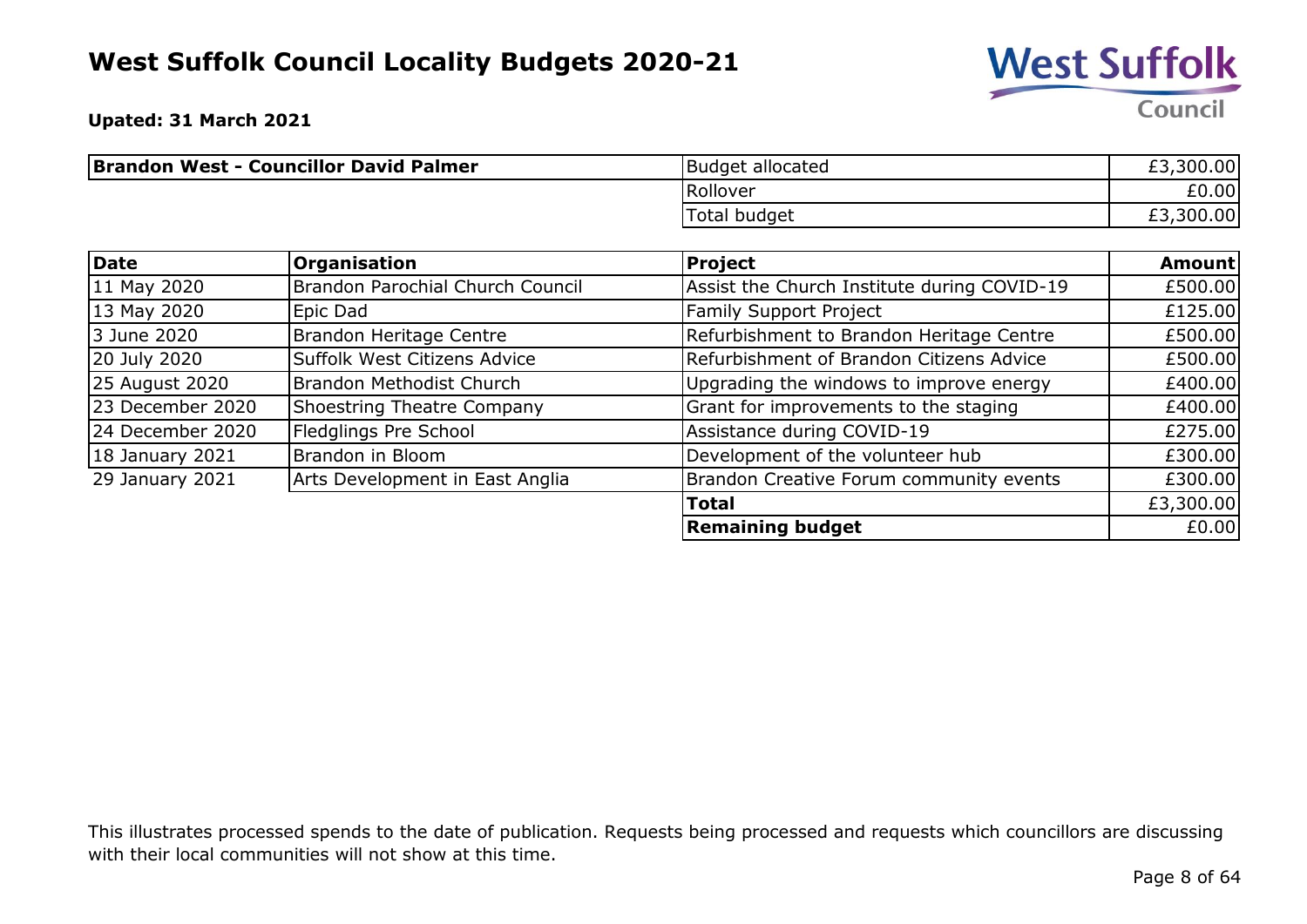

**Upated: 31 March 2021**

| <b>Chedburgh and Chevington - Councillor Mike Chester</b> | Budget allocated | £3,300.00 |
|-----------------------------------------------------------|------------------|-----------|
|                                                           | Rollover         | £500.00   |
|                                                           | Total budget     | £3,800.00 |

| Date              | <b>Organisation</b>                    | <b>Project</b>                                | Amount    |
|-------------------|----------------------------------------|-----------------------------------------------|-----------|
| 12 June 2020      | Rede Village Hall                      | Grant towards maintenance and redecoration of | £250.00   |
| 12 June 2020      | Chevington Community Speed Watch       | Help towards setting up Community Speed       | £475.00   |
| 17 July 2020      | Depden Care Farm                       | Assistance during COVID-19                    | £400.00   |
| 16 September 2020 | Ousden Village Hall and Playing Fields | Pop up Cafe resources                         | £475.00   |
| 17 September 2020 | Chedburgh Parish Council               | Installation of a Defibrillator               | £475.00   |
| 18 September 2020 | Hargrave Parish Council                | Hargrave Woodland project                     | £475.00   |
| 17 February 2021  | Dalham Parish Council                  | Quiet Lanes Project                           | £475.00   |
| 17 February 2021  | Lidgate Parish Council                 | Castle Walk Project                           | £475.00   |
|                   |                                        | <b>Total</b>                                  | £3,500.00 |
|                   |                                        | <b>Remaining budget</b>                       | £300.00   |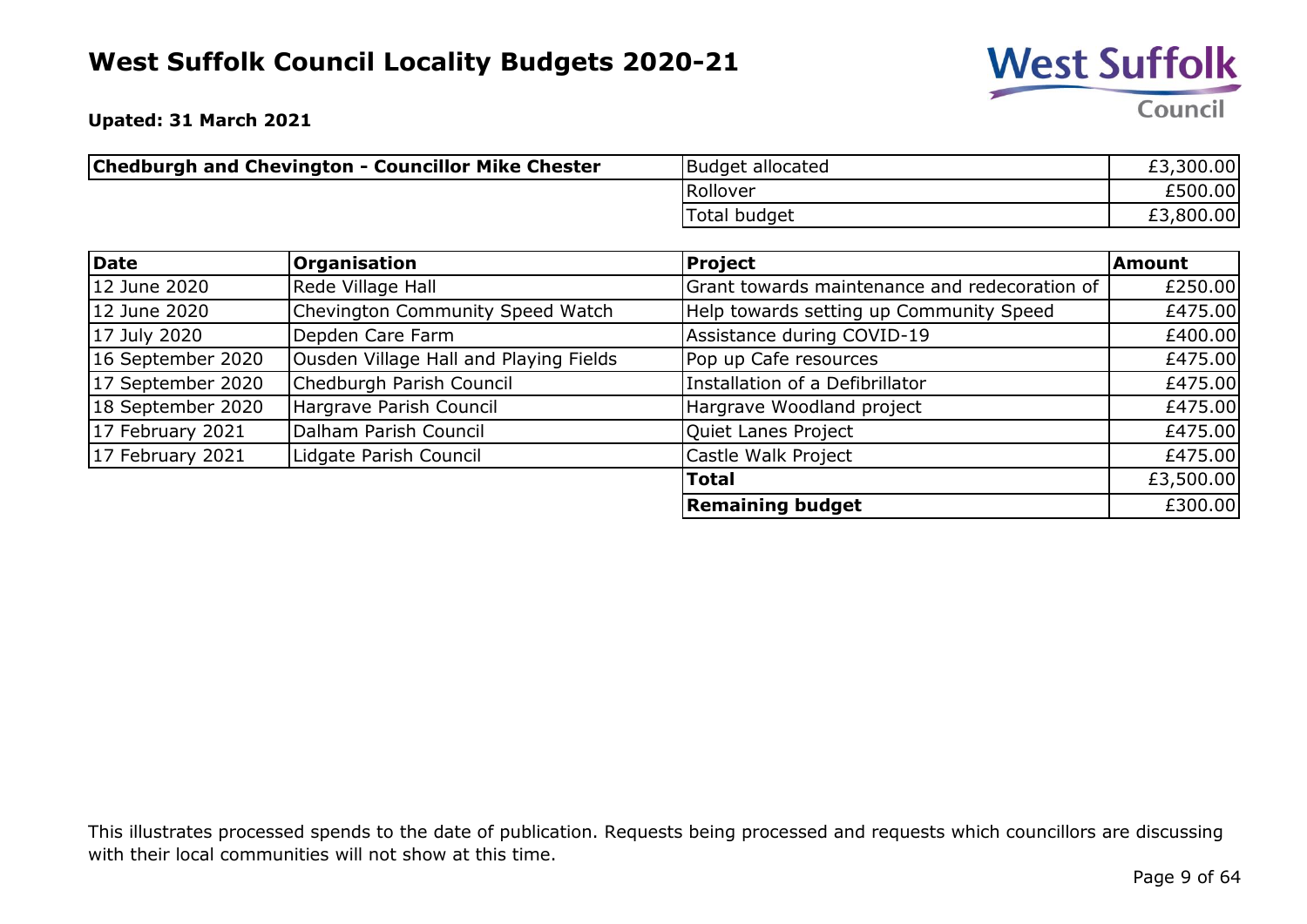

**Upated: 31 March 2021**

| Clare, Hundon and Kedington - vacant | <b>Budget allocated</b> | £3,300.00 |
|--------------------------------------|-------------------------|-----------|
|                                      | Rollover                | £113.00   |
|                                      | Total budget            | £3,413.00 |

| Date            | <b>Organisation</b>       | Project                                        | Amount    |
|-----------------|---------------------------|------------------------------------------------|-----------|
| 2 July 2020     | <b>Clare Town Council</b> | COVID-19 response                              | £500.00   |
| 20 July 2020    | Kedington Parish Council  | Replacement of worn out dog waste bins         | £333.00   |
| 30 July 2020    | Clare Town Council        | Support provision of disabled access for Clare | £1,000.00 |
| 6 November 2020 | Cavendish Parish Council  | Wild flower project                            | £200.00   |
|                 |                           |                                                |           |
|                 |                           |                                                |           |
|                 |                           | <b>Total</b>                                   | £2,033.00 |
|                 |                           | <b>Remaining budget</b>                        | £1,380.00 |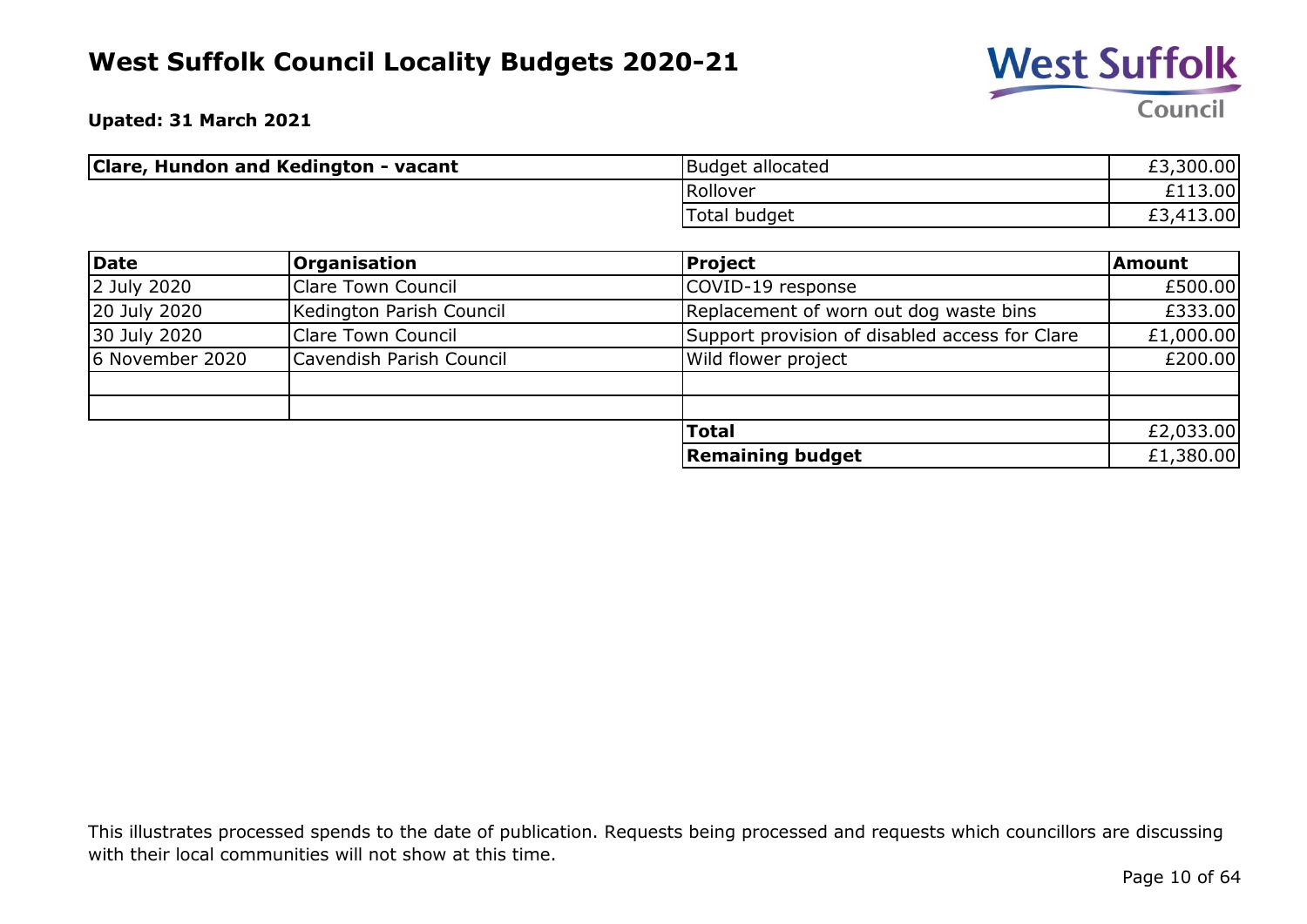

**Upated: 31 March 2021**

| <b>Clare, Hundon and Kedington - Councillor Karen Richardson</b> Budget allocated |              | £3,300.00 |
|-----------------------------------------------------------------------------------|--------------|-----------|
|                                                                                   | Rollover     | £457.00   |
|                                                                                   | Total budget | ,757.00   |

| Date            | Organisation                       | <b>Project</b>                                 | <b>Amount</b> |
|-----------------|------------------------------------|------------------------------------------------|---------------|
| 17 June 2020    | <b>Clare Town Council</b>          | Speed awareness campaign                       | £100.00       |
| 20 July 2020    | Kedington Parish Council           | Replacement of worn out dog waste bins         | £333.00       |
| 21 July 2020    | <b>Clare Community Association</b> | Purchase of storage equipment                  | £300.00       |
| 30 July 2020    | <b>Clare Town Council</b>          | Support provision of disabled access for Clare | £500.00       |
| 6 November 2020 | Cavendish Parish Council           | Wild flower project                            | £200.00       |
| 29 January 2021 | Cavendish Bowls Club               | Roof repairs to the pavilion                   | £250.00       |
| 29 January 2021 | Hundon Football Club               | Replacement changing rooms                     | £500.00       |
| 16 March 2021   | Hundon Parish Council              | Friendship Benches                             | £500.00       |
| 22 March 2021   | Kedington Air Memorial Group       | Kedington Air Memorial                         | £500.00       |
|                 |                                    | <b>Total</b>                                   | £3,183.00     |
|                 |                                    | <b>Remaining budget</b>                        | £574.00       |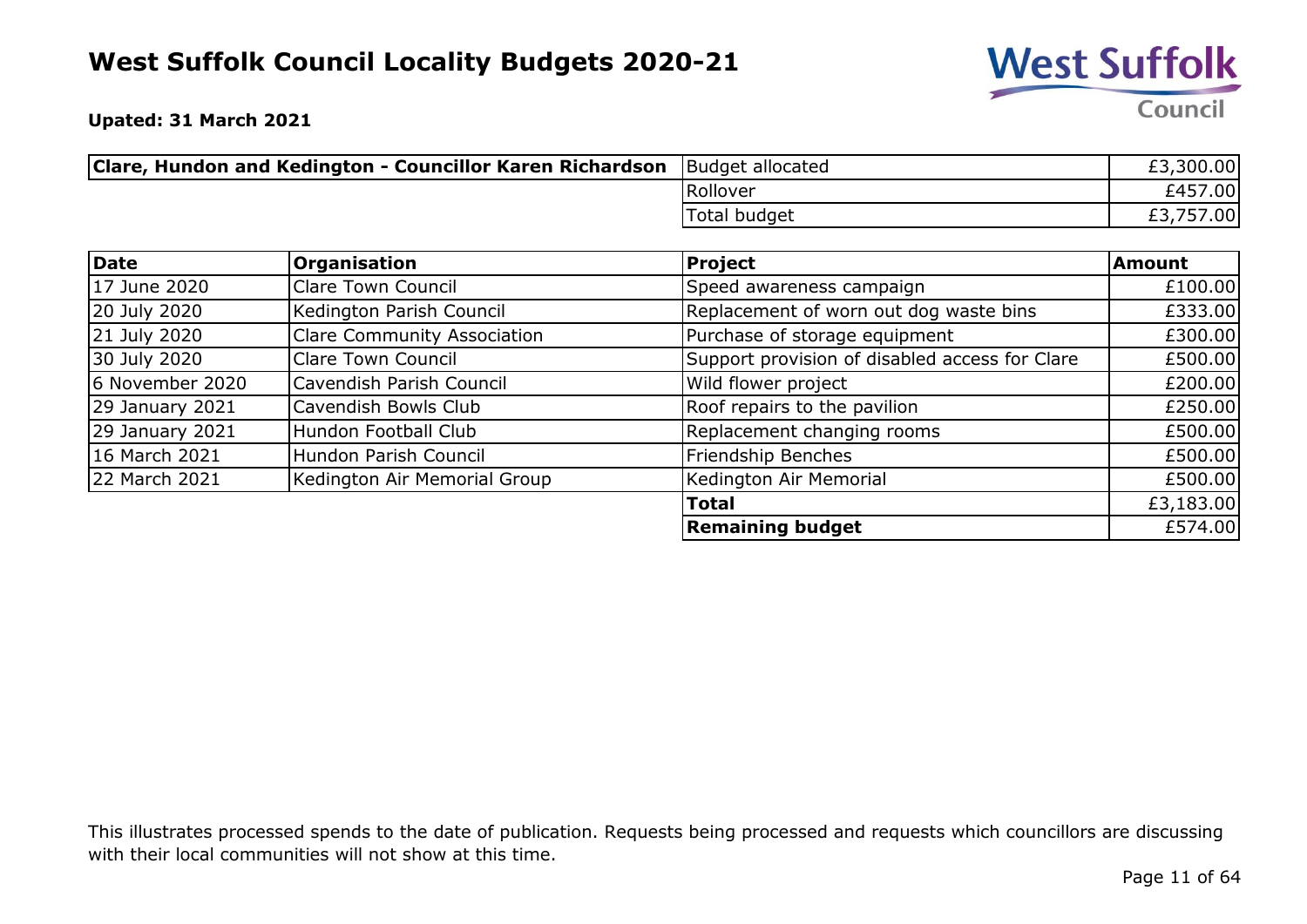

**Upated: 31 March 2021**

| <b>Clare, Hundon and Kedington - Councillor Marion Rushbrook</b> Budget allocated |              | £3,300.00 |
|-----------------------------------------------------------------------------------|--------------|-----------|
|                                                                                   | Rollover     | £337.00   |
|                                                                                   | Total budget | £3,637.00 |

| Date                   | Organisation                       | <b>Project</b>                                 | <b>Amount</b> |
|------------------------|------------------------------------|------------------------------------------------|---------------|
| 20 July 2020           | Kedington Parish Council           | Replacement of worn out dog waste bins         | £333.00       |
| 21 July 2020           | <b>Clare Community Association</b> | Purchase of storage equipment                  | £300.00       |
| 30 July 2020           | <b>Clare Town Council</b>          | Support provision of disabled access for Clare | £500.00       |
| 6 November 2020        | Cavendish Parish Council           | Wild flower project                            | £200.00       |
| $29$ January 2021      | Hundon Football Club               | Replacement changing rooms                     | £500.00       |
| <b>29 January 2021</b> | Cavendish Bowls Club               | Roof repairs to the pavilion                   | £250.00       |
| 16 March 2021          | Hundon Parish Council              | Friendship Benches                             | £500.00       |
| 22 March 2021          | Kedington Air Memorial Group       | Kedington Air Memorial                         | £500.00       |
|                        |                                    | <b>Total</b>                                   | £3,083.00     |
|                        |                                    | <b>Remaining budget</b>                        | £554.00       |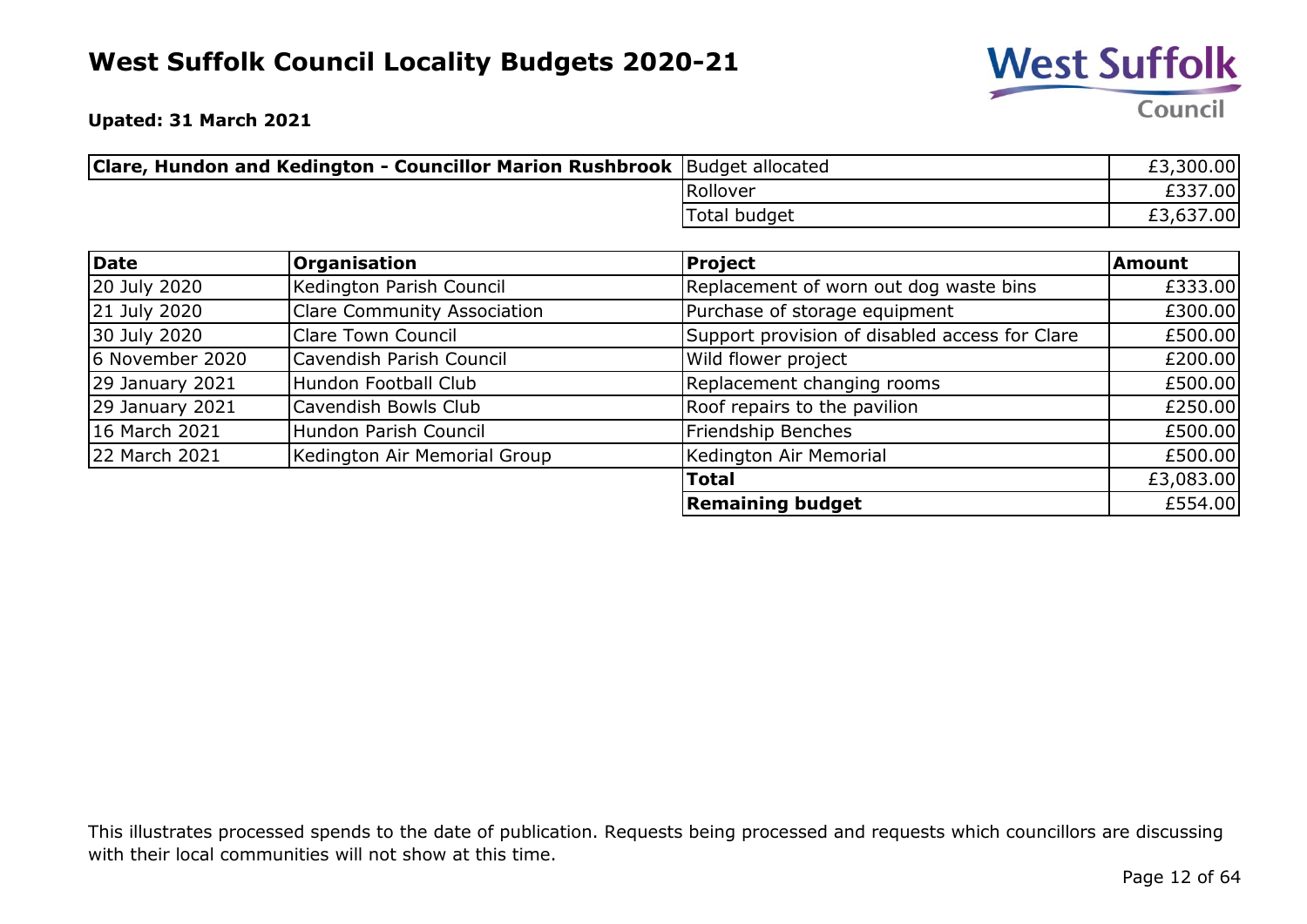

**Upated: 31 March 2021**

| <b>Eastgate - Councillor Cliff Waterman</b> | Budget allocated | £3,300.00 |
|---------------------------------------------|------------------|-----------|
|                                             | Rollover         | £363.00   |
|                                             | Total budget     | £3,663.00 |

| Date          | <b>Organisation</b>                 | <b>Project</b>                            | <b>Amount</b> |
|---------------|-------------------------------------|-------------------------------------------|---------------|
| 28 April 2020 | XR Bury St Edmunds                  | Supply of PPE for key workers as COVID-19 | £200.00       |
| 11 March 2021 | <b>West Suffolk Vineyard Church</b> | Facility improvement for the foodbank     | £1,000.00     |
| 16 March 2021 | Still Good Food                     | New equipment and facility upgrade        | £1,000.00     |
| 16 March 2021 | 6th Bury St Edmunds Scout Group     | Facility upgrade to enhance local offer   | £1,000.00     |
|               |                                     |                                           |               |
|               |                                     |                                           |               |
|               |                                     | <b>Total</b>                              | £3,200.00     |
|               |                                     | <b>Remaining budget</b>                   | £463.00       |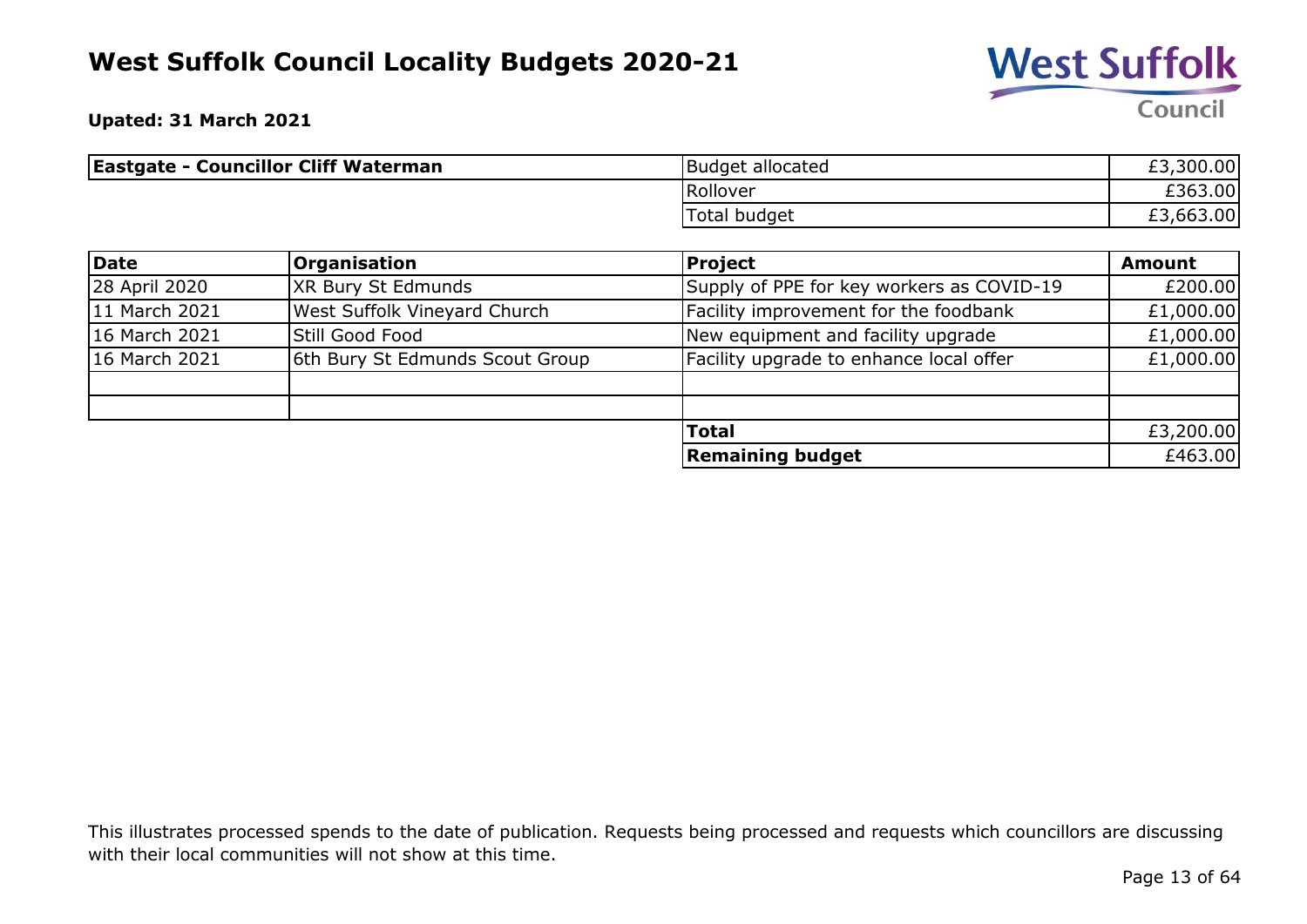

**Upated: 31 March 2021**

| <b>Exning - Councillor Simon Cole</b> | <b>Budget allocated</b> | £3,300.00   |
|---------------------------------------|-------------------------|-------------|
|                                       | Rollover                | <b>3.00</b> |
|                                       | Total budget            | £3,613.00   |

| <b>Date</b>   | <b>Organisation</b>          | <b>Project</b>                            | Amount    |
|---------------|------------------------------|-------------------------------------------|-----------|
| 9 March 2021  | British Racing School        | The Newmarket Pont Academy and Dame Kelly | £2,100.00 |
| 11 March 2021 | <b>Exning Parish Council</b> | Teen shelter and activity equipment for   | £1,500.00 |
|               |                              |                                           |           |
|               |                              |                                           |           |
|               |                              |                                           |           |
|               |                              |                                           |           |
|               |                              | <b>Total</b>                              | £3,600.00 |
|               |                              | <b>Remaining budget</b>                   | £13.00    |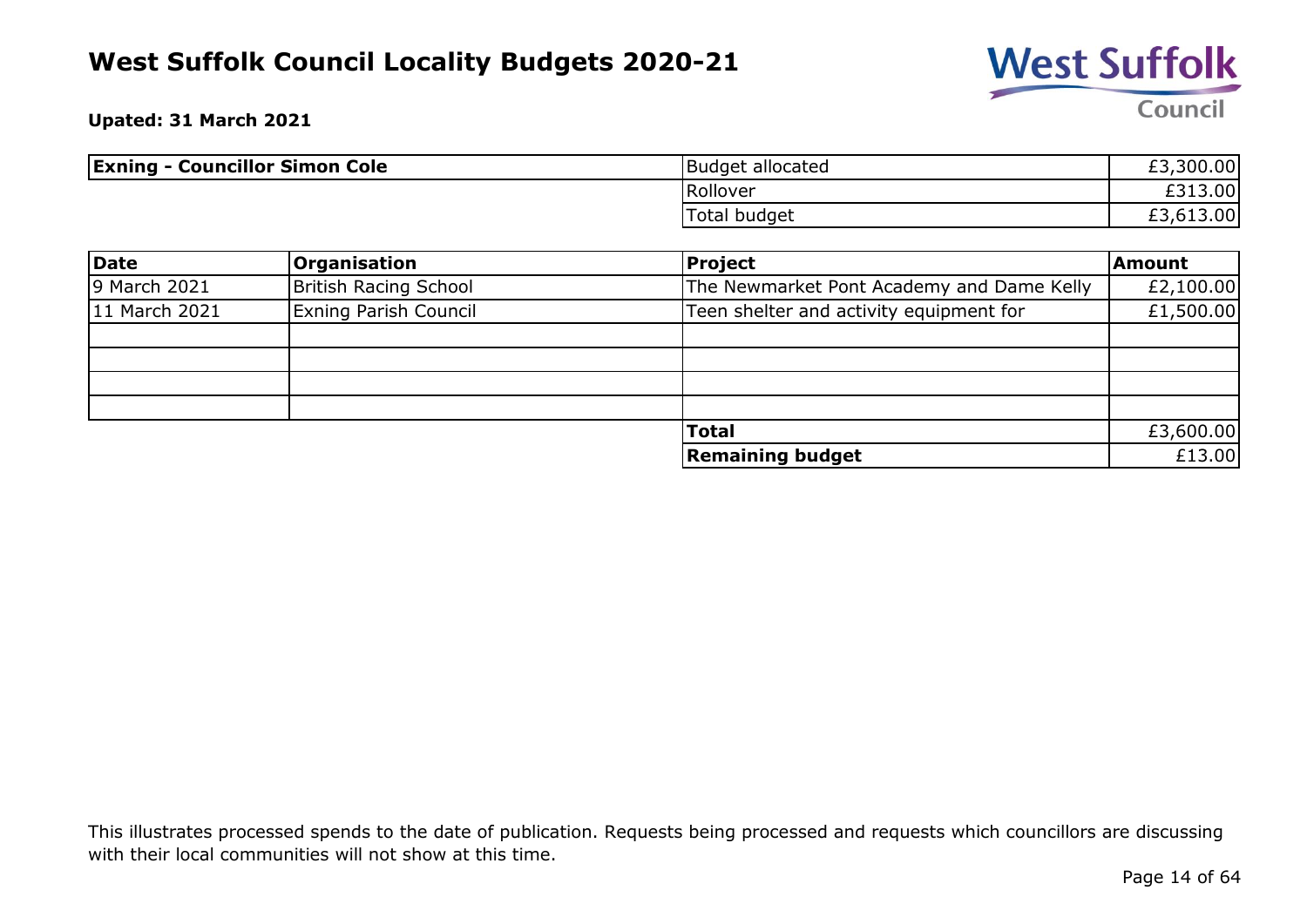

**Upated: 31 March 2021**

| Haverhill Central - Councillor Aron Luccarini | Budget allocated | £3,300.00 |
|-----------------------------------------------|------------------|-----------|
|                                               | Rollover         | £88.00    |
|                                               | Total budget     | £3,388.00 |

| Date             | <b>Organisation</b>       | <b>Project</b>                           | <b>Amount</b> |
|------------------|---------------------------|------------------------------------------|---------------|
| 19 May 2020      | Matilda Rose Action Squad | Food delivery for COVID-19 response      | £150.00       |
| 25 February 2021 | Haverhill Salvation Army  | Upgrading and repair to entrance hall    | £500.00       |
| 24 March 2021    | Haverhill Community Trust | The Bench Project promoting health walks | £2,238.00     |
|                  |                           |                                          |               |
|                  |                           |                                          |               |
|                  |                           | <b>Total</b>                             | £2,888.00     |
|                  |                           | <b>Remaining budget</b>                  | £500.00       |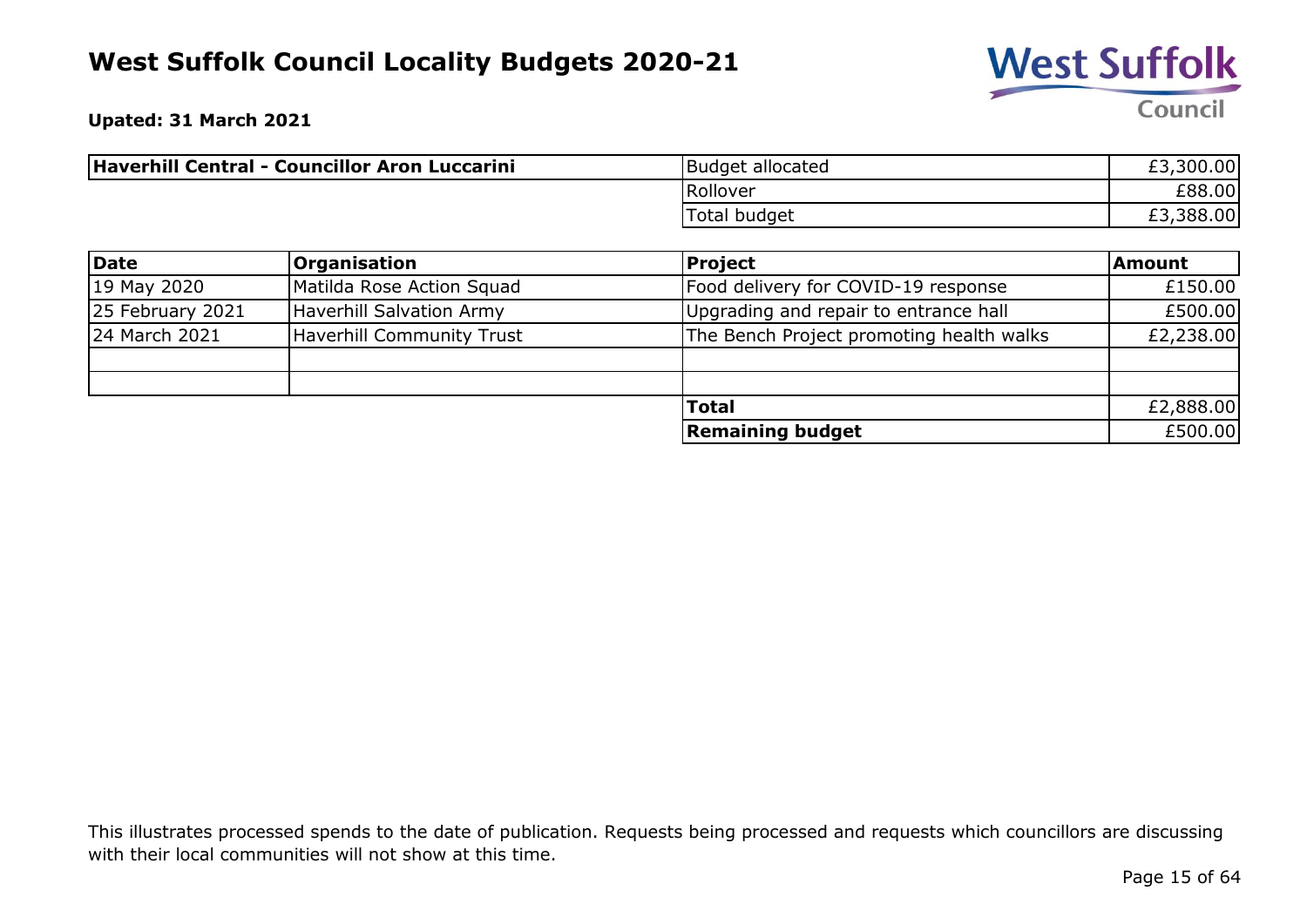

**Upated: 31 March 2021**

| Haverhill East - Councillor John Burns | <b>Budget allocated</b> | £3,300.00 |
|----------------------------------------|-------------------------|-----------|
|                                        | Rollover                | £3.00     |
|                                        | Total budget            | £3,303.00 |

| <b>Date</b>      | <b>Organisation</b>                    | <b>Project</b>                            | Amount    |
|------------------|----------------------------------------|-------------------------------------------|-----------|
| 29 May 2020      | Haverhill Community Sports Association | Support for grounds maintenance equipment | £750.00   |
| 17 February 2021 | Haverhill Community Trust              | Supporting a sustainable Haverhill        | £2,553.00 |
|                  |                                        |                                           |           |
|                  |                                        |                                           |           |
|                  |                                        |                                           |           |
|                  |                                        |                                           |           |
|                  |                                        | <b>Total</b>                              | £3,303.00 |
|                  |                                        | <b>Remaining budget</b>                   | £0.00     |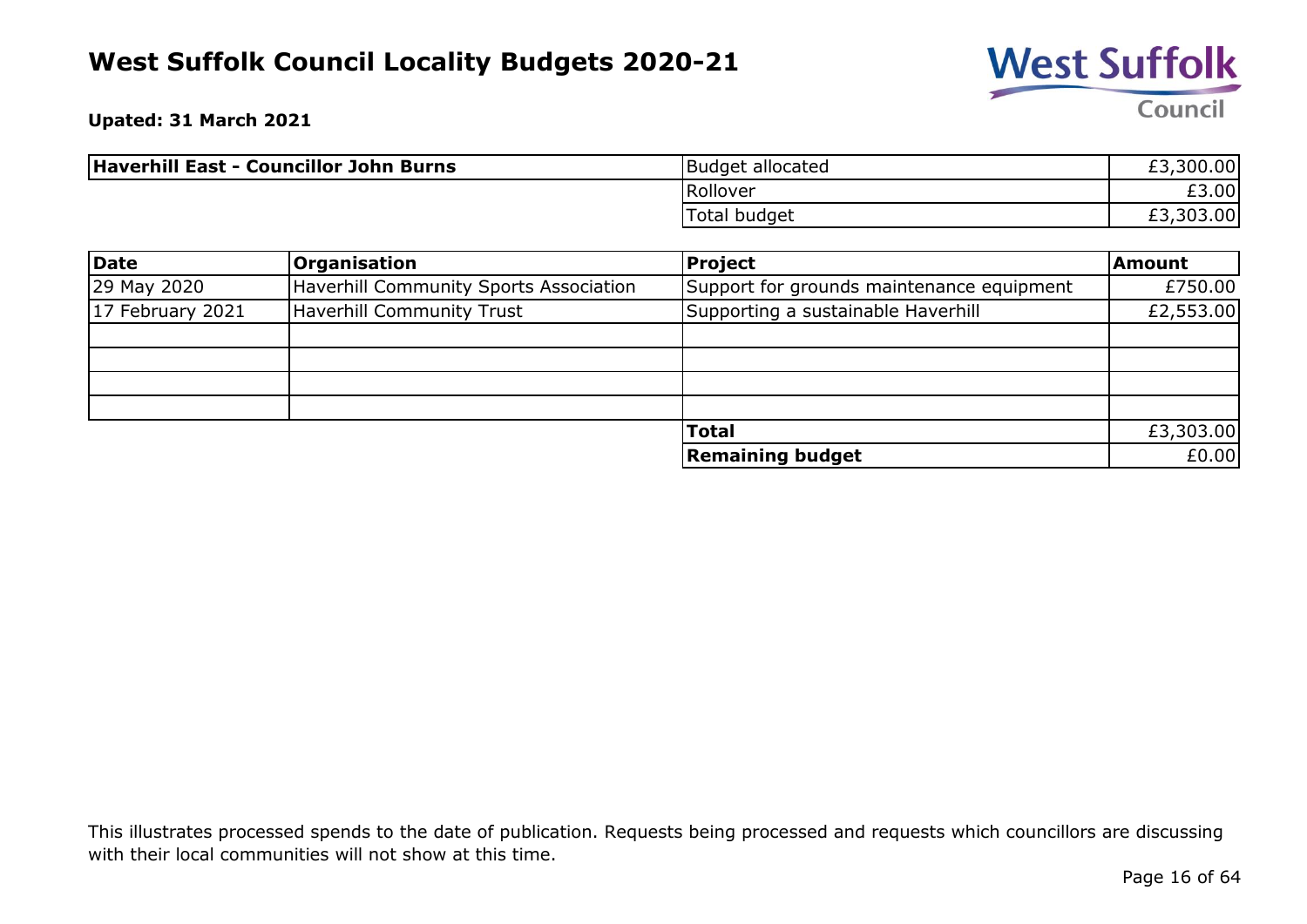

**Upated: 31 March 2021**

| Haverhill East - Councillor Patrick Hanlon | Budget allocated | £3,300.00 |
|--------------------------------------------|------------------|-----------|
|                                            | Rollover         | £3.00     |
|                                            | Total budget     | £3,303.00 |

| Date            | <b>Organisation</b>                    | Project                                     | <b>Amount</b> |
|-----------------|----------------------------------------|---------------------------------------------|---------------|
| 28 April 2020   | Haverhill Borough                      | Support for Football Club                   | £350.00       |
| 29 May 2020     | Haverhill Community Sports Association | Support for grounds maintenance equipment   | £400.00       |
| 23 October 2020 | Rovers Football Club (Juniors)         | Purchase of outdoor weather training kit    | £150.00       |
| 13 January 2021 | Happy Faces Pre School                 | COVID 19 safety provision                   | £740.00       |
| 2 March 2021    | River of Life Community Church         | Upgrading main hall at Chalkstone Community | £800.00       |
| 25 March 2021   | Unity Schools Partnership              | Support for Careers (non curriculum)        | £500.00       |
|                 |                                        |                                             |               |
|                 |                                        | <b>Total</b>                                | £2,940.00     |
|                 |                                        | <b>Remaining budget</b>                     | £363.00       |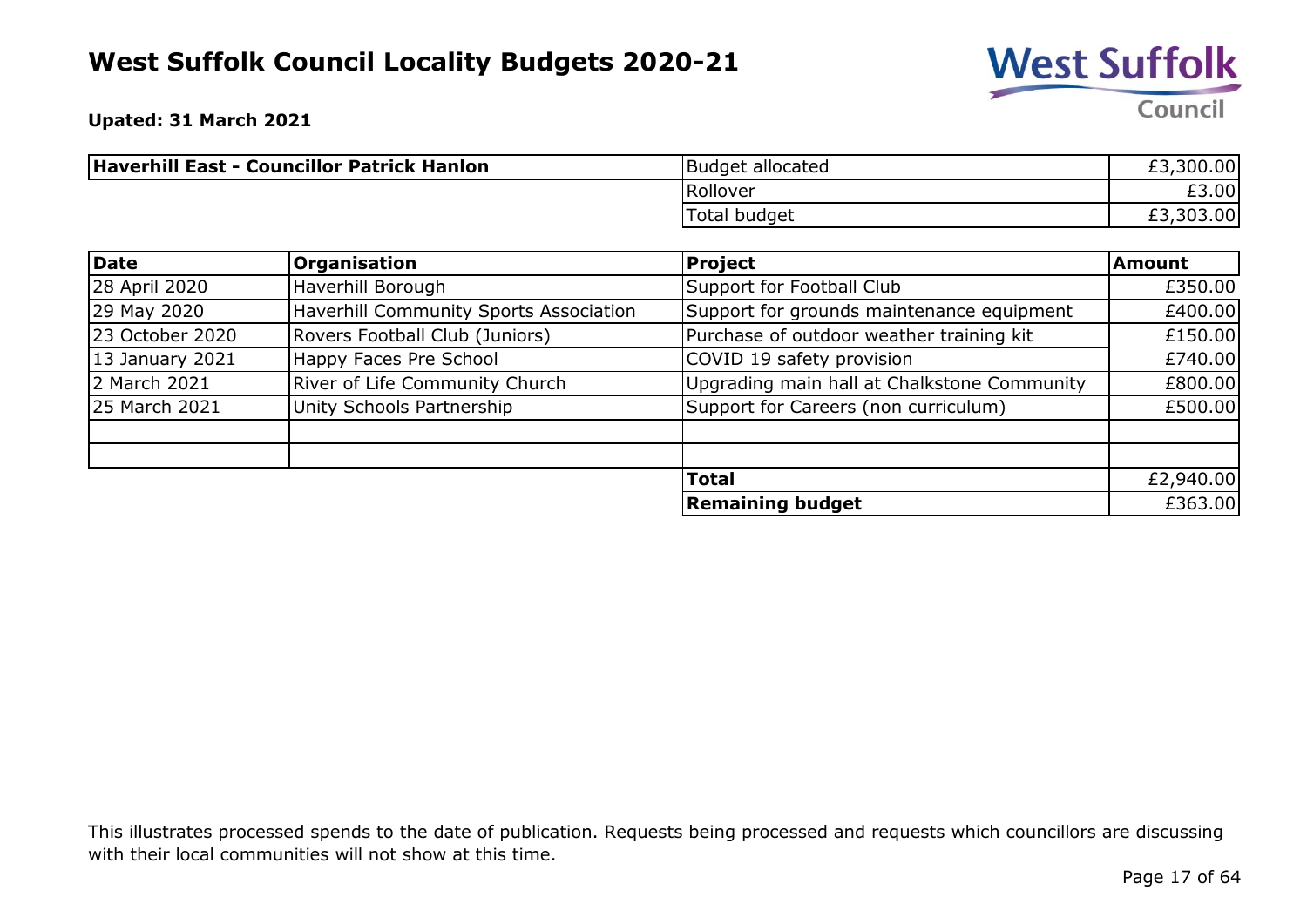

**Upated: 31 March 2021**

| Haverhill North - Councillor Joe Mason | <b>Budget allocated</b> | £3,300.00 |
|----------------------------------------|-------------------------|-----------|
|                                        | Rollover                | £63.00    |
|                                        | Total budget            | £3,363.00 |

| Date             | <b>Organisation</b>              | <b>Project</b>                                 | <b>Amount</b> |
|------------------|----------------------------------|------------------------------------------------|---------------|
| 29 June 2020     | Suffolk Accident Rescue Service  | Purchase of medical equipment and supplies for | £500.00       |
| 23 October 2020  | Rovers Football Club (Juniors)   | Purchase of outdoor weather training kit       | £250.00       |
| 6 November 2020  | Bury Womens Aid (refuge)         | Refuge garden refurbishment                    | £500.00       |
| 16 December 2020 | <b>Haverhill Community Trust</b> | Youth counselling project                      | £300.00       |
| 22 February 2021 | Unity Schools Partnership        | The Arch Gadren Project (Castle Manor)         | £760.00       |
| 3 March 2021     | Friends of Haverhill Library     | Refurbishment of library                       | £553.00       |
|                  |                                  | <b>Total</b>                                   | £2,863.00     |
|                  |                                  | <b>Remaining budget</b>                        | £500.00       |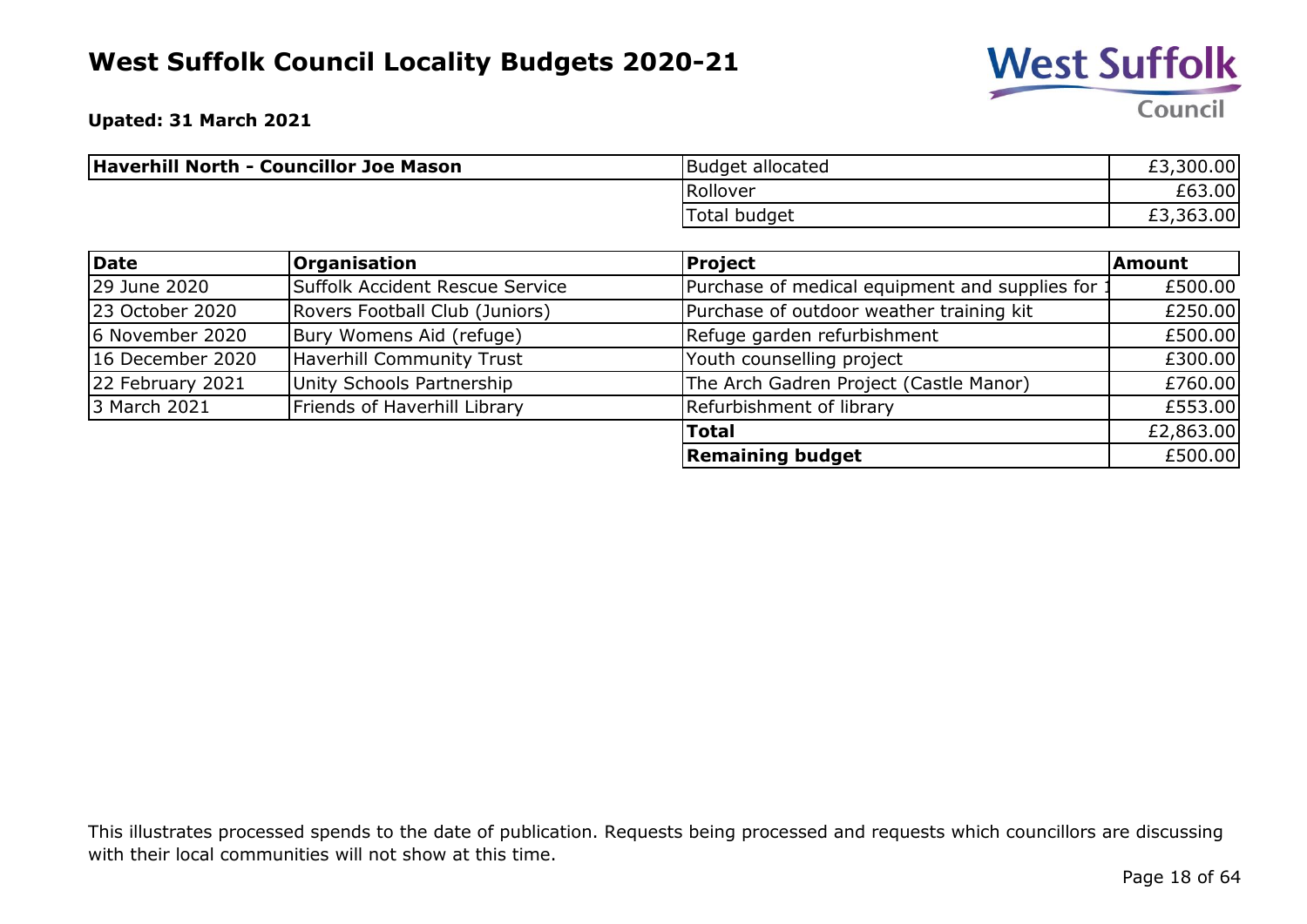

**Upated: 31 March 2021**

| Haverhill North - Councillor Elaine McManus | Budget allocated | £3,300.00 |
|---------------------------------------------|------------------|-----------|
|                                             | Rollover         | £163.00   |
|                                             | Total budget     | £3,463.00 |

| <b>Date</b>      | <b>Organisation</b>                    | Project                                        | Amount    |
|------------------|----------------------------------------|------------------------------------------------|-----------|
| 29 May 2020      | Haverhill Community Sports Association | Support for grounds maintenance equipment      | £500.00   |
| 29 June 2020     | Suffolk Accident Rescue Service        | Purchase of medical equipment and supplies for | £500.00   |
| 23 October 2020  | Rovers Football Club (Juniors)         | Purchase of outdoor weather training kit       | £250.00   |
| 6 November 2020  | Bury Womens Aid (refuge)               | Refuge garden refurbishment                    | £500.00   |
| 16 December 2020 | Haverhill Community Trust              | Youth counselling project                      | £300.00   |
| 18 January 2021  | The Friends of St Mary'c Church        | Portable moving equipment                      | £190.00   |
| 22 February 2021 | Unity Schools Partnership              | The Acrhc Garden Project (Castle Manor)        | £415.00   |
| 3 March 2021     | Friends of Haverhill Library           | Refurbishment of library                       | £360.00   |
|                  |                                        | <b>Total</b>                                   | £3,015.00 |
|                  |                                        | <b>Remaining budget</b>                        | £448.00   |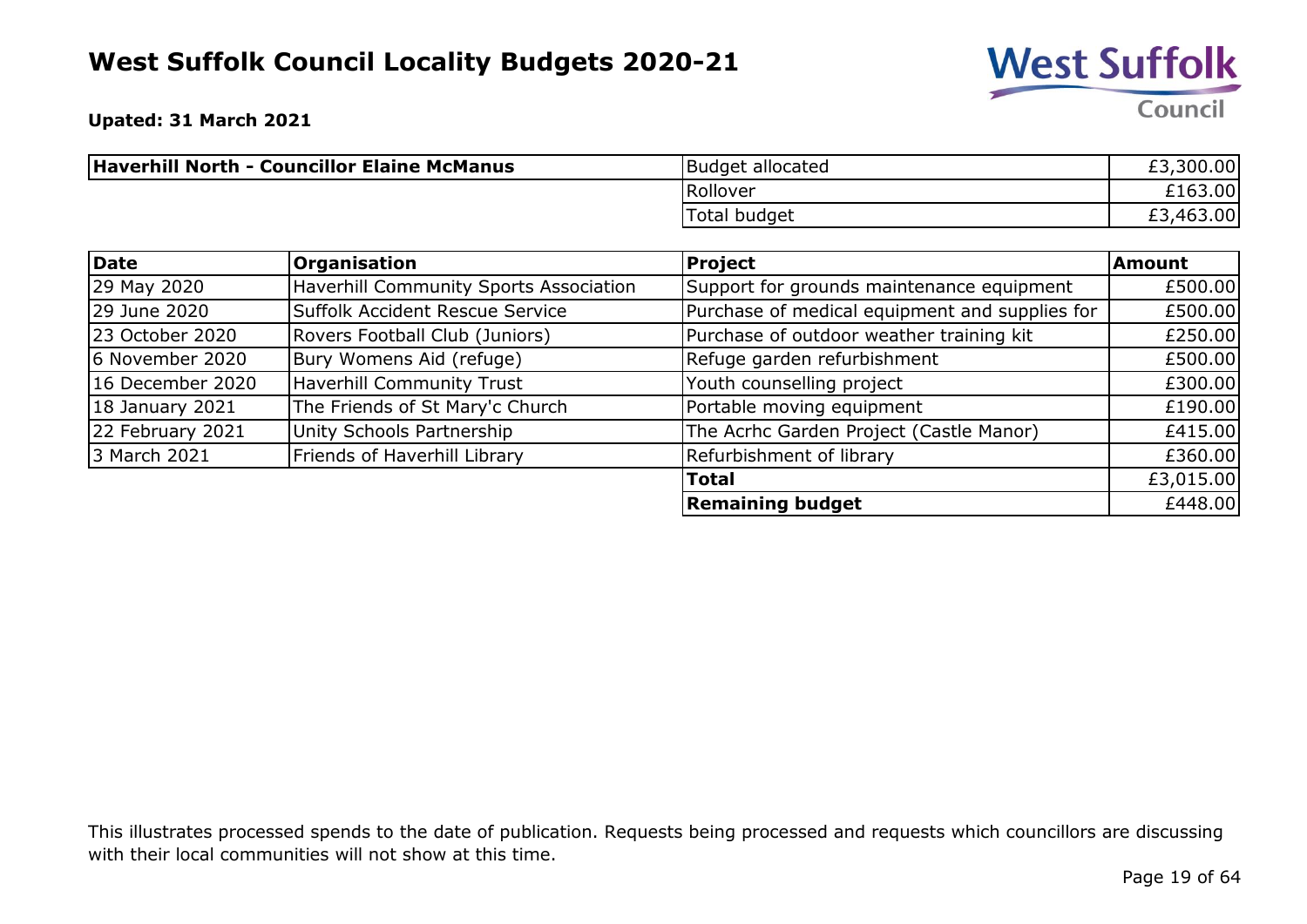

**Upated: 31 March 2021**

| Haverhill South - Councillor Jason Crooks | Budget allocated | £3,300.00 |
|-------------------------------------------|------------------|-----------|
|                                           | Rollover         | £1.00     |
|                                           | Total budget     | £3,301.00 |

| <b>Date</b>     | <b>Organisation</b>                    | <b>Project</b>                                 | <b>Amount</b> |
|-----------------|----------------------------------------|------------------------------------------------|---------------|
| 15 April 2020   | <b>Haverhill Community Trust</b>       | Hardship Fund to help with COVID-19            | £150.00       |
| 16 April 2020   | <b>REACH</b>                           | Food Bank support for delivering food and      | £2,000.00     |
| 29 June 2020    | <b>Suffolk Accident Rescue Service</b> | Purchase of medical equipment and supplies for | £500.00       |
| 8 December 2020 | <b>REACH</b>                           | Store room extension for foodbank supplies     | £200.00       |
| 24 March 2021   | <b>Haverhill Community Trust</b>       | The Bench Project promoting healthy walks      | £400.00       |
|                 |                                        |                                                |               |
|                 |                                        |                                                |               |
|                 |                                        |                                                |               |
|                 |                                        | <b>Total</b>                                   | £3,250.00     |
|                 |                                        | <b>Remaining budget</b>                        | £51.00        |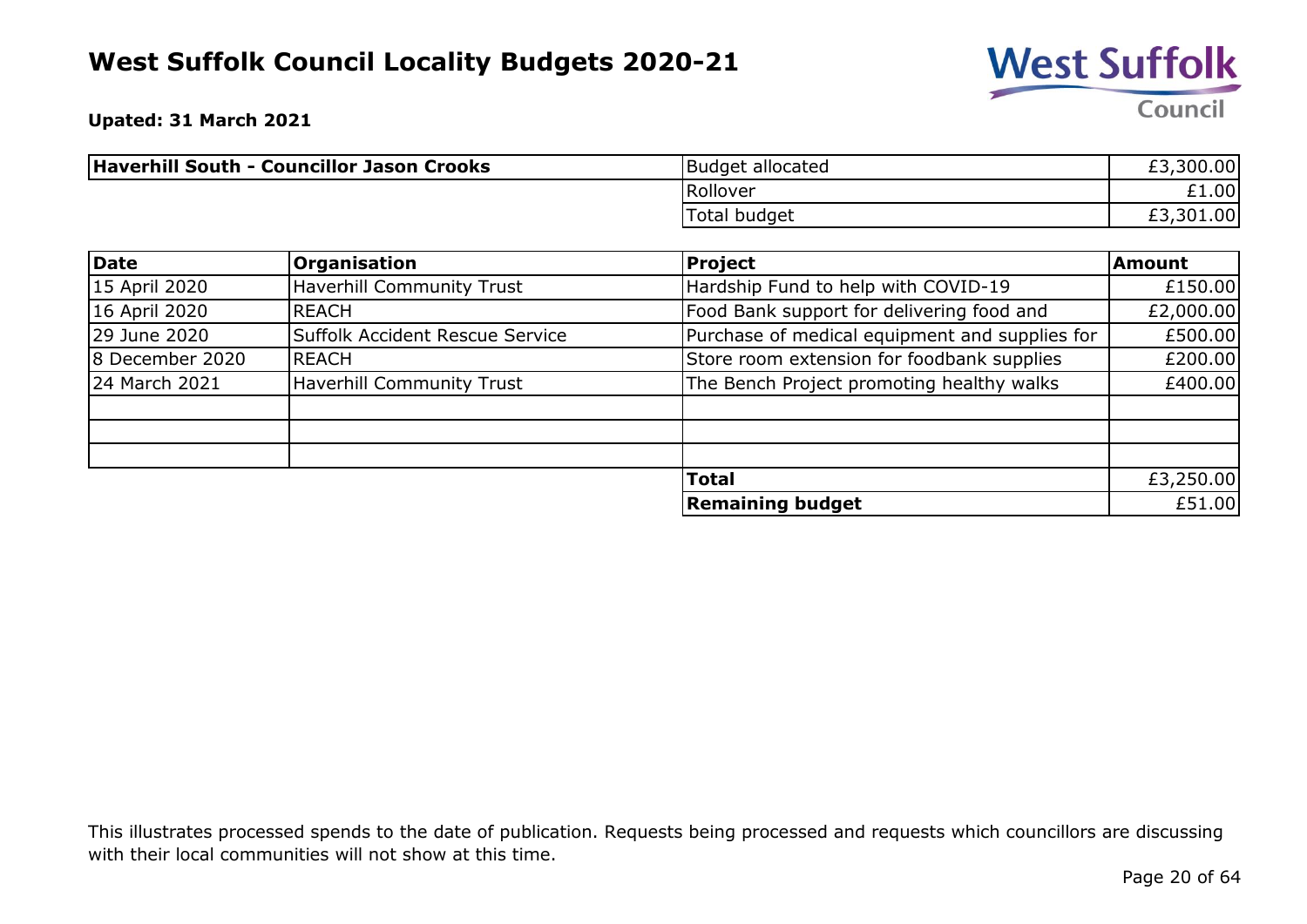

**Upated: 31 March 2021**

| Haverhill South - Councillor David Smith | Budget allocated | 3,300.00 |
|------------------------------------------|------------------|----------|
|                                          | Rollover         | 1.00     |
|                                          | Total budget     | 3,301.00 |

| Date            | <b>Organisation</b>                | Project                                    | <b>Amount</b> |
|-----------------|------------------------------------|--------------------------------------------|---------------|
| 8 December 2020 | <b>IREACH</b>                      | Store room extension for foodbank supplies | 500.00        |
| 9 March 2021    | Jubilee Park Allotment Association | Support and development for the group      | 500.00        |
| 11 March 2021   | Haverhill Community Trust          | Disabled ramp for Leiston Centre           | 300.00        |
| 24 March 2021   | <b>Haverhill Community Trust</b>   | The Bench Project promoting healthy walks  | 1,500.00      |
|                 |                                    |                                            |               |
|                 |                                    |                                            |               |
|                 |                                    | <b>Total</b>                               | 2,800.00      |
|                 |                                    | <b>Remaining budget</b>                    | 501.00        |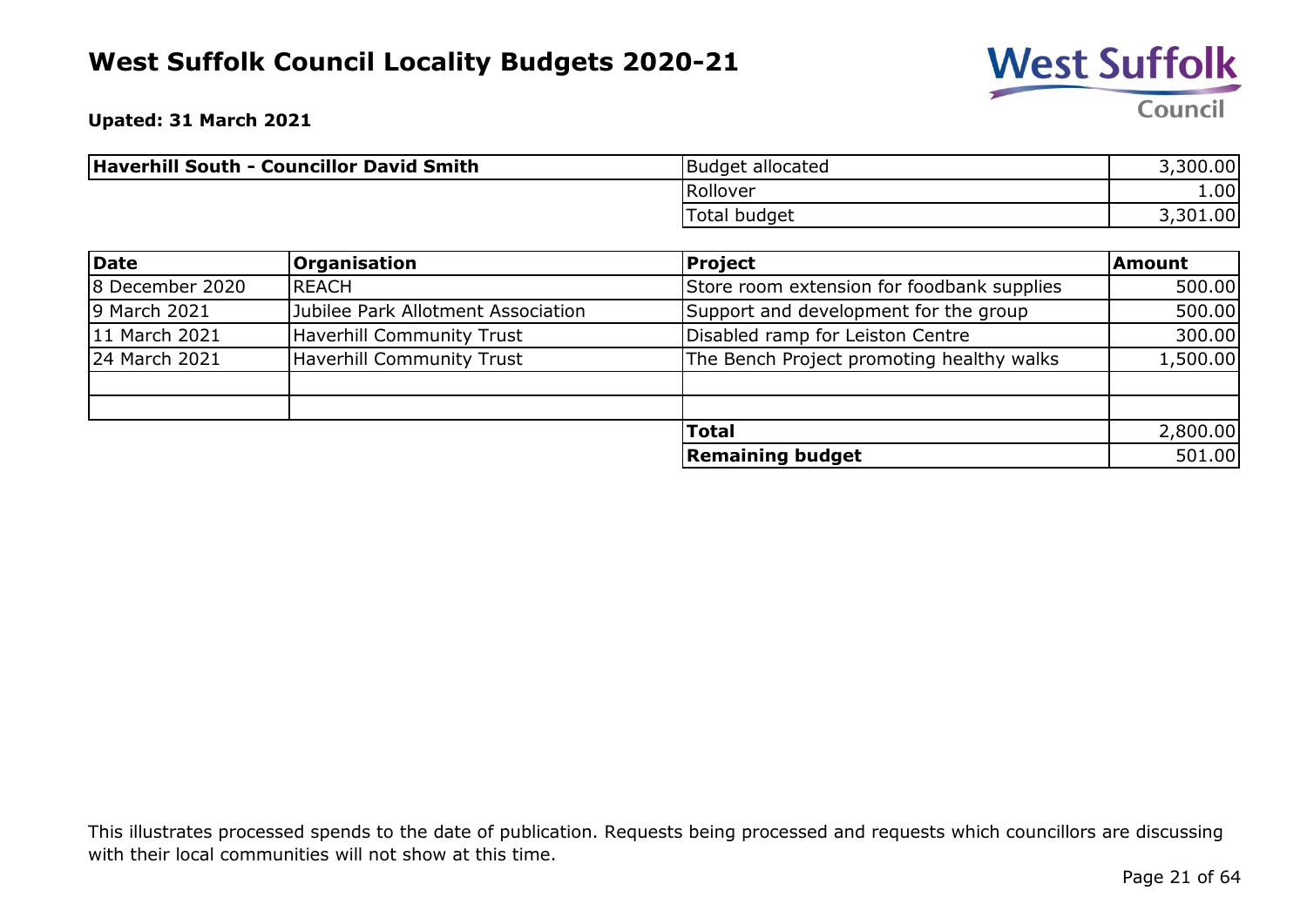

**Upated: 31 March 2021**

| <b>Haverhill South East - Councillor Tony Brown</b> | Budget allocated | £3,300.00 |
|-----------------------------------------------------|------------------|-----------|
|                                                     | Rollover         | £69.00    |
|                                                     | Total budget     | £3,369.00 |

| Date          | <b>Organisation</b>                    | Project                                   | Amount    |
|---------------|----------------------------------------|-------------------------------------------|-----------|
| 28 April 2020 | Haverhill Borough Football Club        | Support for Football Club                 | £350.00   |
| 29 May 2020   | Haverhill Community Sports Association | Support for grounds maintenance equipment | £400.00   |
| 15 March 2021 | Haverhill Running Club                 | Portable floodlights                      | £2,119.00 |
|               |                                        |                                           |           |
|               |                                        |                                           |           |
|               |                                        |                                           |           |
|               |                                        | <b>Total</b>                              | £2,869.00 |
|               |                                        | <b>Remaining budget</b>                   | £500.00   |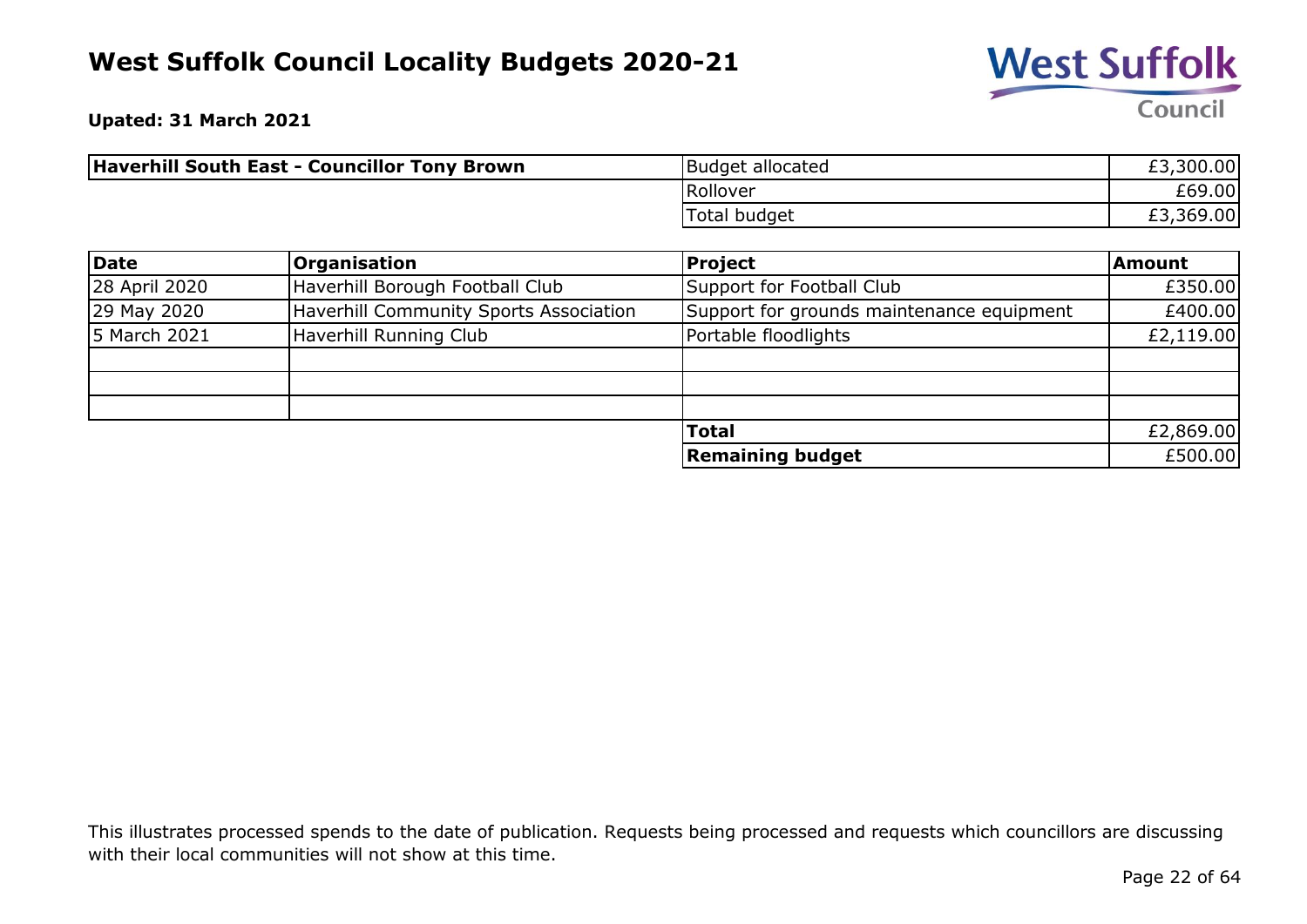

**Upated: 31 March 2021**

| Haverhill West - Councillor Margaret Marks | Budget allocated | £3,300.00 |
|--------------------------------------------|------------------|-----------|
|                                            | Rollover         | £13.00    |
|                                            | Total budget     | £3,313.00 |

| <b>Date</b>      | <b>Organisation</b>                    | <b>Project</b>                                 | Amount    |
|------------------|----------------------------------------|------------------------------------------------|-----------|
| 29 May 2020      | Haverhill Community Sports Association | Support for grounds maintenance equipment      | £500.00   |
| 29 June 2020     | Suffolk Accident Rescue Service        | Purchase of medical equipment and supplies for | £500.00   |
| 23 October 2020  | Rovers Football Club (Juniors)         | Purchase of outdoor weather training kit       | £250.00   |
| 6 November 2020  | Bury Womens Aid (refuge)               | Refuge garden refurbishment                    | £500.00   |
| 18 January 2021  | The Friends of St Marys Church         | Portable moving equipment                      | £190.00   |
| 22 February 2021 | Unity Schools Partnership              | The Arch Garden Project (Castle Manor)         | £415.00   |
| 3 March 2021     | Friends of Haverhill Library           | Refurbishment of library                       | £360.00   |
| 16 March 2021    | Unity Schools Partnership              | Support for Careers (non curriculum)           | £100.00   |
|                  |                                        | <b>Total</b>                                   | £2,815.00 |
|                  |                                        | <b>Remaining budget</b>                        | £498.00   |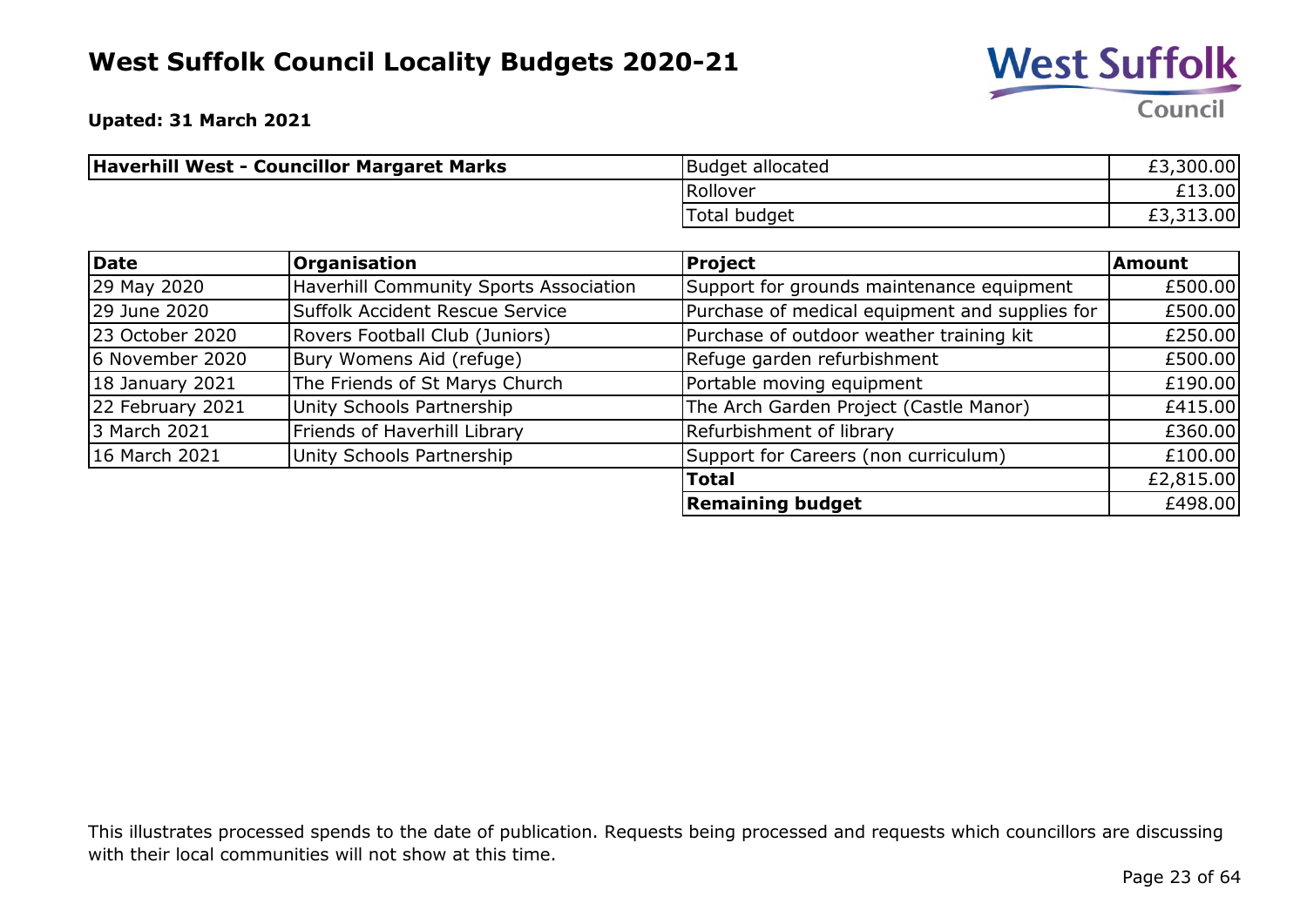

**Remaining budget**  $£8.00$ 

**Upated: 31 March 2021**

| Haverhill West - Councillor David Roach | Budget allocated | ,300.00 <br>EJ. |
|-----------------------------------------|------------------|-----------------|
|                                         | Rollover         | £313.00         |
|                                         | Total budget     | ,613.00         |

| Date             | Organisation                           | Project                                        | <b>Amount</b> |
|------------------|----------------------------------------|------------------------------------------------|---------------|
| 29 May 2020      | Haverhill Community Sports Association | Support for grounds maintenance equipment      | £400.00       |
| 29 June 2020     | Suffolk Accident Rescue Service        | Purchase of medical equipment and supplies for | £500.00       |
| 23 October 2020  | Rovers Football Club (Juniors)         | Purchase of outdoor weather training kit       | £100.00       |
| 18 January 2021  | The Friends of St Marys Church         | Portable moving equipment                      | £190.00       |
| 22 February 2021 | Unity Schools Partnership              | The Arch Garden Project (Castle Manor)         | £415.00       |
| 25 February 2021 | <b>Haverhill Community Trust</b>       | Haverhill Good Neighbour Scheme                | £500.00       |
| 3 March 2021     | Friends of Haverhill Library           | Refurbishment of library                       | £500.00       |
| 5 March 2021     | Haverhill Running Club                 | Portable floodlights                           | £500.00       |
| 11 March 2021    | <b>Haverill Community Trust</b>        | Haverhil in Bloom repairs to roadside planters | £500.00       |
|                  |                                        |                                                |               |
|                  |                                        | <b>Total</b>                                   | £3,605.00     |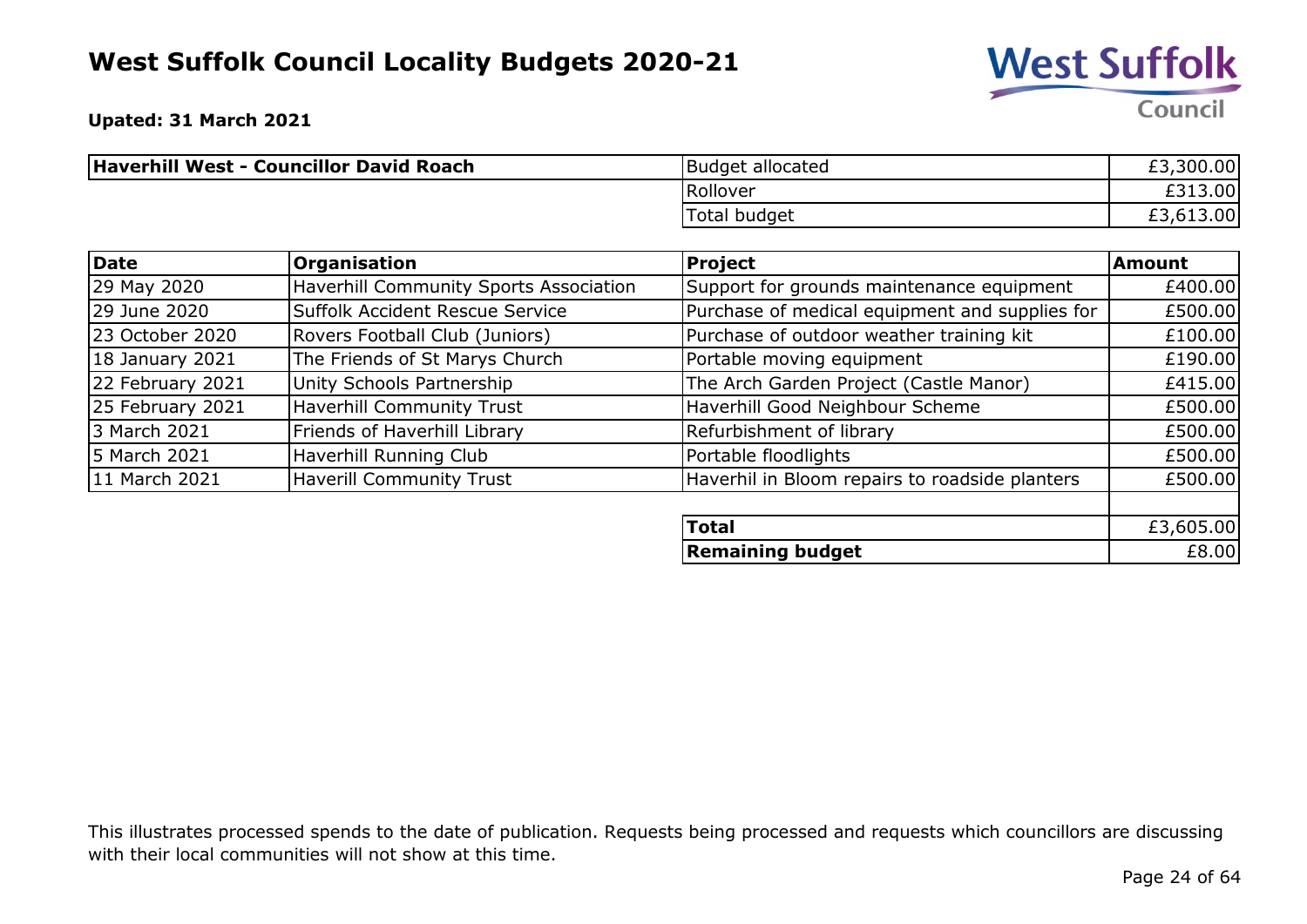

**Upated: 31 March 2021**

| <b>Horringer - Councillor Terry Clements</b> | Budget allocated | £3,300.00 |
|----------------------------------------------|------------------|-----------|
|                                              | Rollover         | £500.00   |
|                                              | Total budget     | £3,800.00 |

| Date             | Organisation                                                                 | <b>Project</b>                                   | Amount    |
|------------------|------------------------------------------------------------------------------|--------------------------------------------------|-----------|
| 3 June 2020      | Bury St Edmunds Rickshaw                                                     | Purchase of second Rickshaw                      | £400.00   |
| 26 June 2020     | <b>Hawstead Parish Council</b>                                               | Community picnic table/bench                     | £435.00   |
| 22 July 2020     | Suffolk Virtual Pride 2020                                                   | Suffolk Virtual Pride 2020                       | £300.00   |
| 25 August 2020   | Bury St Edmunds Basketball Club                                              | Purchase of new kit and equipment for club       | £400.00   |
| 8 September 2020 | FOKES (King Edward VI School), Bury St<br><b>Edmunds</b>                     | Mental Health and Wellbeing Project for young pe | £500.00   |
| $6$ January 2021 | Horringer cum Ickworth Community Council   Horringer Community Media Project |                                                  | £750.00   |
| 9 March 2021     | Green Light Trust                                                            | Taster days for young people                     | £500.00   |
| 9 March 2021     | Nowton Parish Council                                                        | Parish notice board                              | £109.00   |
| 16 March 2021    | <b>Hawsted Parish Council</b>                                                | Hawsted speed sticker campaign                   | £406.00   |
|                  |                                                                              | <b>Total</b>                                     | £3,800.00 |
|                  |                                                                              | <b>Remaining budget</b>                          | £0.00     |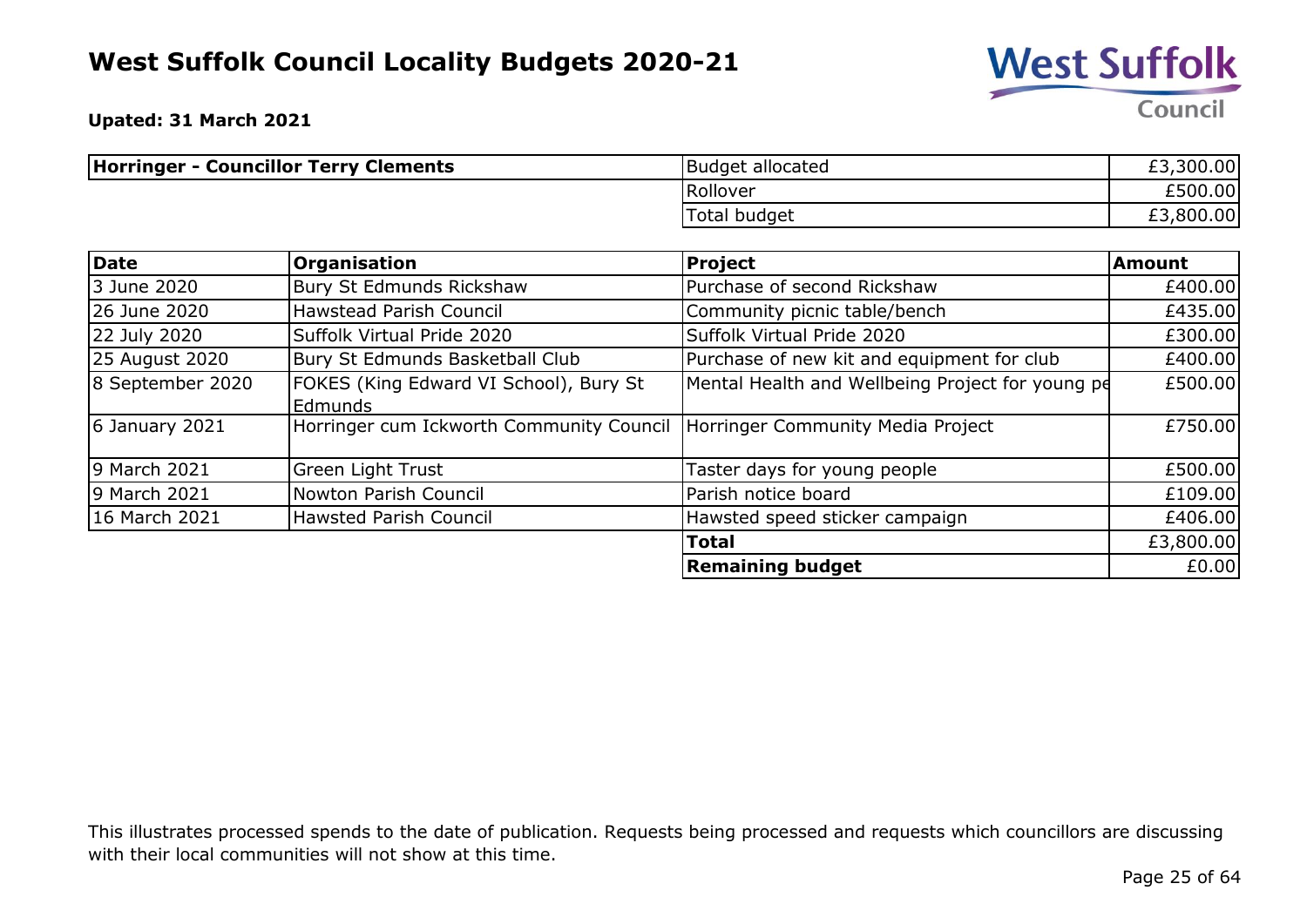

**Upated: 31 March 2021**

| Iceni - Councillor Mick Bradshaw | Budget allocated | £3,300.00 |
|----------------------------------|------------------|-----------|
|                                  | Rollover         | £500.00   |
|                                  | Total budget     | £3,800.00 |

| <b>Date</b>       | <b>Organisation</b>           | <b>Project</b>                        | <b>Amount</b> |
|-------------------|-------------------------------|---------------------------------------|---------------|
| 18 May 2020       | Lightwave Community Red Lodge | Lightwave Community COVID-19 Response | £400.00       |
| 1 February 2021   | Newmarket Open Door           | Newmarket Foodbank IT upgrade         | £200.00       |
| $1$ February 2021 | Lightwave Community Red Lodge | Ongoing costs of Lightwave Foodbank   | £750.00       |
| 5 February 2021   | Herringswell Parish Council   | Parish Community notice boards        | £1,170.00     |
| 19 February 2021  | Red Lodge Parish Council      | Community speed reduction project     | £680.00       |
| 19 February 2021  | Red Lodge Millenium Centre    | Community memorial benches            | £200.00       |
|                   |                               | <b>Total</b>                          | £3,400.00     |
|                   |                               | <b>Remaining budget</b>               | £400.00       |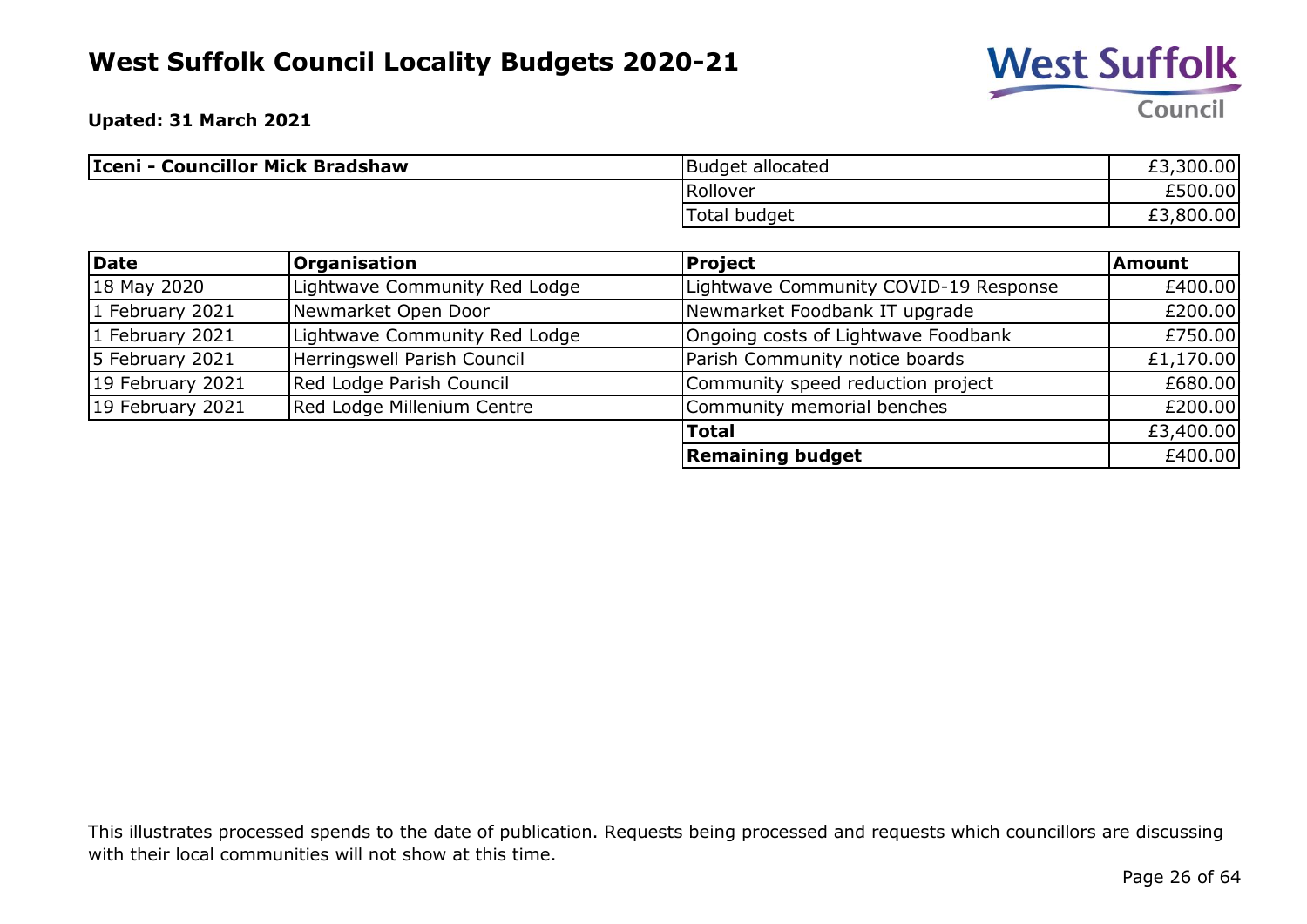

**Upated: 31 March 2021**

| Iceni - Councillor Dawn Dicker | <b>Budget allocated</b> | £3,300.00 |
|--------------------------------|-------------------------|-----------|
|                                | Rollover                | £500.00   |
|                                | Total budget            | £3,800.00 |

| <b>Date</b>      | <b>Organisation</b>           | <b>Project</b>                        | <b>Amount</b> |
|------------------|-------------------------------|---------------------------------------|---------------|
| 18 May 2020      | Lightwave Community Red Lodge | Lightwave Community COVID-19 Response | £400.00       |
| 1 February 2021  | Newmarket Open Door           | Newmarket Foodbank IT upgrade         | £200.00       |
| 1 February 2021  | Lightwave Community Red Lodge | Ongoing costs of Lightwave Foodbank   | £750.00       |
| 5 February 2021  | Herringswell Parish Council   | Parish Community notice boards        | £1,170.00     |
| 19 February 2021 | Red Lodge Parish Council      | Community speed reduction project     | £680.00       |
| 19 February 2021 | Red Lodge Millenium Centre    | Community memorial benches            | £200.00       |
|                  |                               | <b>Total</b>                          | £3,400.00     |
|                  |                               | <b>Remaining budget</b>               | £400.00       |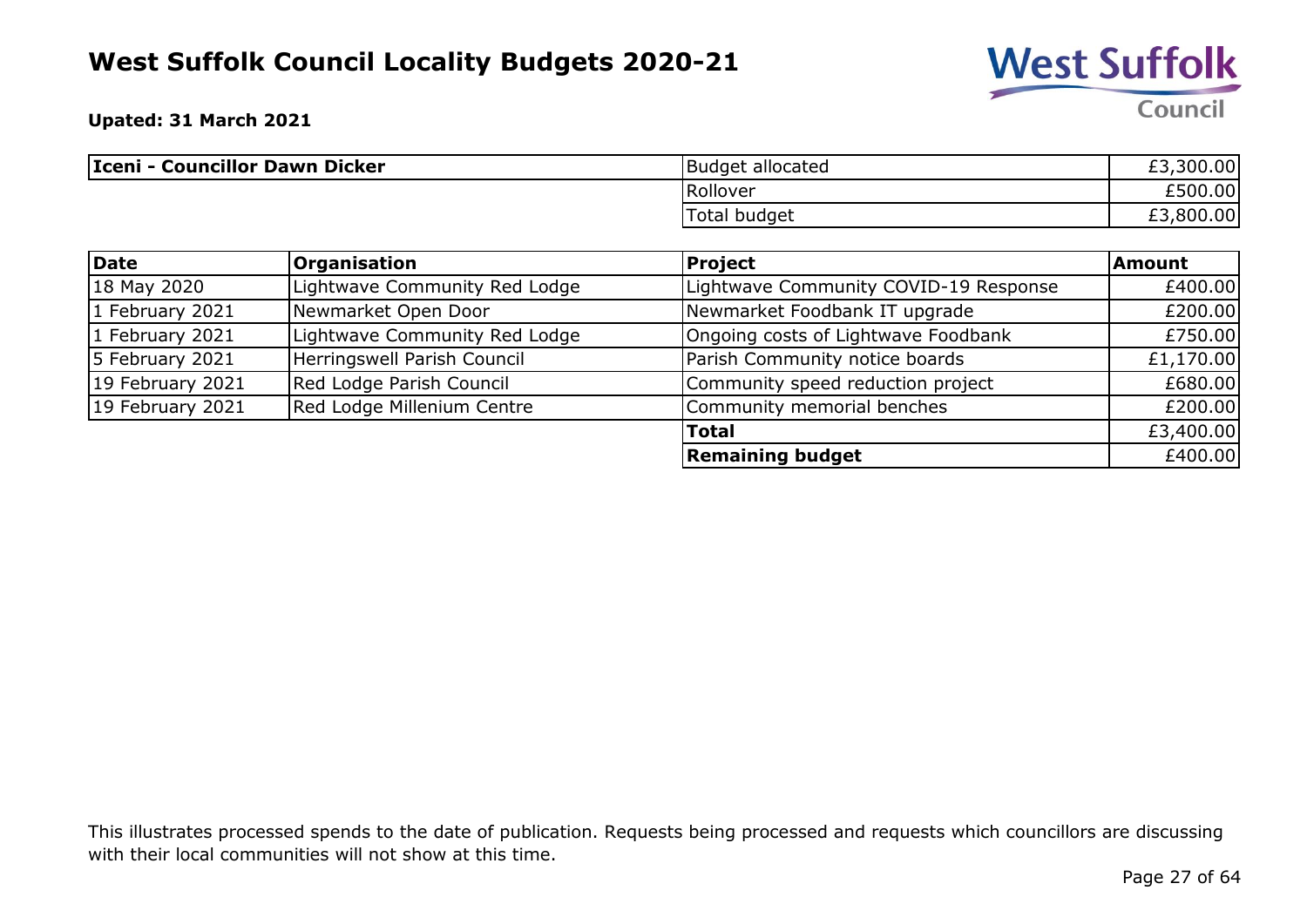

**Upated: 31 March 2021**

| <b>Ixworth - Councillor John Griffiths</b> | Budget allocated | £3,300.00 |
|--------------------------------------------|------------------|-----------|
|                                            | Rollover         | £500.00   |
|                                            | Total budget     | £3,800.00 |

| Date         | <b>Organisation</b>                    | <b>Project</b>                                  | Amount    |
|--------------|----------------------------------------|-------------------------------------------------|-----------|
| 5 March 2021 | Friends of Ixworth Primary School      | Online reading scheme                           | £1,050.00 |
| 5 March 2021 | <b>Ixworth Association</b>             | Green Ixworth, planting and ecological projects | £1,500.00 |
| 9 March 2021 | <b>Ixworth GP Patients Association</b> | Take Three project                              | £750.00   |
|              |                                        |                                                 |           |
|              |                                        |                                                 |           |
|              |                                        |                                                 |           |
|              |                                        | <b>Total</b>                                    | £3,300.00 |
|              |                                        | <b>Remaining budget</b>                         | £500.00   |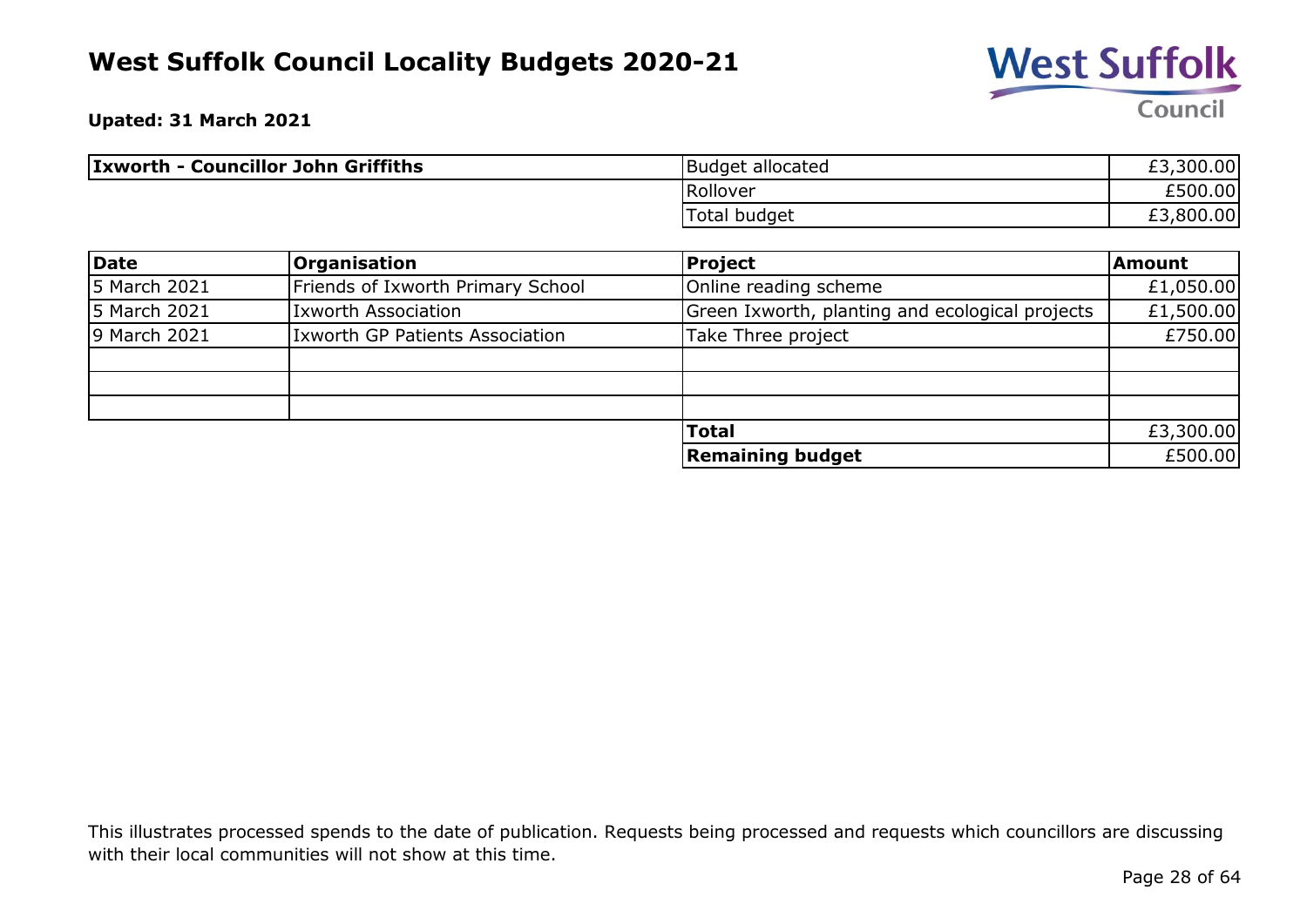

**Upated: 31 March 2021**

| <b>Kentford and Moulton - Councillor Roger Dicker</b> | Budget allocated | £3,300.00 |
|-------------------------------------------------------|------------------|-----------|
|                                                       | Rollover         | E0.00     |
|                                                       | Total budget     | £3,300.00 |

| Date            | <b>Organisation</b>    | <b>Project</b>                                                    | <b>Amount</b> |
|-----------------|------------------------|-------------------------------------------------------------------|---------------|
| 18 May 2020     | Moulton Primary PTA    | COVID-19 support                                                  | £400.00       |
| 7 October 2020  | Our Special Friends    | Promoting and providing animal companionship<br>in rural villages | £500.00       |
| 1 February 2021 | Newmarket Open Door    | Newmarket Foodbank IT upgrade                                     | £200.00       |
| 4 March 2021    | Gazeley Parish Council | Replacement community bench                                       | £550.00       |
| 18 March 2021   | Gazeley Parish Council | Village identity and traffic calming                              | £1,150.00     |
| 24 March 2021   | Newmarket Cricket Club | Boundary rope and winder machine                                  | £250.00       |
|                 |                        | <b>Total</b>                                                      | £3,050.00     |
|                 |                        | <b>Remaining budget</b>                                           | £250.00       |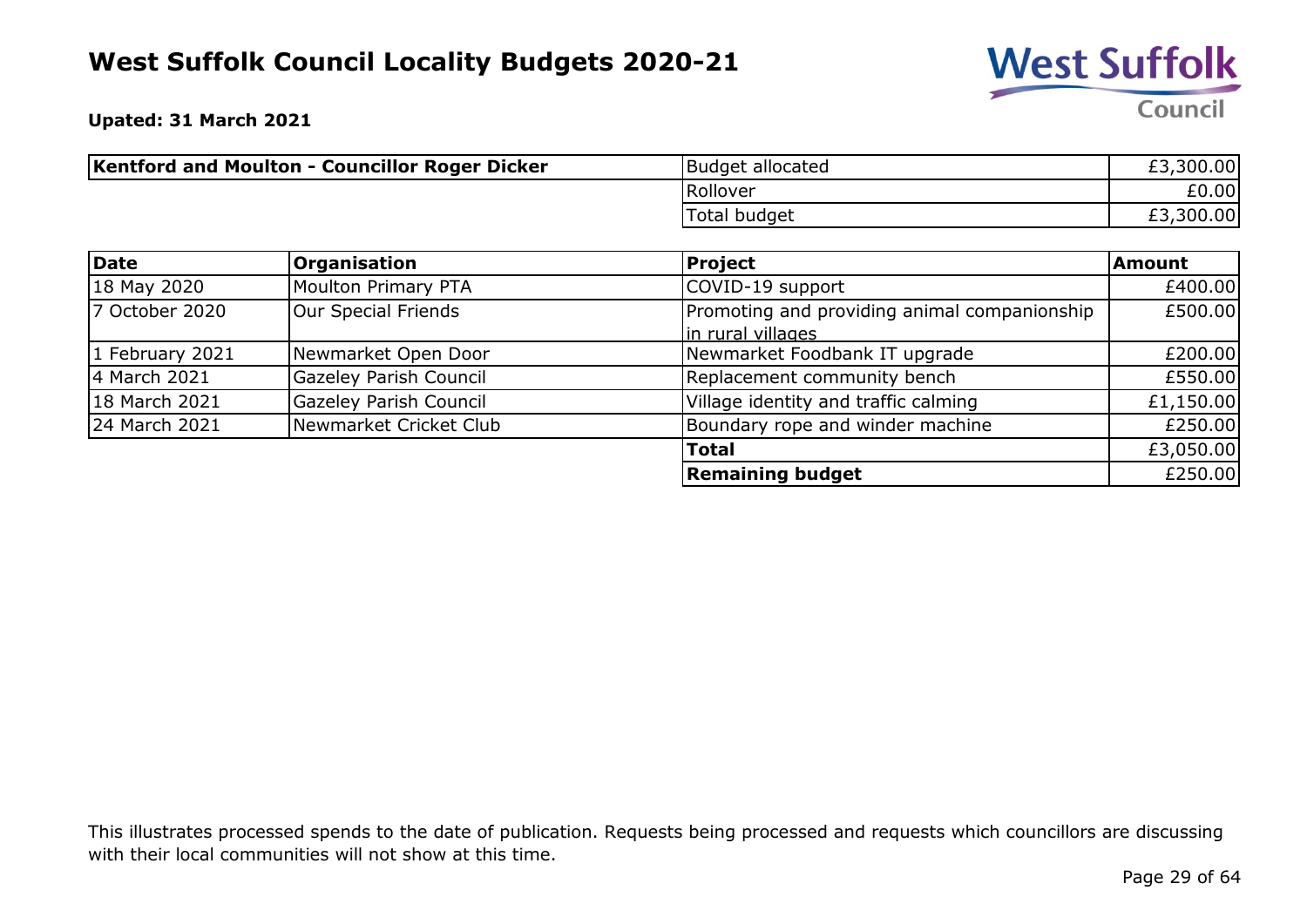

**Upated: 31 March 2021**

| Lakenheath - Councillor Stephen Frost | Budget allocated | £3,300.00 |
|---------------------------------------|------------------|-----------|
|                                       | Rollover         | £500.00   |
|                                       | Total budget     | £3,800.00 |

| <b>Date</b>            | <b>Organisation</b>          | Project                                         | <b>Amount</b> |
|------------------------|------------------------------|-------------------------------------------------|---------------|
| 13 May 2020            | Epic Dad                     | <b>Family Support Project</b>                   | £150.00       |
| 29 June 2020           | Lakenheath Football Club     | New maintenance Equipment                       | £500.00       |
| 3 September 2020       | Lakenheath Indoor Bowls Club | Contribution towards junior section of the Club | £400.00       |
| <b>27 January 2021</b> | Abundant Life Church         | Lakenheath Foodbank                             | £400.00       |
| 18 March 2021          | <b>Sharing Parenting</b>     | Funding support for SEN Support Group           | £400.00       |
|                        |                              |                                                 |               |
|                        |                              |                                                 |               |
|                        |                              |                                                 |               |
|                        |                              | <b>Total</b>                                    | £1,850.00     |
|                        |                              | <b>Remaining budget</b>                         | £1,950.00     |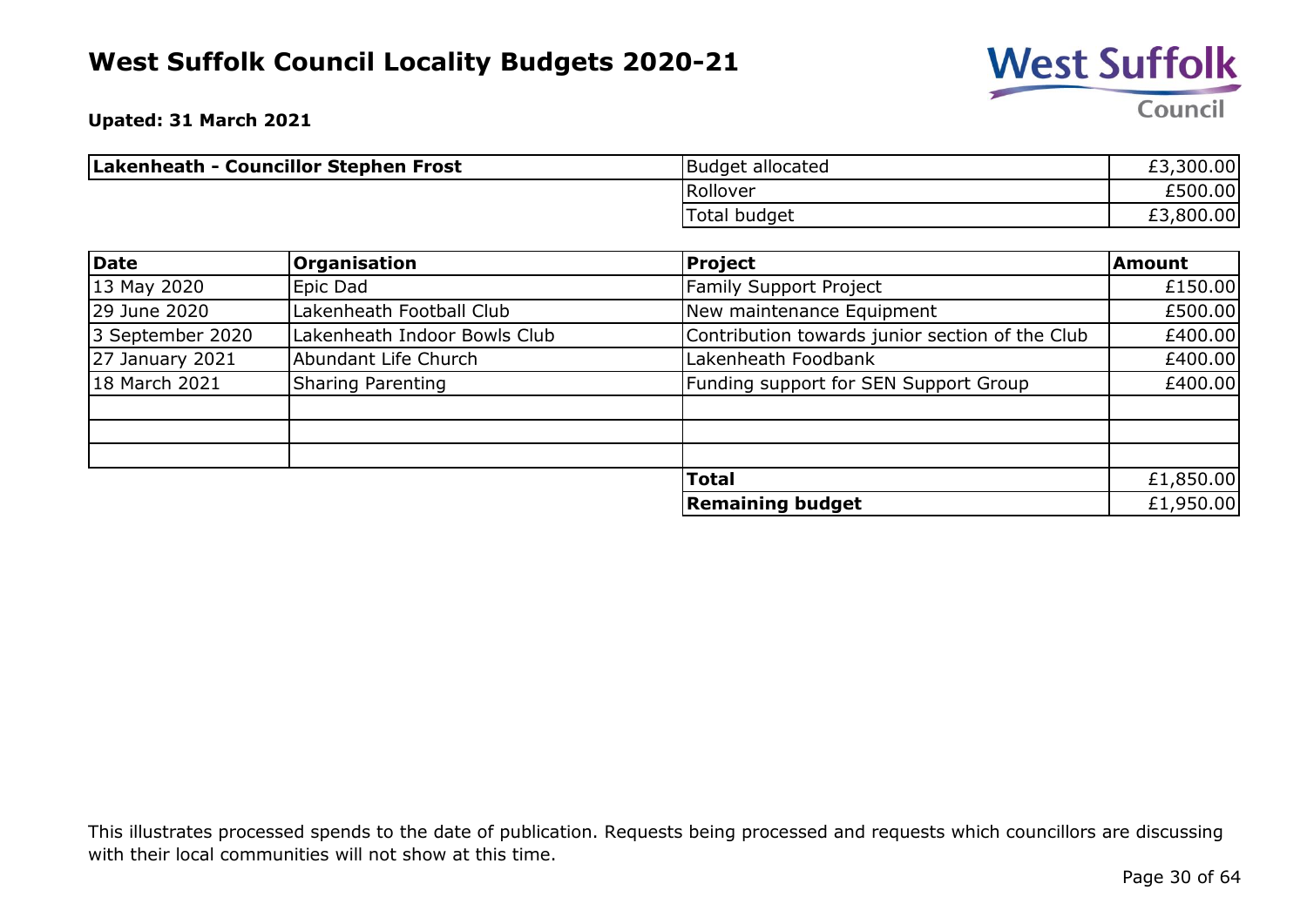

#### **Upated: 31 March 2021**

| Lakenheath - vacant | <b>Budget allocated</b> | ,300.00<br>ro<br>EJ.   |
|---------------------|-------------------------|------------------------|
|                     | Rollover                | £500.00                |
|                     | __<br>Total budget      | ,800.00<br>r di<br>EJ. |

| Date                   | Organisation                          | <b>Project</b>                  | Amount    |
|------------------------|---------------------------------------|---------------------------------|-----------|
| $11$ May 2020          | Lakenheath Football Club              | New pitch maintenance equipment | £250.00   |
| 25 June 2020           | Lakenheath Playing fields Association | Storage facilities              | £2,220.00 |
| <b>27 January 2021</b> | Abundant Life Church                  | Lakenheath Foodbank             | £1,000.00 |
|                        |                                       |                                 |           |
|                        |                                       |                                 |           |
|                        |                                       | <b>Total</b>                    | £3,470.00 |
|                        |                                       | <b>Remaining budget</b>         | £330.00   |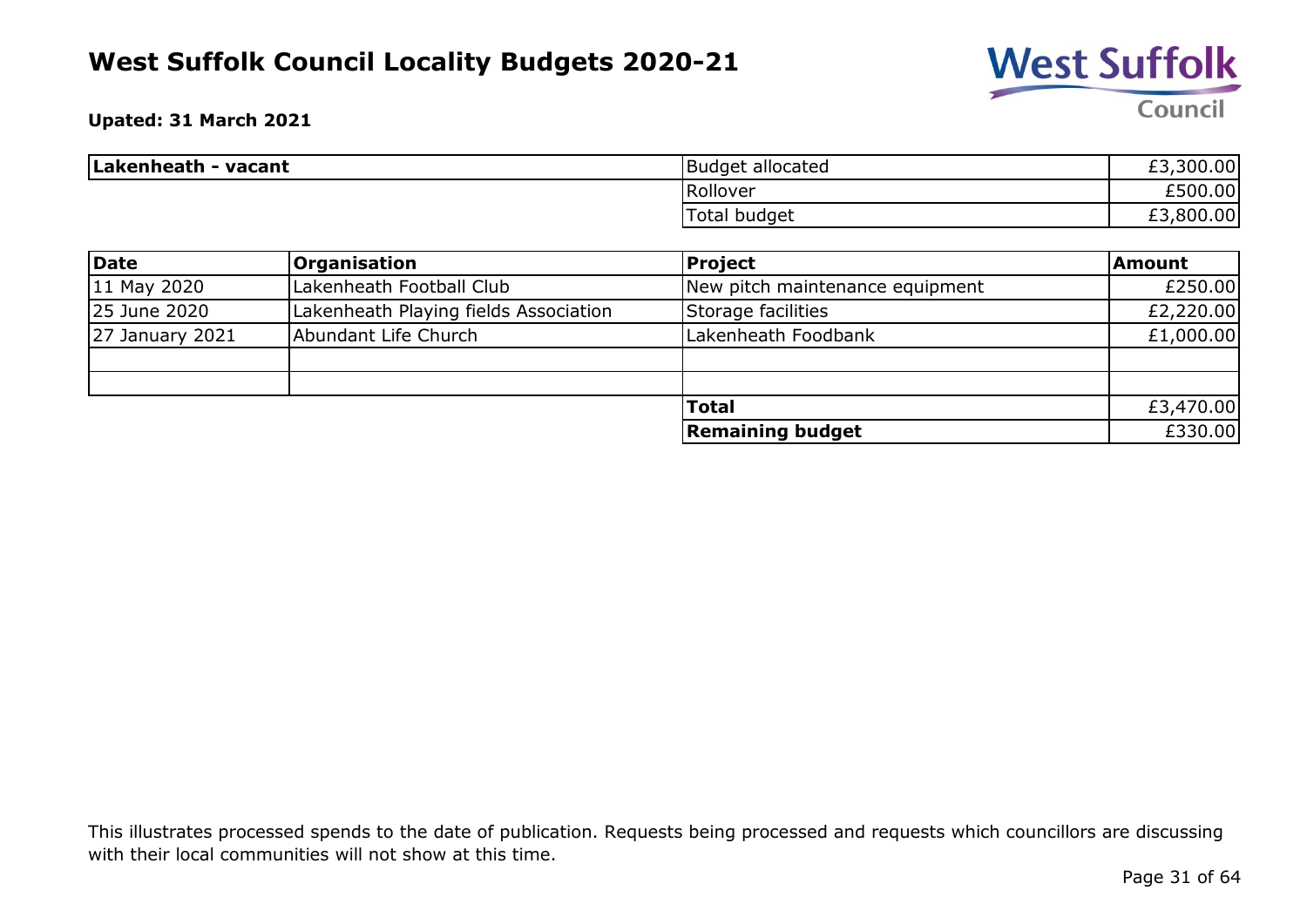

**Upated: 31 March 2021**

| <b>Manor - Councillor Brian Harvey</b> | <b>Budget allocated</b> | £3,300.00 |
|----------------------------------------|-------------------------|-----------|
|                                        | Rollover                | £446.00   |
|                                        | Total budget            | 3,746.00  |

| <b>Date</b>      | Organisation                       | <b>Project</b>                                  | Amount    |
|------------------|------------------------------------|-------------------------------------------------|-----------|
| 5 April 2020     | Barton Mills Good Neighbour Scheme | Assistance in good neighbour scheme during the  | £200.00   |
|                  |                                    | Covid-19 crisis                                 |           |
| 16 April 2020    | Worlington Parish Council          | Community speed watch data laptop               | £390.00   |
| 20 April 2020    | <b>Freckenham Community Group</b>  | Phone tree                                      | £200.00   |
| 20 April 2020    | <b>Worlington Community Group</b>  | Worlington community phone tree                 | £200.00   |
| 13 May 2020      | Epic Dad                           | <b>Family Support Project</b>                   | £200.00   |
| 18 June 2020     | Worlington Cricket Club            | Club boundary safety rope and winder            | £500.00   |
| 29 June 2020     | Suffolk Accident Rescue Service    | Purchase of medical equipment and supplies for  | £250.00   |
| 18 December 2020 | Freckenham Parish Council          | Freckenham Village Allotments water bore hole p | £500.00   |
| 1 February 2021  | Lightwave Community Red Lodge      | Lightwave Foodbank                              | 806       |
| 12 March 2021    | <b>Barton Mills Football Club</b>  | Contribution towards changing room refurbishme  | 500       |
|                  |                                    |                                                 |           |
|                  |                                    | <b>Total</b>                                    | £3,746.00 |
|                  |                                    | <b>Remaining budget</b>                         | £0.00     |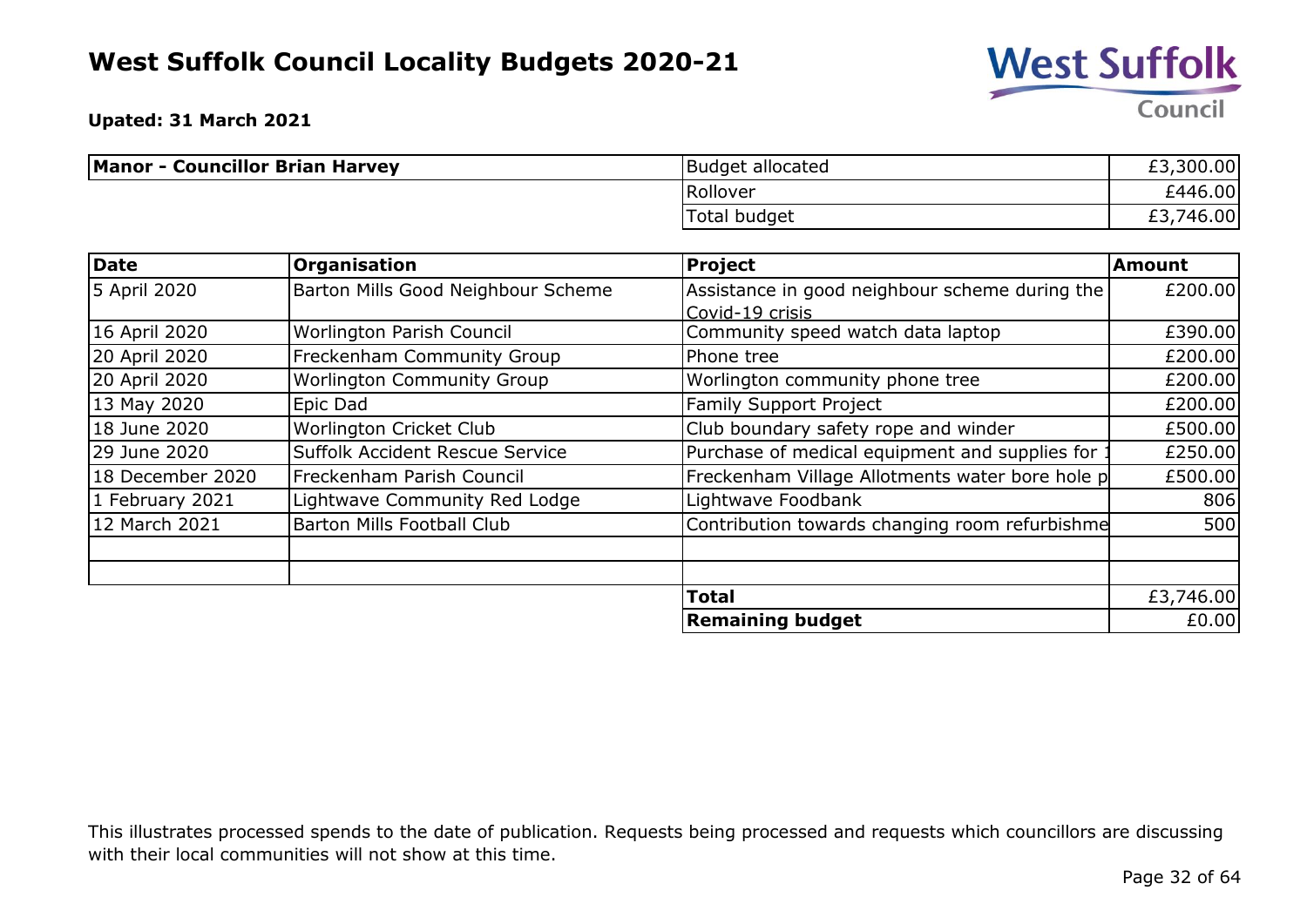

**Upated: 31 March 2021**

| Mildenhall Great Heath - Councillor Richard Alecock | <b>Budget allocated</b> | £3,300.00 |
|-----------------------------------------------------|-------------------------|-----------|
|                                                     | Rollover                | £500.00   |
|                                                     | Total budget            | £3,800.00 |

| <b>Date</b>       | Organisation                          | <b>Project</b>                                   | <b>Amount</b> |
|-------------------|---------------------------------------|--------------------------------------------------|---------------|
| 22 April 2020     | <b>Mildenhall Town Council</b>        | Support for COVID-19 volunteers in their         | £200.00       |
| 13 May 2020       | Epic Dad                              | <b>Family Support Project</b>                    | £200.00       |
| 21 May 2020       | <b>Great Heath Academy PTA</b>        | Adaptations to enhance the school community      | £200.00       |
| 18 September 2020 | Mildenhall Town Football Club         | Supply of equipment/kit                          | £200.00       |
| 25 September 2020 | Lark Angling and Preservation Society | The Lark Path clearance project                  | £250.00       |
| 6 October 2020    | Kings Project                         | Contribution towards activity and support groups | £250.00       |
| 27 November 2020  | <b>Mildenhall Scouts</b>              | Contribution towards new fencing                 | £200.00       |
| 7 December 2020   | Mildenhall Sea Cadets                 | Improvements to the kitchen area                 | £300.00       |
| 8 December 2020   | St Marys PTA                          | Children's holiday activities club               | £200.00       |
| 10 December 2020  | <b>Mildenhall Sharks</b>              | Grant towards running costs (covid recovery)     | £300.00       |
| 18 December 2020  | The Lunch Bunch                       | The Lunch Bunch at Christmas project             | £200.00       |
| 28 January 2021   | Endeavour Explorer Unit               | Purchase of DofE equipment                       | £300.00       |
| 29 January 2021   | Women's Walk and Craft Group          | Online craft sessions for participants           | £100.00       |
| 11 February 2021  | Kings Church                          | Ongoing costs of Kings Foodbank                  | £200.00       |
| 9 March 2021      | 2nd Mildenhall Guide Group            | Grant towards residential trip                   | £250.00       |
| 16 March 2021     | Mildenhall Cricket Club               | Youth Cricket Week project                       | £200.00       |
| 16 March 2021     | <b>Mildenhall Matters</b>             | <b>Blooming Marvellous project</b>               | £250.00       |
|                   |                                       | <b>Total</b>                                     | £3,800.00     |
|                   |                                       | <b>Remaining budget</b>                          | £0.00         |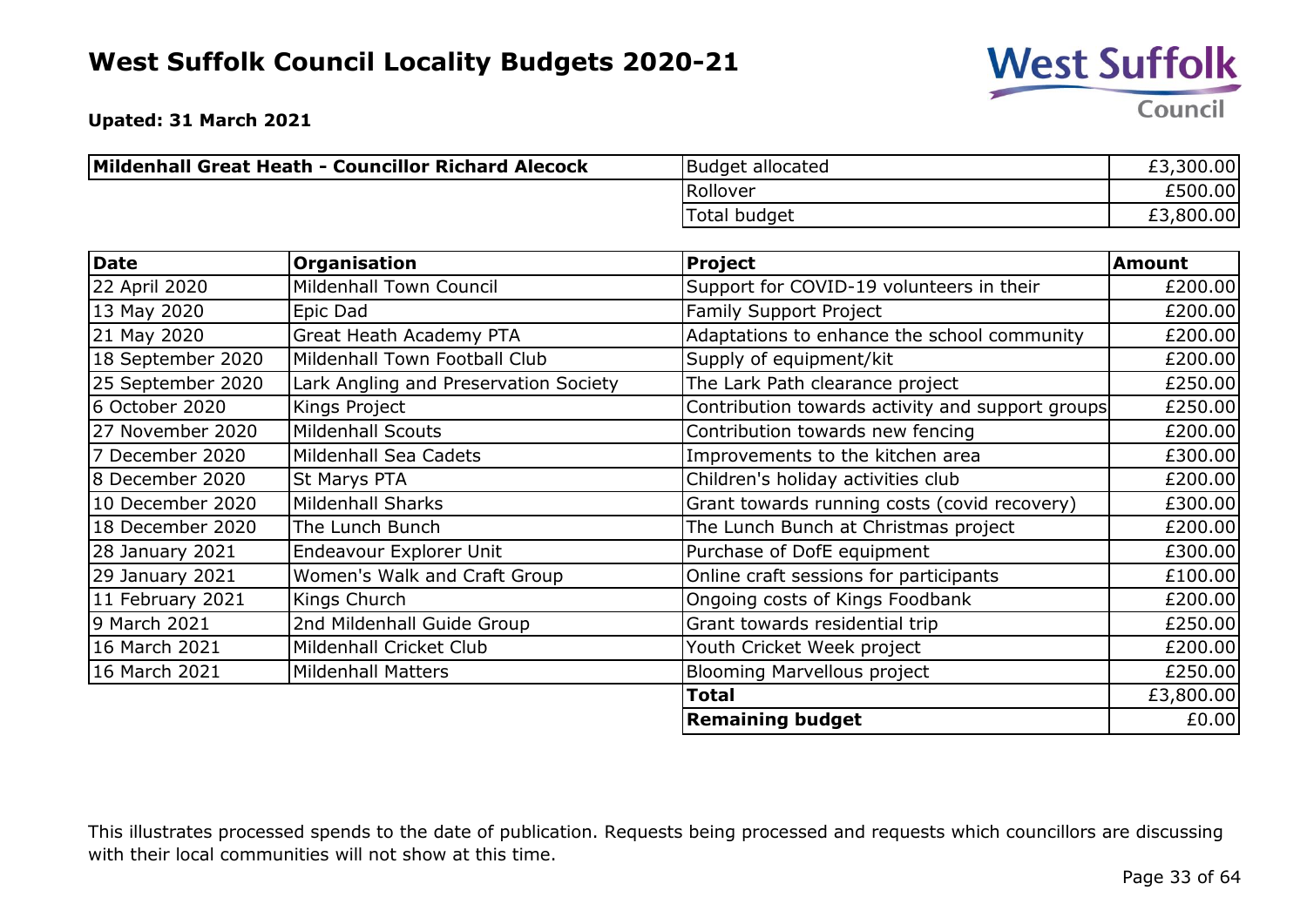

**Upated: 31 March 2021**

| Mildenhall Kingsway and Market - Councillor Ian Shipp | Budget allocated | £3,300.00 |
|-------------------------------------------------------|------------------|-----------|
|                                                       | Rollover         | £500.00   |
|                                                       | Total budget     | £3,800.00 |

| <b>Date</b>       | Organisation                          | <b>Project</b>                                   | <b>Amount</b> |
|-------------------|---------------------------------------|--------------------------------------------------|---------------|
| 22 April 2020     | <b>Mildenhall Town Council</b>        | Support for COVID-19 volunteers in their         | £200.00       |
| 13 May 2020       | Epic Dad                              | Family Support Project                           | £200.00       |
| 21 May 2020       | <b>Great Heath Academy PTA</b>        | Adaptations to enhance the school community      | £200.00       |
| 18 September 2020 | Mildenhall Town Football Club         | Supply of equipment and kit                      | £200.00       |
| 25 September 2020 | Lark Angling and Preservation Society | The Lark Path clearance project                  | £250.00       |
| 6 October 2020    | Kings Project                         | Contribution towards activity and support groups | £250.00       |
| 27 November 2020  | <b>Mildenhall Scouts</b>              | Contribution towards new fencing                 | £200.00       |
| 7 December 2020   | Mildenhall Sea Cadets                 | Improvements to the kitchen area                 | £400.00       |
| 8 December 2020   | St Marys PTA                          | Children's holiday activities club               | £200.00       |
| 10 December 2020  | <b>Mildenhall Sharks</b>              | Grant towards running costs (COVID recovery)     | £300.00       |
| 18 December 2020  | The Lunch Bunch                       | The Lunch Bunch at Christmas project             | £200.00       |
| 28 January 2021   | Endeavour Explorer Unit               | Purchase of DofE equipment                       | £300.00       |
| 29 January 2021   | Women's Walk and Craft Group          | Online craft sessions for participants           | £100.00       |
| 11 February 2021  | Kings Church                          | Ongoing costs of Kings Foodbank                  | £250.00       |
| 9 March 2021      | 2nd Mildenhall Guide Group            | Grant towards residential trip                   | £250.00       |
| 16 March 2021     | Mildenhall Cricket Club               | Youth Cricket Week project                       | £100.00       |
| 16 March 2021     | <b>Mildenhall Matters</b>             | <b>Blooming Marvellous project</b>               | £200.00       |
|                   |                                       | <b>Total</b>                                     | £3,800.00     |
|                   |                                       | <b>Remaining budget</b>                          | £0.00         |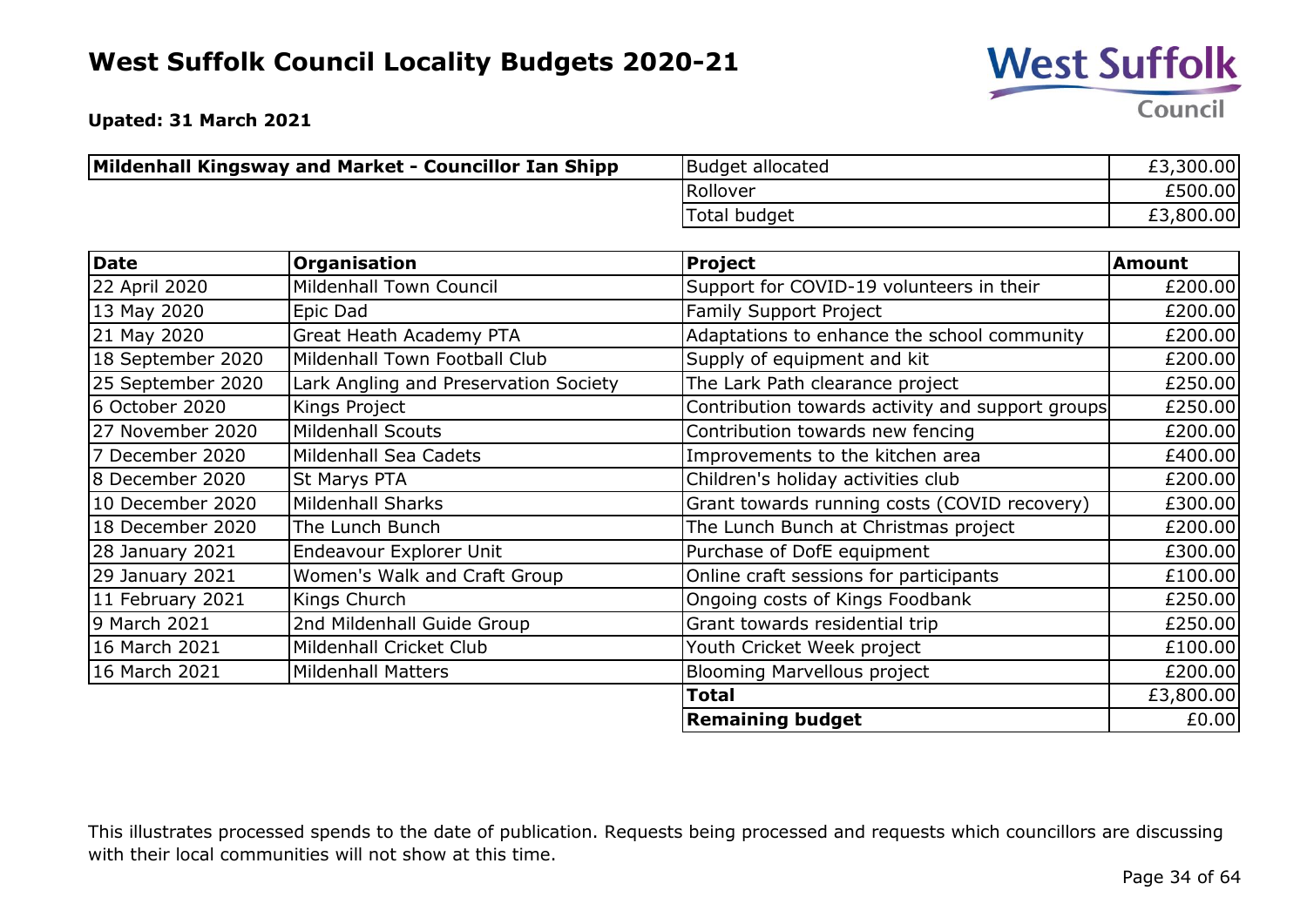

**Upated: 31 March 2021**

| Mildenhall Queensway - Councillor Andy Neal | Budget allocated | £3,300.00 |
|---------------------------------------------|------------------|-----------|
|                                             | Rollover         | £500.00   |
|                                             | Total budget     | £3,800.00 |

| <b>Date</b>       | Organisation                          | <b>Project</b>                                   | <b>Amount</b> |
|-------------------|---------------------------------------|--------------------------------------------------|---------------|
| 22 April 2020     | <b>Mildenhall Town Council</b>        | Support for COVID-19 volunteers in their         | £200.00       |
| 13 May 2020       | Epic Dad                              | Family Support Project                           | £200.00       |
| 21 May 2020       | <b>Great Heath Academy PTA</b>        | Adaptations to enhance the school community      | £200.00       |
| 18 September 2020 | Mildenhall Town Football Club         | Supply of equipment/kit                          | £200.00       |
| 25 September 2020 | Lark Angling and Preservation Society | The Lark Path clearance project                  | £250.00       |
| 6 October 2020    | Kings Project                         | Contribution towards activity and support groups | £250.00       |
| 27 November 2020  | <b>Mildenhall Scouts</b>              | Contribution towards new fencing                 | £200.00       |
| 7 December 2020   | Mildenhall Sea Cadets                 | Improvements to the kitchen area                 | £300.00       |
| 8 December 2020   | St Marys PTA                          | Children's holiday activities club               | £200.00       |
| 10 December 2020  | <b>Mildenhall Sharks</b>              | Grant towards running costs (covid recovery)     | £300.00       |
| 18 December 2020  | The Lunch Bunch                       | The Lunch Bunch at Christmas project             | £200.00       |
| 28 January 2021   | Endeavour Explorer Unit               | Purchase of DofE equipment                       | £300.00       |
| 29 January 2021   | Women's Walk and Craft Group          | Online craft sessions for participants           | £100.00       |
| 11 February 2021  | Kings Church                          | Ongoing costs of Kings Foodbank                  | £250.00       |
| 9 March 2021      | 2nd Mildenhall Guide Group            | Grant towards residential trip                   | £250.00       |
| 16 March 2021     | Mildenhall Cricket Club               | Youth Cricket Week project                       | £200.00       |
| 16 March 2021     | <b>Mildenhall Matters</b>             | <b>Blooming Marvellous project</b>               | £200.00       |
|                   |                                       | <b>Total</b>                                     | £3,800.00     |
|                   |                                       | <b>Remaining budget</b>                          | £0.00         |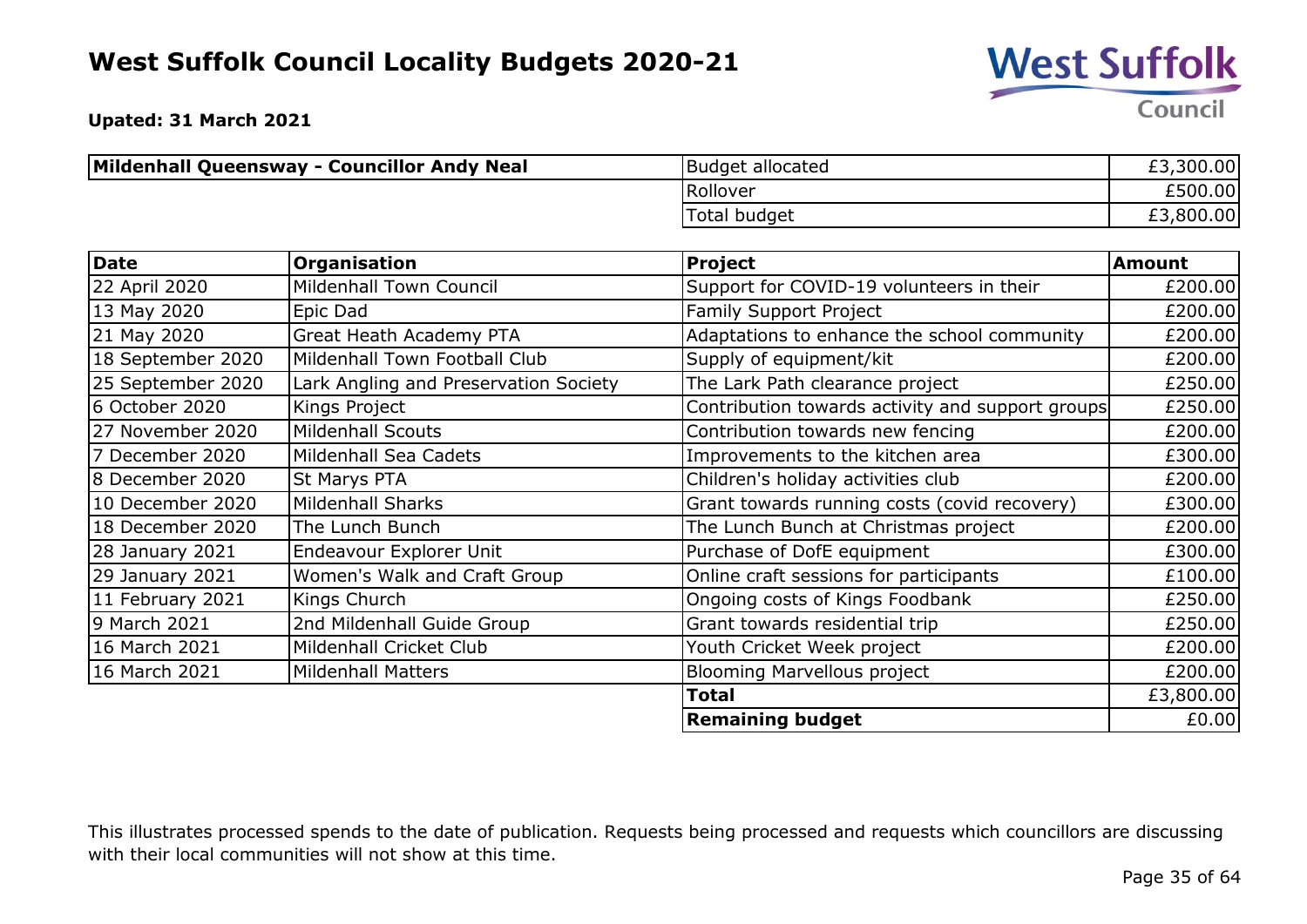

**Upated: 31 March 2021**

| Minden - Councillor Robert Everitt | Budget allocated | £3,300.00                |
|------------------------------------|------------------|--------------------------|
|                                    | Rollover         | £0.00                    |
|                                    | Total budget     | ,300.00<br>$\sim$<br>ŁЗ. |

| Date             | <b>Organisation</b>             | <b>Project</b>                                    | Amount    |
|------------------|---------------------------------|---------------------------------------------------|-----------|
| 3 June 2020      | Bury St Edmunds Rickshaw        | Purchase of second Rickshaw                       | £215.00   |
| 5 June 2020      | The Hive                        | Pre launch work for The Hive                      | £500.00   |
| 22 July 2020     | Suffolk Virtual Pride 2020      | Suffolk Virtual Pride 2020                        | £500.00   |
| 25 August 2020   | Bury St Edmunds Basketball Club | Purchase of new kit and equipment for Club        | £200.00   |
| 3 September 2020 | Theatre Royal                   | Walking Stories' - Community theatre project      | £500.00   |
| 21 October 2020  | Bury in Bloom                   | Christmas Tree Arts project with schools (Bury St | £500.00   |
| 11 February 2021 | West Road Church                | Increase storage capacity at West Road Foodban    | £500.00   |
| 24 March 2021    | Churchgate Area Association     | Churchgate Area Community Information and En      | £240.00   |
|                  |                                 | <b>Total</b>                                      | £3,155.00 |
|                  |                                 | <b>Remaining budget</b>                           | £145.00   |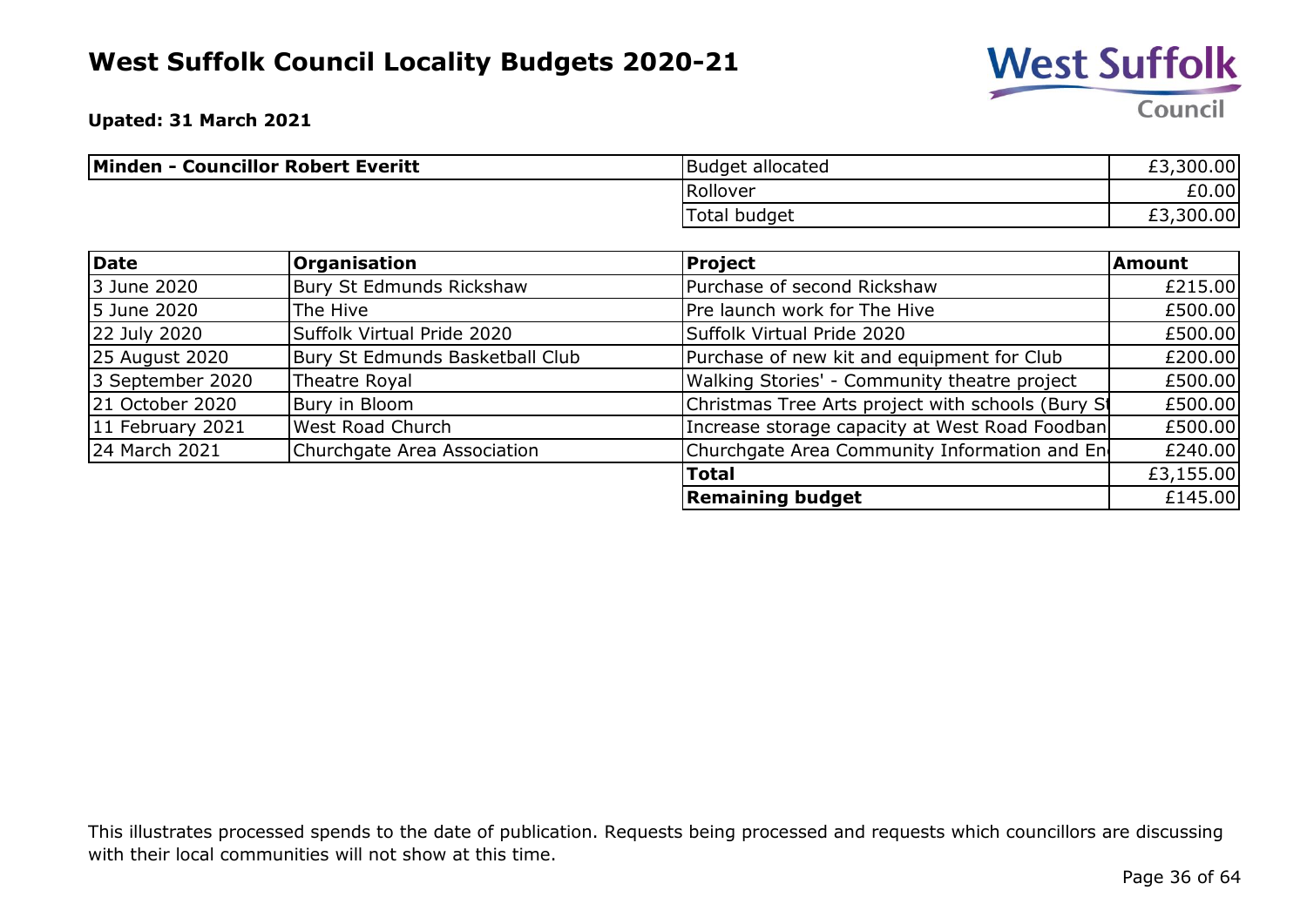

**Upated: 31 March 2021**

| <b>Minden - Councillor Clive Springett</b> | Budget allocated | £3,300.00 |
|--------------------------------------------|------------------|-----------|
|                                            | Rollover         | £500.00   |
|                                            | Total budget     | £3,800.00 |

| Date             | <b>Organisation</b>             | <b>Project</b>                                  | <b>Amount</b> |
|------------------|---------------------------------|-------------------------------------------------|---------------|
| 22 July 2020     | Suffolk Virtual Pride 2020      | Suffolk Virtual Pride 2020                      | £500.00       |
| 25 August 2020   | Bury St Edmunds Basketball Club | Purchase of new kit and equipment for Club      | £200.00       |
| 3 September 2020 | Theatre Royal                   | Walking Stories' - Community theatre project    | £200.00       |
| 11 February 2021 | West Road Church                | Increase storage capacity at West Road Foodban  | £500.00       |
| 11 March 2021    | West Suffolk Vineyard Church    | Improvement of facilities and increase communit | £500.00       |
| 16 March 2021    | Still Good Food                 | Improvement to facilities and increase capacity | £1,000.00     |
|                  |                                 | <b>Total</b>                                    | £2,900.00     |
|                  |                                 | <b>Remaining budget</b>                         | £900.00       |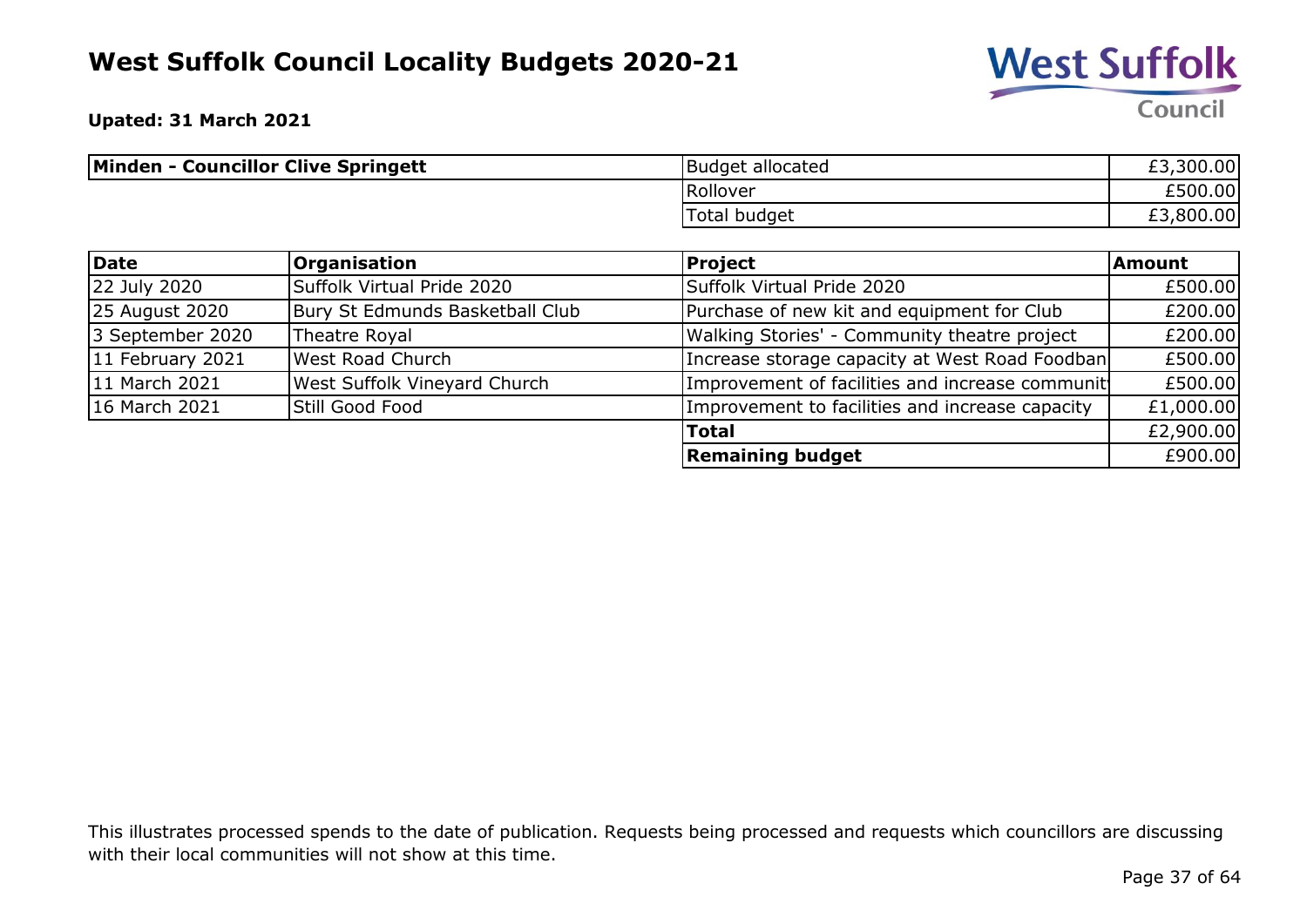

**Upated: 31 March 2021**

| Moreton Hall - Councillor Trevor Beckwith | <b>Budget allocated</b> | £3,300.00 |
|-------------------------------------------|-------------------------|-----------|
|                                           | Rollover                | £250.00   |
|                                           | Total budget            | £3,550.00 |

| Date             | <b>Organisation</b>             | Project                                   | Amount    |
|------------------|---------------------------------|-------------------------------------------|-----------|
| 11 May 2020      | Bury In Bloom                   | Best Before Display community art project | £500.00   |
| 3 September 2020 | Bury St Edmunds Rickshaw        | Purchase of second Rickshaw               | £500.00   |
| 16 March 2021    | 6th Bury St Edmunds Scout Group | New equipment for the group and upgrade   | £1,200.00 |
| 23 March 2021    | Friend of Priory School         | Outdoor space enhancements                | £350.00   |
|                  |                                 |                                           |           |
|                  |                                 | <b>Total</b>                              | £2,550.00 |
|                  |                                 | <b>Remaining budget</b>                   | £1,000.00 |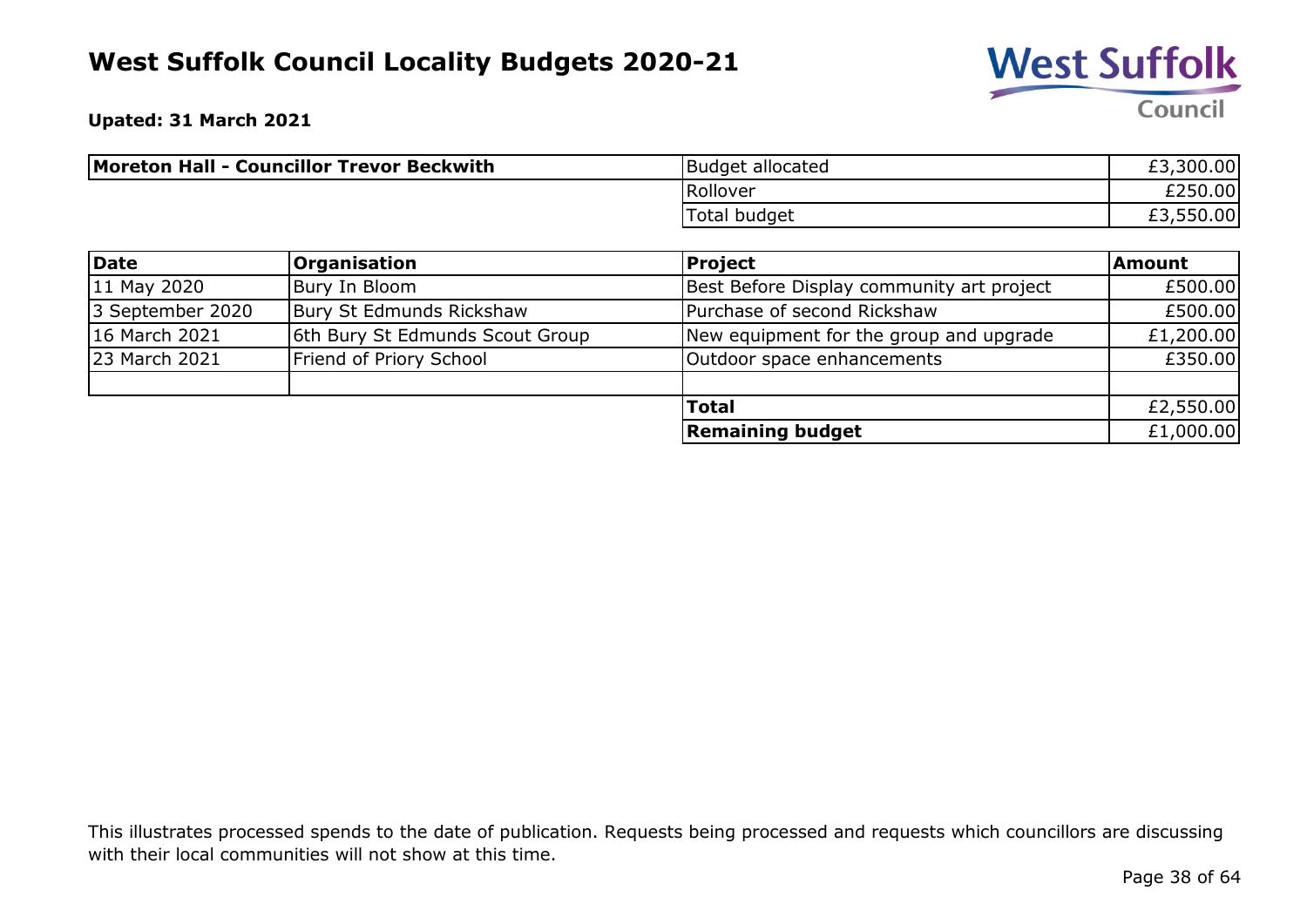

**Upated: 31 March 2021**

| Moreton Hall - Councillor Peter Thompson | Budget allocated | £3,300.00 |
|------------------------------------------|------------------|-----------|
|                                          | Rollover         | £500.00   |
|                                          | Total budget     | £3,800.00 |

| <b>Date</b>      | <b>Organisation</b>             | Project                                            | Amount    |
|------------------|---------------------------------|----------------------------------------------------|-----------|
| 17 December 2020 | Moreton Hall Youth Action Group | The Snake and the Fallen Tree community<br>project | £2,500.00 |
| 16 March 2021    | Still Good Food                 | Improvement to facilities and increase capacity    | £700.00   |
| 23 March 2021    | Friends of Priory School        | Outdoor space enhancements                         | £350.00   |
|                  |                                 |                                                    |           |
|                  |                                 |                                                    |           |
|                  |                                 |                                                    |           |
|                  |                                 |                                                    |           |
|                  |                                 | <b>Total</b>                                       | £3,550.00 |
|                  |                                 | <b>Remaining budget</b>                            | £250.00   |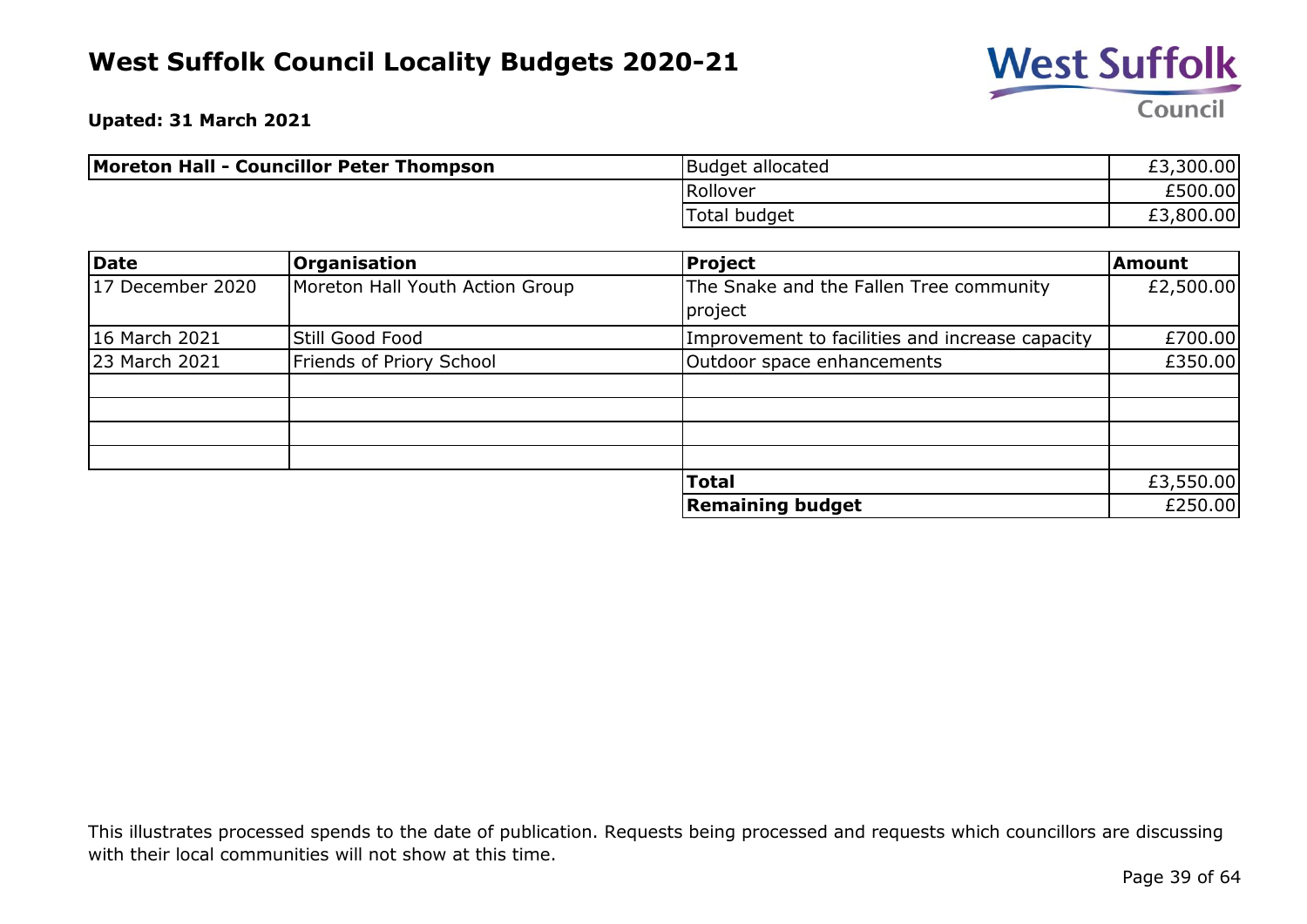

**Upated: 31 March 2021**

| <b>Moreton Hall - vacant</b> | Budget allocated | £3,300.00              |
|------------------------------|------------------|------------------------|
|                              | Rollover         | £500.00                |
|                              | Total budget     | ,800.00<br>r di<br>£٦. |

| Date         | <b>Organisation</b>         | <b>Project</b>                           | <b>Amount</b> |
|--------------|-----------------------------|------------------------------------------|---------------|
| 3 June 2020  | Bury St Edmunds Rickshaw    | Purchase of second Rickshaw              | £400.00       |
| 5 June 2020  | The Hive                    | Pre launch work for The Hive             | £400.00       |
| 25 June 2020 | 10th Bury St Edmunds Guides | Virtual guide meeting on Zoom and badges | £200.00       |
|              |                             |                                          |               |
|              |                             |                                          |               |
|              |                             |                                          |               |
|              |                             |                                          |               |
|              |                             | <b>Total</b>                             | £1,000.00     |
|              |                             | <b>Remaining budget</b>                  | £2,800.00     |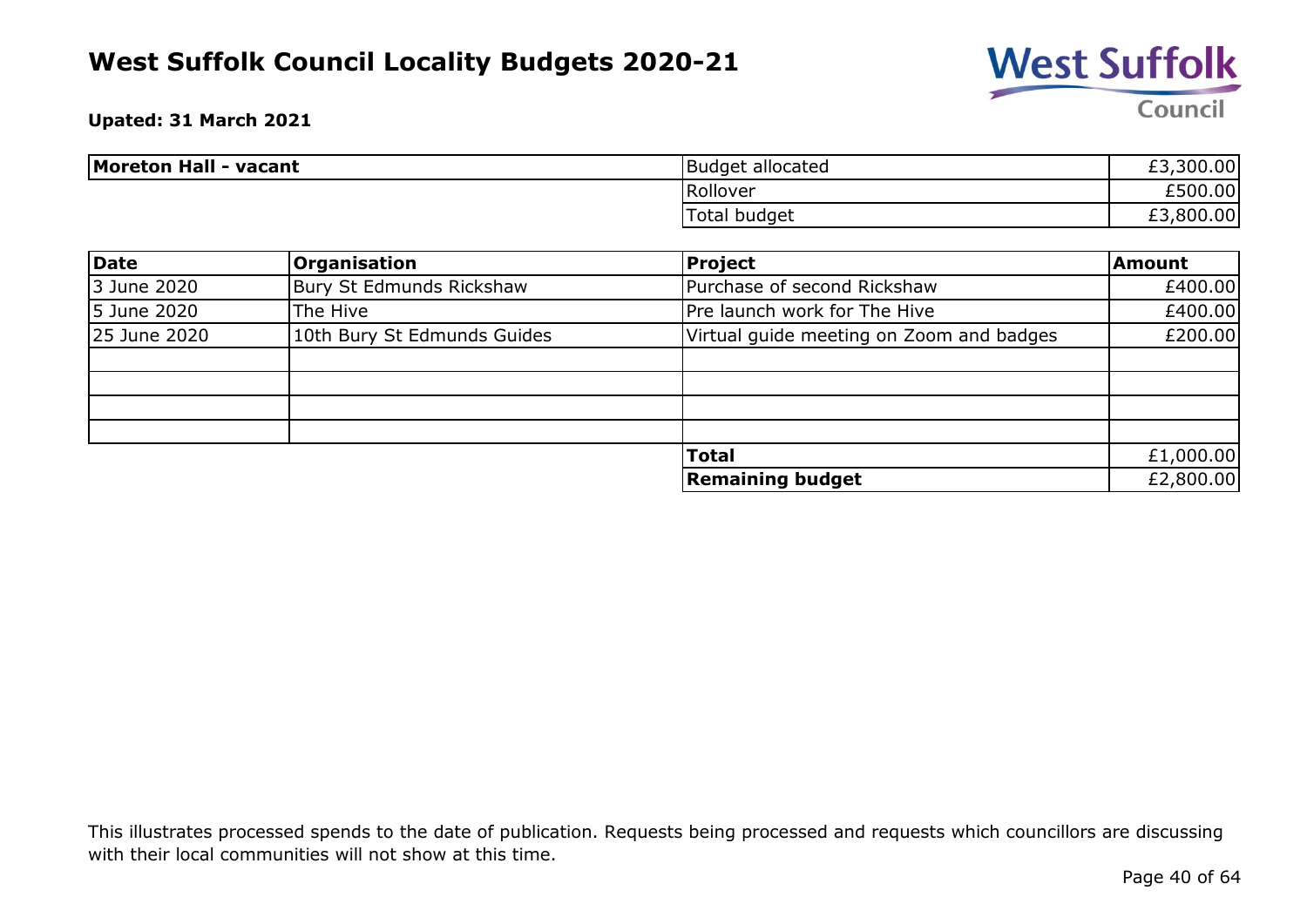

**Upated: 31 March 2021**

| Newmarket East - Councillor Rachel Hood | <b>Budget allocated</b> | £3,300.00 |
|-----------------------------------------|-------------------------|-----------|
|                                         | Rollover                | £31.00    |
|                                         | Total budget            | £3,331.00 |

| Date         | <b>Organisation</b>          | Project                                                          | Amount    |
|--------------|------------------------------|------------------------------------------------------------------|-----------|
| 8 June 2020  | Newmarket Festival           | COVID-19 fund                                                    | £500.00   |
| 5 March 2021 | Newmarket Day Centre         | Kitchen upgrades and enhanced facilities                         | £1,800.00 |
| 9 March 2021 | <b>British Racing School</b> | The Newmarket Pont Academy and Dame Kelly<br><b>Holmes Trust</b> | £1,000.00 |
|              |                              |                                                                  |           |
|              |                              |                                                                  |           |
|              |                              |                                                                  |           |
|              |                              |                                                                  |           |
|              |                              | <b>Total</b>                                                     | £3,300.00 |
|              |                              | <b>Remaining budget</b>                                          | £31.00    |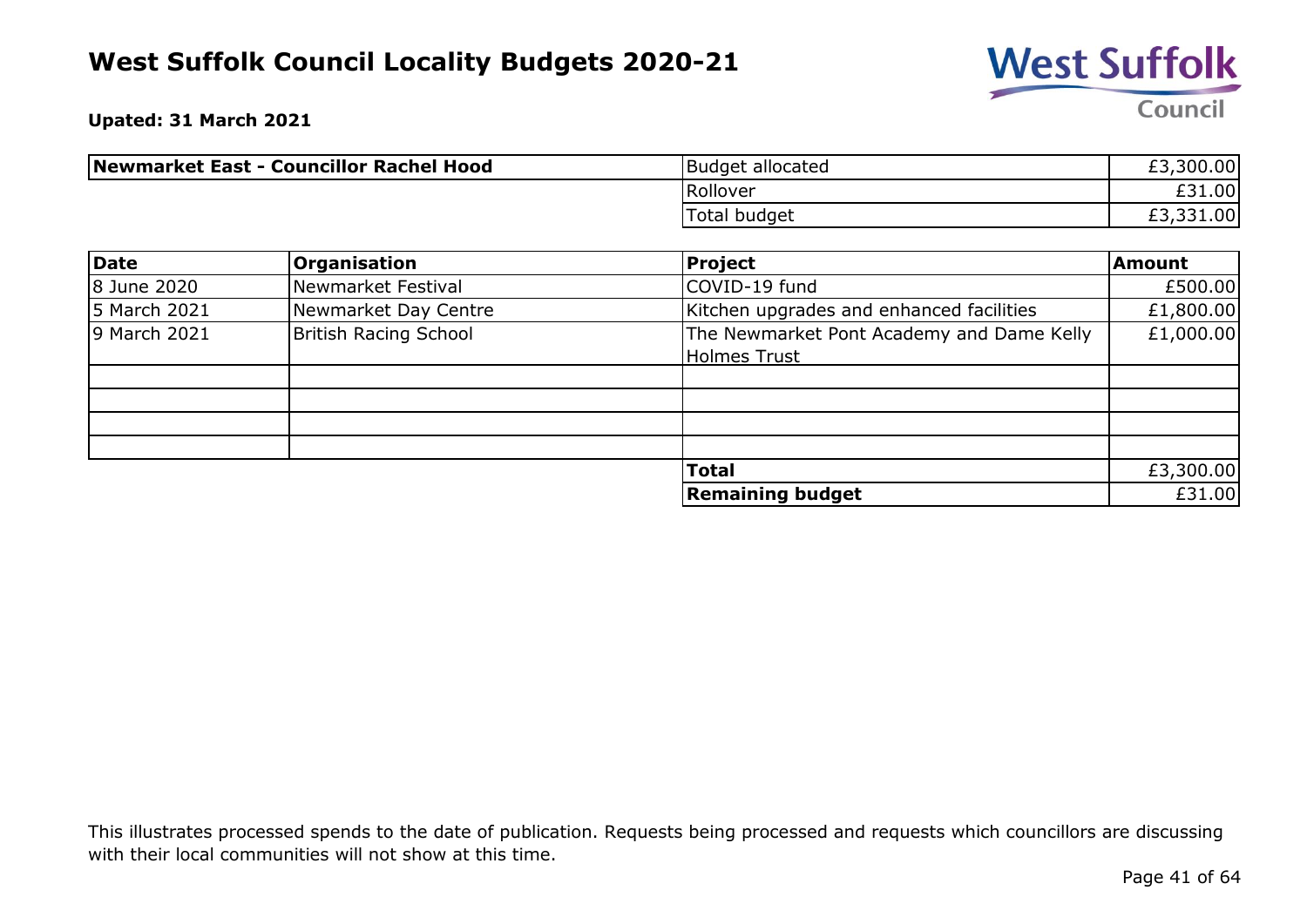

**Upated: 31 March 2021**

| Newmarket East - Councillor Robert Nobbs | Budget allocated | £3,300.00 |
|------------------------------------------|------------------|-----------|
|                                          | Rollover         | £1.00     |
|                                          | Total budget     | £3,301.00 |

| Date            | <b>Organisation</b>  | Project                                  | <b>Amount</b> |
|-----------------|----------------------|------------------------------------------|---------------|
| 8 June 2020     | Newmarket Festival   | COVID-19 fund                            | £500.00       |
| 1 February 2021 | Newmarket Open Door  | Newmarket Foodbank IT upgrade            | £200.00       |
| 5 March 2021    | Newmarket Day Centre | Kitchen upgrades and enhanced facilities | £2,101.00     |
|                 |                      |                                          |               |
|                 |                      |                                          |               |
|                 |                      |                                          |               |
|                 |                      |                                          |               |
|                 |                      | <b>Total</b>                             | £2,801.00     |
|                 |                      | <b>Remaining budget</b>                  | £500.00       |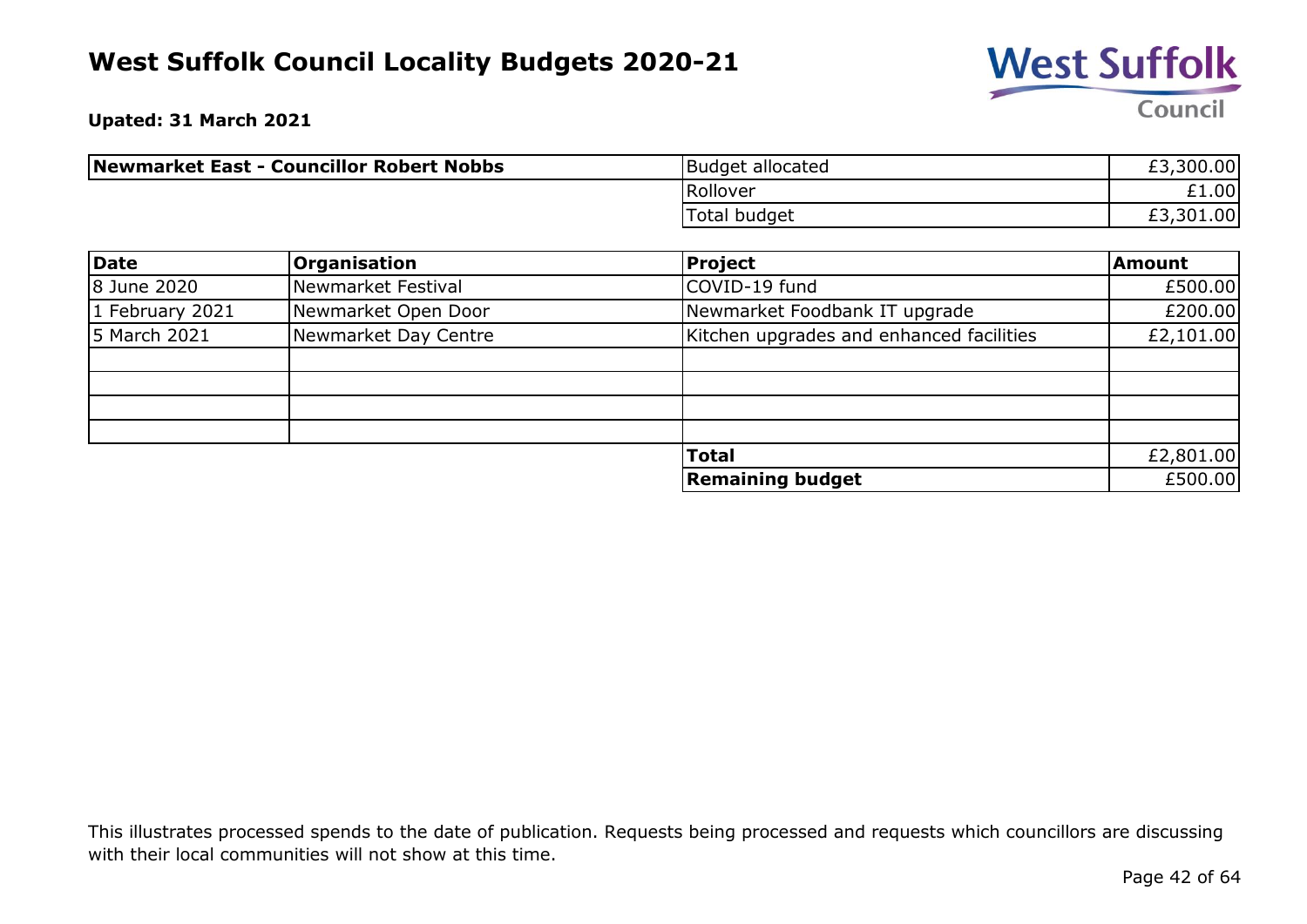

**Upated: 31 March 2021**

| Newmarket North - Councillor Michael Anderson | Budget allocated | £3,300.00 |
|-----------------------------------------------|------------------|-----------|
|                                               | Rollover         | £0.00     |
|                                               | Total budget     | £3,300.00 |

| Date            | <b>Organisation</b>                         | <b>Project</b>                                                   | <b>Amount</b> |
|-----------------|---------------------------------------------|------------------------------------------------------------------|---------------|
| 8 June 2020     | Newmarket Festival                          | COVID-19 fund                                                    | £500.00       |
| 1 February 2021 | Newmarket Open Door                         | Newmarket Foodbank IT upgrade                                    | £200.00       |
| 5 March 2021    | Newmarket Day Centre                        | Kitchen upgrades and enhanced facilities                         | £500.00       |
| 9 March 2021    | British Racing School                       | The Newmarket Pony Academy and Dame Kelly<br><b>Holmes Trust</b> | £1,200.00     |
| 9 March 2021    | <b>Studlands Park Residents Association</b> | Studlands Friendship Group                                       | £500.00       |
| 24 March 2021   | Newmarket Cricket Club                      | Boundary rope and winder machine                                 | £250.00       |
|                 |                                             | <b>Total</b>                                                     | £3,150.00     |
|                 |                                             | <b>Remaining budget</b>                                          | £150.00       |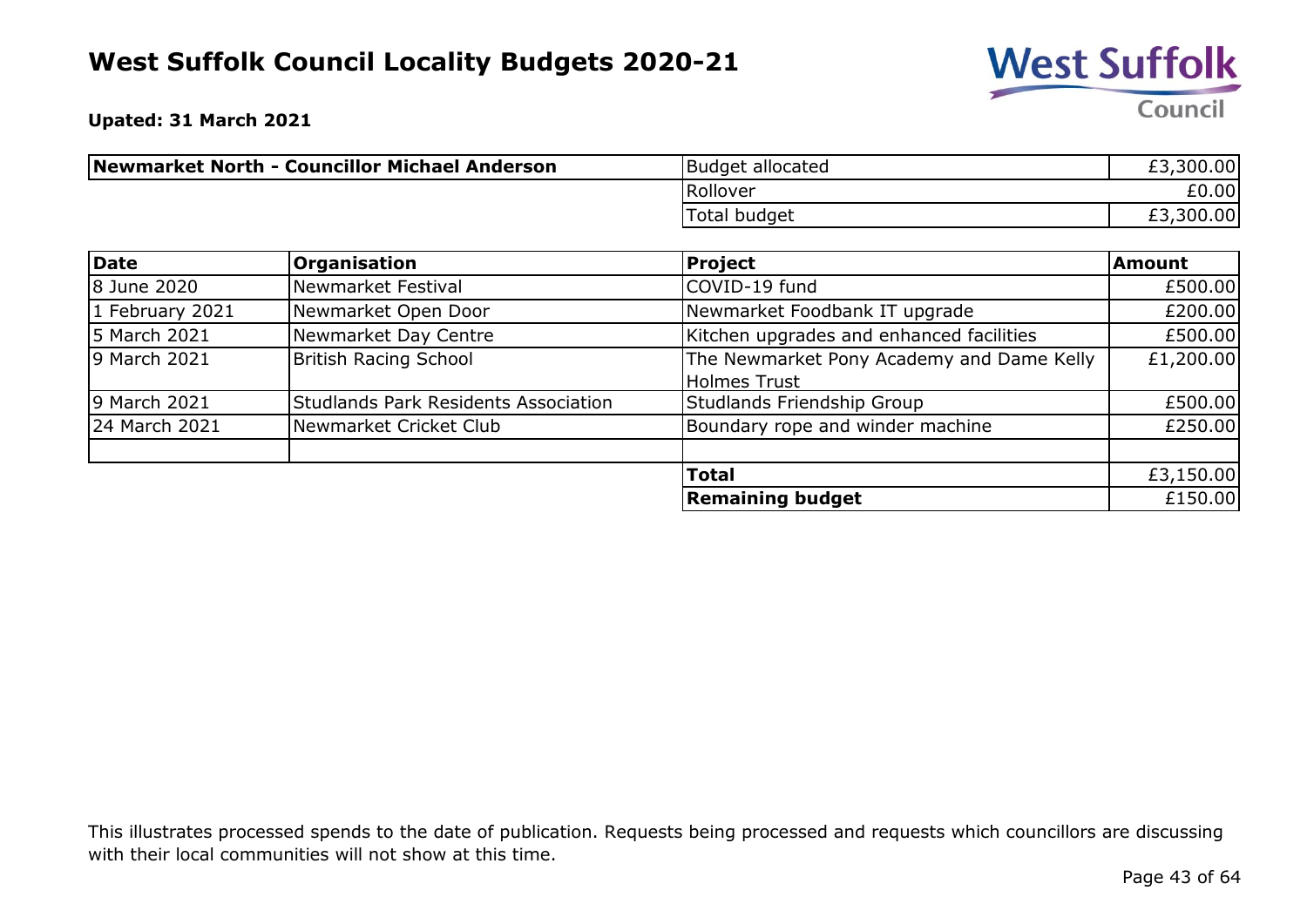

**Upated: 31 March 2021**

| Newmarket North - Councillor Karen Soons | Budget allocated | £3,300.00 |
|------------------------------------------|------------------|-----------|
|                                          | Rollover         | £1.00     |
|                                          | Total budget     | £3,301.00 |

| Date              | <b>Organisation</b>    | Project                                  | <b>Amount</b> |
|-------------------|------------------------|------------------------------------------|---------------|
| 8 June 2020       | Newmarket Festival     | COVID-19 fund                            | £500.00       |
| $1$ February 2021 | Newmarket Open Door    | Newmarket Foodbank IT upgrade            | £200.00       |
| 5 March 2021      | Newmarket Day Centre   | Kitchen upgrades and enhanced facilities | £2,000.00     |
| 24 March 2021     | Newmarket Cricket Club | Boundary rope and winder machine         | £100.00       |
|                   |                        |                                          |               |
|                   |                        |                                          |               |
|                   |                        |                                          |               |
|                   |                        | <b>Total</b>                             | £2,800.00     |
|                   |                        | <b>Remaining budget</b>                  | £501.00       |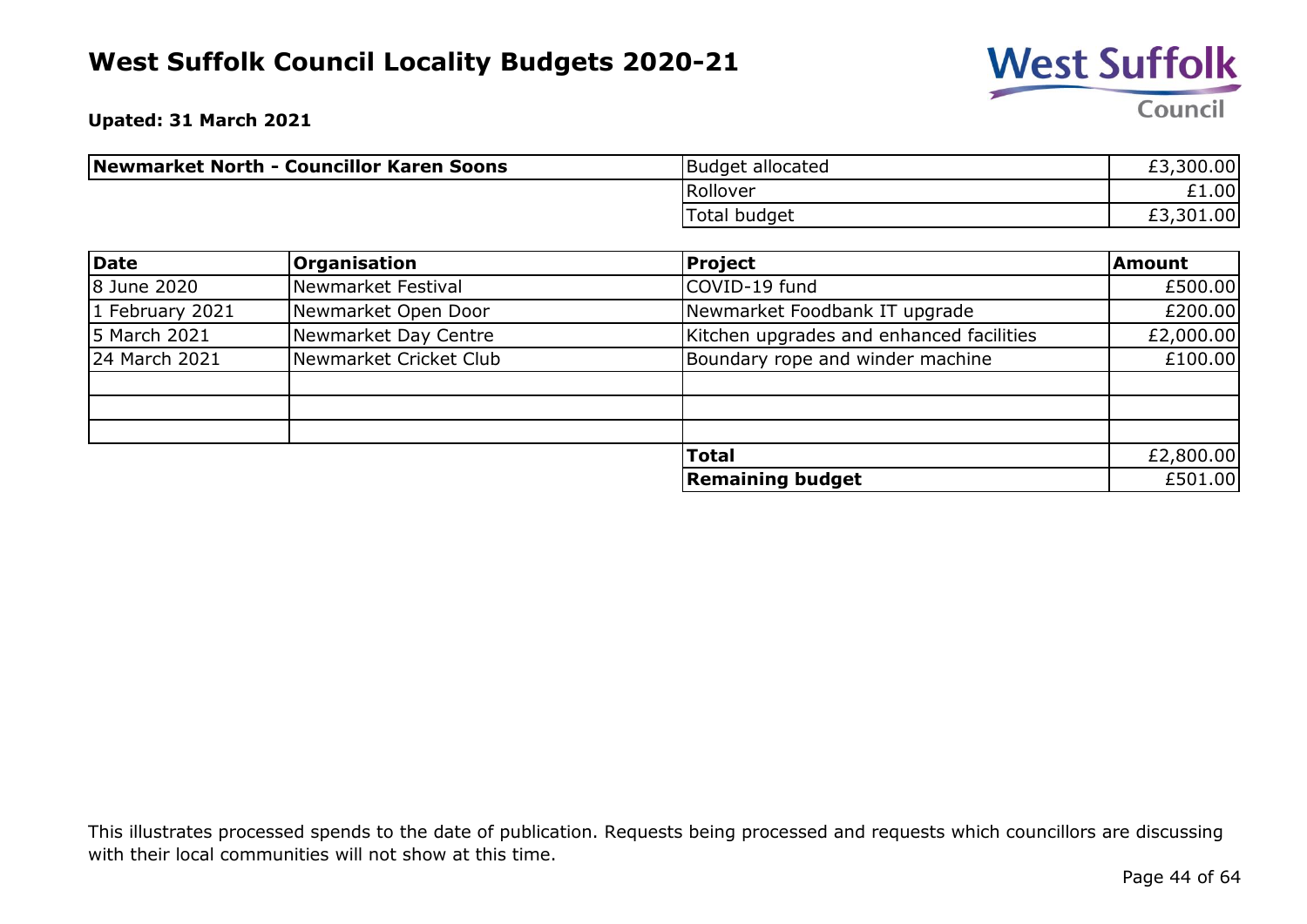

**Upated: 31 March 2021**

| Newmarket West - Councillor Andy Drummond | Budget allocated | £3,300.00 |
|-------------------------------------------|------------------|-----------|
|                                           | Rollover         | £1.00     |
|                                           | Total budget     | £3,301.00 |

| Date         | <b>Organisation</b>       | Project                                                          | Amount    |
|--------------|---------------------------|------------------------------------------------------------------|-----------|
| 8 June 2020  | Newmarket Festival        | COVID-19 fund                                                    | £500.00   |
| 9 March 2021 | The British Racing School | The Newmarket Pony Academy and Dame Kelly<br><b>Holmes Trust</b> | £2,300.00 |
|              |                           |                                                                  |           |
|              |                           |                                                                  |           |
|              |                           |                                                                  |           |
|              |                           |                                                                  |           |
|              |                           |                                                                  |           |
|              |                           | <b>Total</b>                                                     | £2,800.00 |
|              |                           | <b>Remaining budget</b>                                          | £501.00   |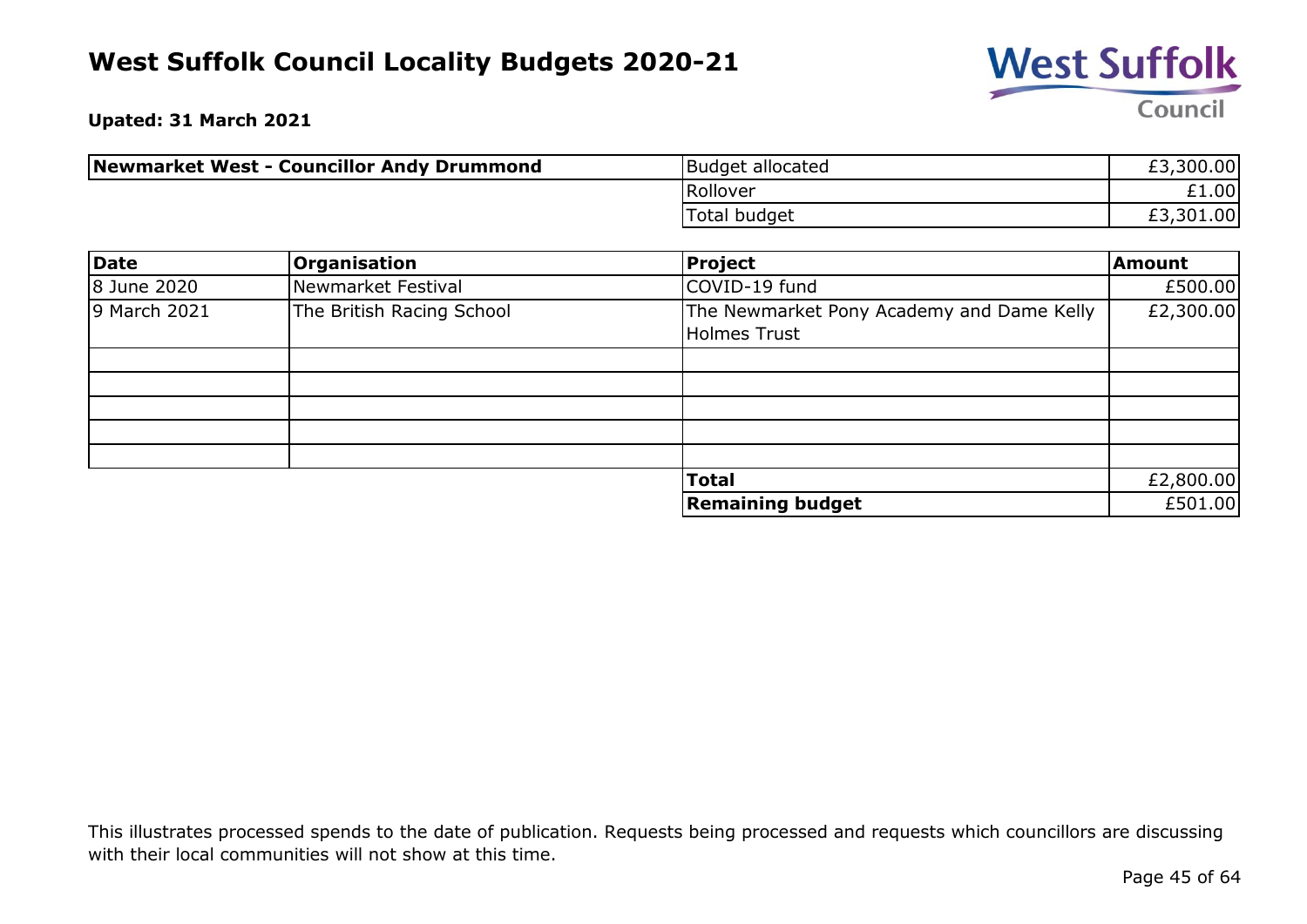

**Upated: 31 March 2021**

| Newmarket West - Councillor James Lay | Budget allocated | £3,300.00 |
|---------------------------------------|------------------|-----------|
|                                       | Rollover         | £0.00     |
|                                       | Total budget     | £3,300.00 |

| Date          | <b>Organisation</b>  | <b>Project</b>                           | Amount    |
|---------------|----------------------|------------------------------------------|-----------|
| 17 April 2020 | Newmarket Day Centre | COVID-19 help and response               | £500.00   |
| 29 June 2020  | Newmarket Day Centre | Refurbishment and furniture for new cafe | £1,000.00 |
| 5 March 2021  | Newmarket Day Centre | Kitchen upgrades and enhanced facilities | £1,800.00 |
|               |                      |                                          |           |
|               |                      |                                          |           |
|               |                      |                                          |           |
|               |                      | <b>Total</b>                             | £3,300.00 |
|               |                      | <b>Remaining budget</b>                  | £0.00     |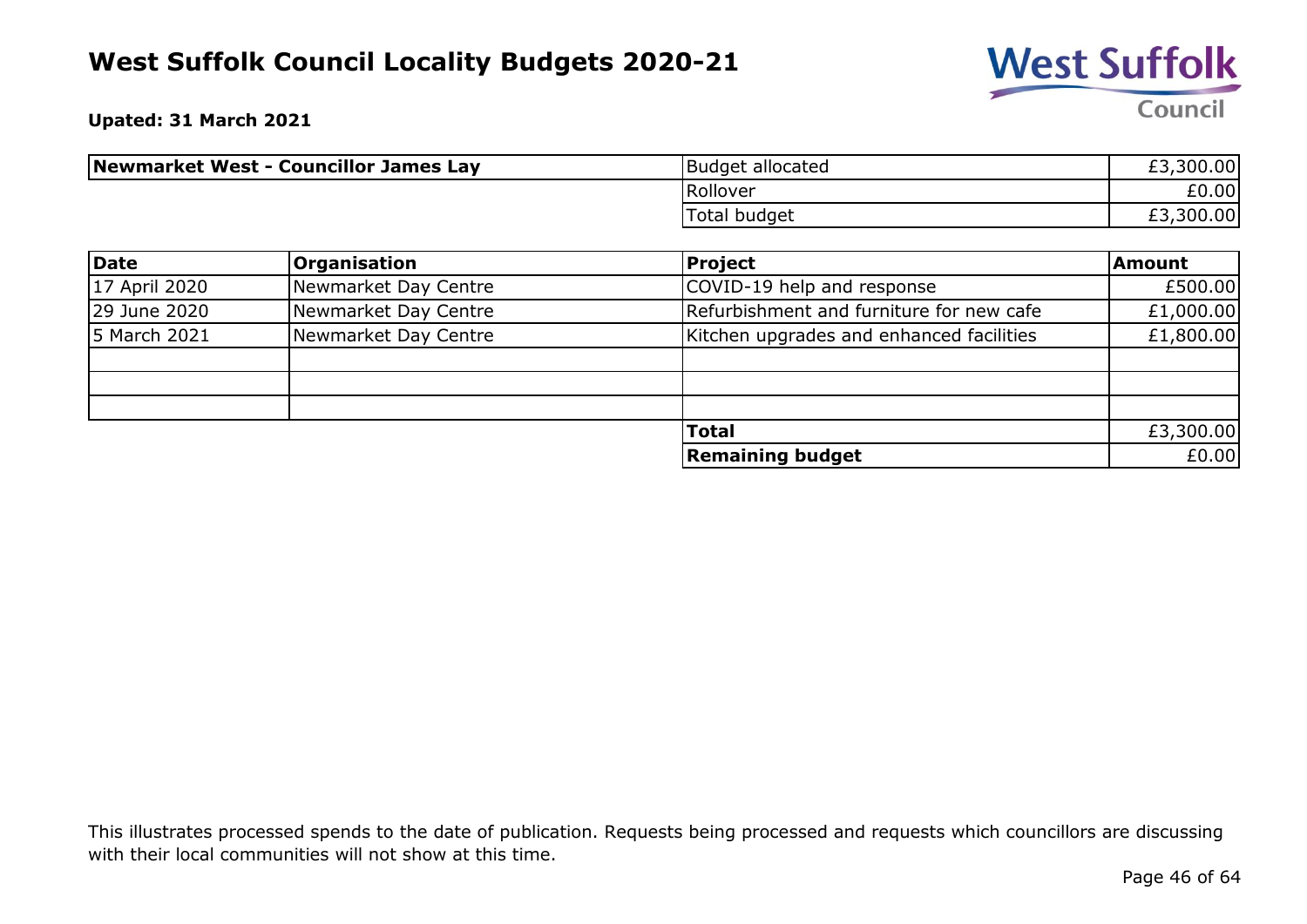

**Upated: 31 March 2021**

| <b>Pakenham and Troston - Councillor Simon Brown</b> | Budget allocated | £3,300.00 |
|------------------------------------------------------|------------------|-----------|
|                                                      | Rollover         | £0.00     |
|                                                      | Total budget     | £3,300.00 |

| Date            | <b>Organisation</b>                 | <b>Project</b>                       | <b>Amount</b> |
|-----------------|-------------------------------------|--------------------------------------|---------------|
| 29 October 2020 | Great Livermere Parish Council      | Great Livermere community speed sign | £924.72       |
| 5 March 2021    | Honington and Sapiston Village Hall | Extending takeaway hot meal service  | £1,900.00     |
|                 |                                     |                                      |               |
|                 |                                     |                                      |               |
|                 |                                     |                                      |               |
|                 |                                     |                                      |               |
|                 |                                     | <b>Total</b>                         | £2,824.72     |
|                 |                                     | <b>Remaining budget</b>              | £475.28       |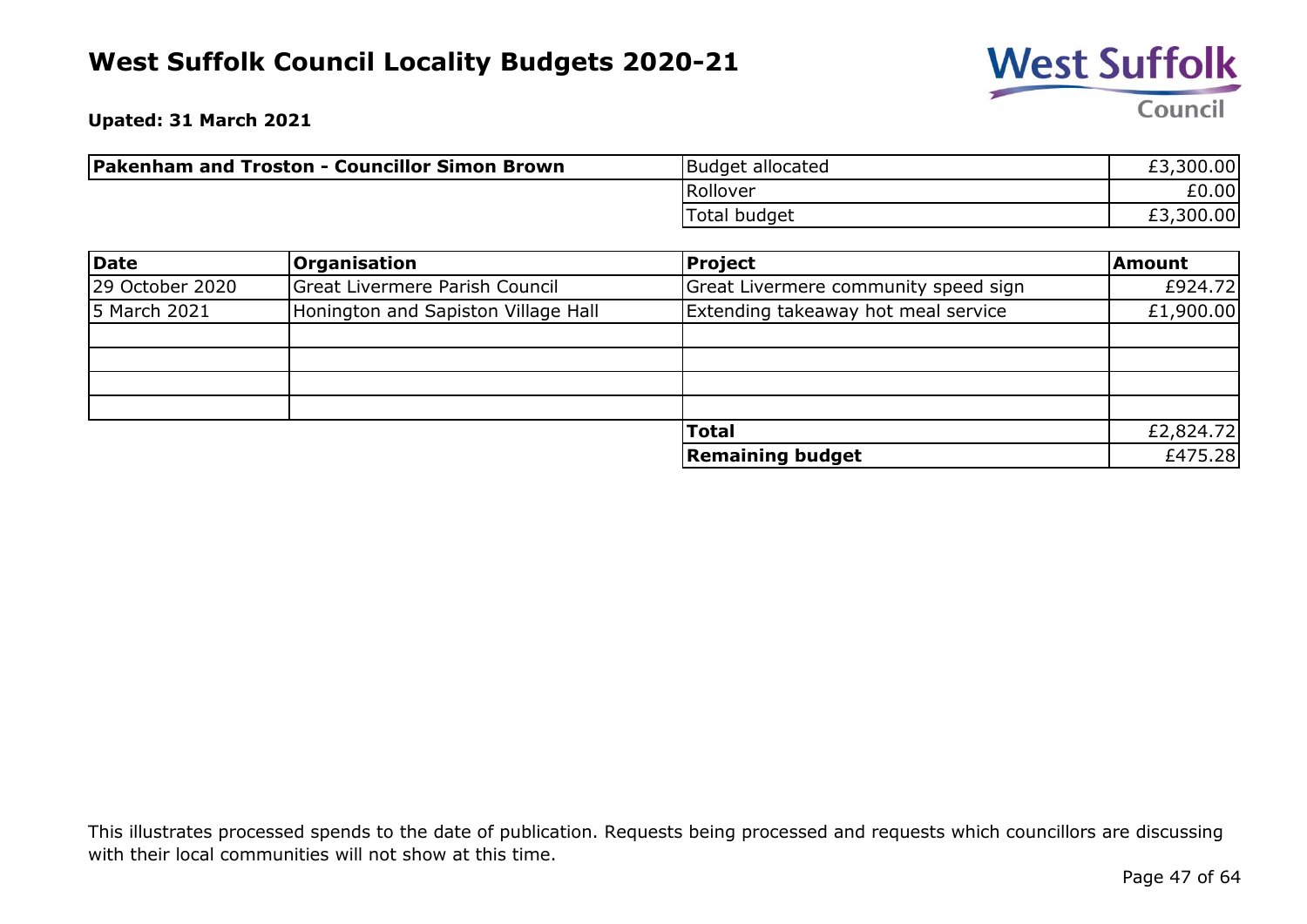

**Upated: 31 March 2021**

| <b>Risby - Councillor Susan Glossop</b> | Budget allocated    | £3,300.00 |
|-----------------------------------------|---------------------|-----------|
|                                         | Rollover            | £0.00     |
|                                         | <b>Total budget</b> | £3,300.00 |

| <b>Date</b>            | <b>Organisation</b>                                        | <b>Project</b>                                   | <b>Amount</b> |
|------------------------|------------------------------------------------------------|--------------------------------------------------|---------------|
| 13 August 2020         | Ingham Play Area                                           | Improvements                                     | £800.00       |
| 20 August 2020         | SESCA (St Edmundsbury Sailing and<br>Canoeing Association) | Picnic Area Equipment                            | £484.20       |
| <b>25 January 2021</b> | <b>West Stow PCC</b>                                       | Resurfacing of community car park entrance       | £1,000.00     |
| 1 February 2021        | <b>West Stow PCC</b>                                       | Additional funding for community car park        | £765.00       |
| 24 March 2021          | Culford, West Stow and Wordwell Parish<br>$C$ ouncil       | Rewilding project for Culford, West Stow and Wol | £250.00       |
|                        |                                                            |                                                  |               |
|                        |                                                            |                                                  |               |
|                        |                                                            | <b>Total</b>                                     | £3,299.20     |
|                        |                                                            | <b>Remaining budget</b>                          | £0.80         |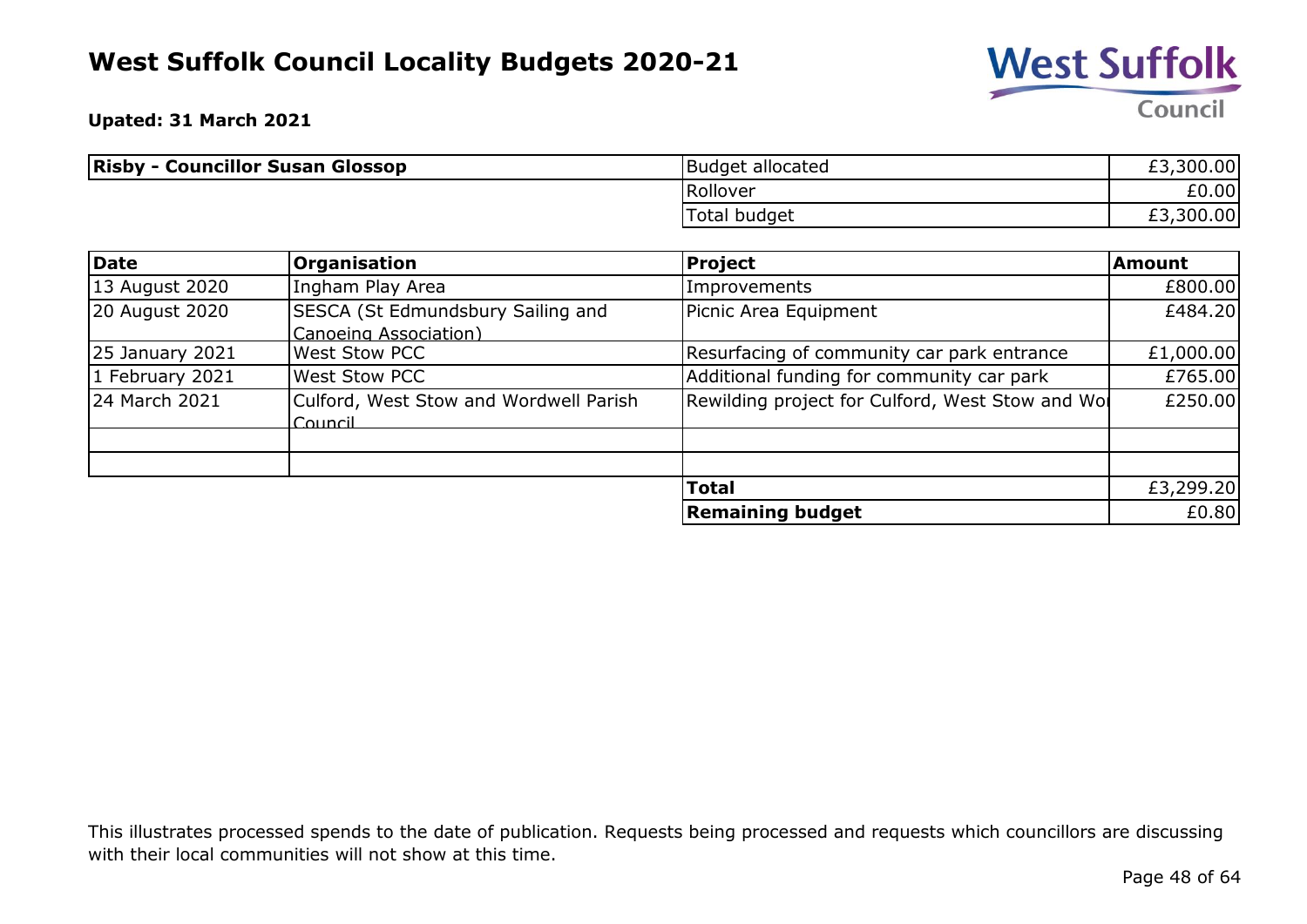

**Upated: 31 March 2021**

| <b>Rougham - Councillor Sara Mildmay-White</b> | Budget allocated | £3,300.00 |
|------------------------------------------------|------------------|-----------|
|                                                | Rollover         | £213.00   |
|                                                | Total budget     | £3,513.00 |

| Date             | <b>Organisation</b>                 | Rewilding project for Culford, West Stow a+G138 <b>Amount</b> |           |
|------------------|-------------------------------------|---------------------------------------------------------------|-----------|
| 5 June 2020      | The Hive                            | Pre launch work for The Hive                                  | £300.00   |
| 18 December 2020 | Stanningfield Community Association | Contributions towards village hall refurbishment              | £500.00   |
| 11 March 2021    | Rougham Sports Hall                 | Sports hall car park extension                                | £1,113.00 |
| 16 March 2021    | Rougham Acorns and Woodlands Ltd    | Grant towards access needs for pre school and co              | £1,100.00 |
|                  |                                     |                                                               |           |
|                  |                                     |                                                               |           |
|                  |                                     |                                                               |           |
|                  |                                     | <b>Total</b>                                                  | £3,013.00 |
|                  |                                     | <b>Remaining budget</b>                                       | £500.00   |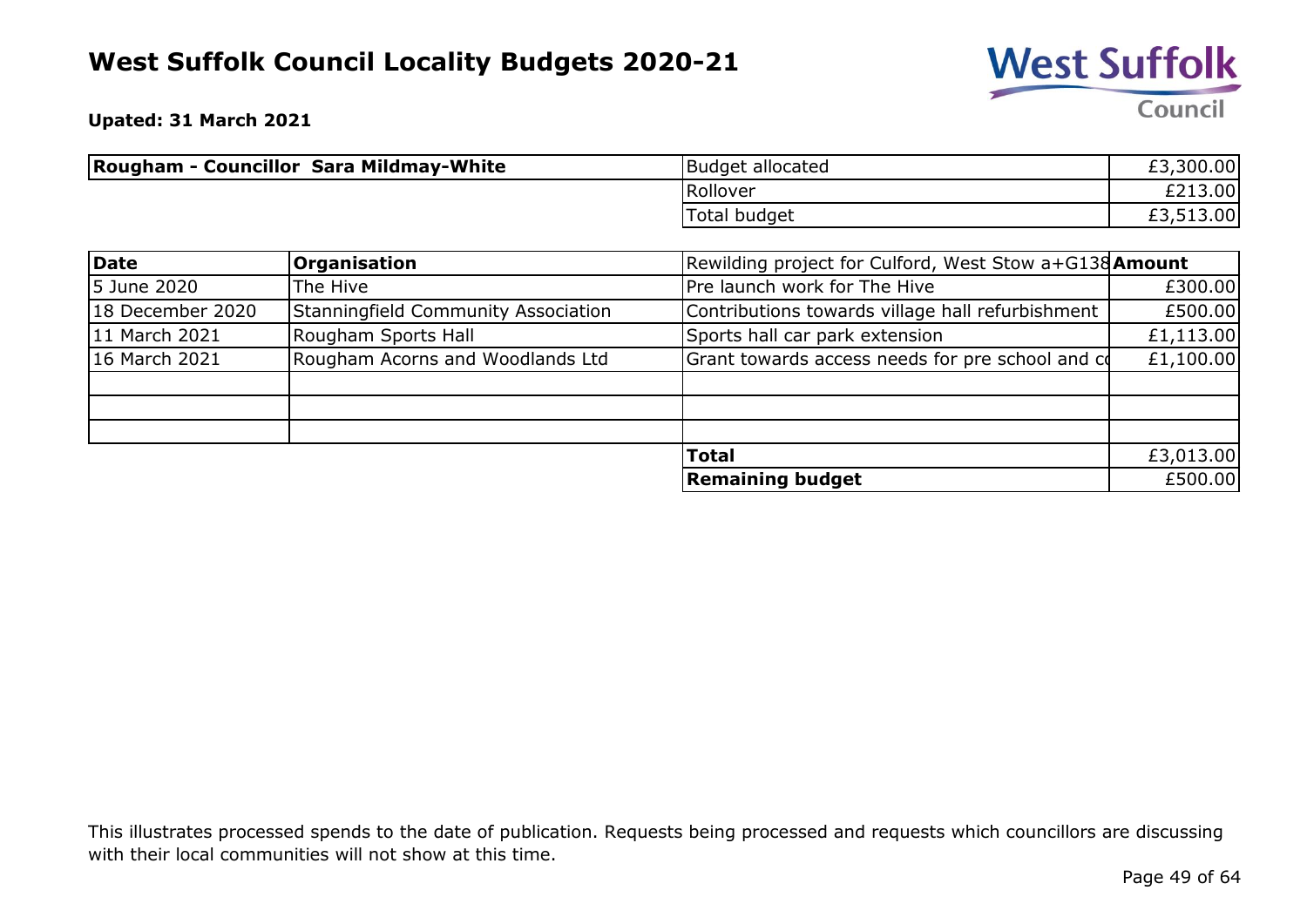

**Upated: 31 March 2021**

| Southgate - Councillor Patrick Chung | Budget allocated    | £3,300.00 |
|--------------------------------------|---------------------|-----------|
|                                      | Rollover            | £213.00   |
|                                      | <b>Total budget</b> | £3,513.00 |

| Date             | Organisation                    | <b>Project</b>                             | Amount    |
|------------------|---------------------------------|--------------------------------------------|-----------|
| 11 May 2020      | Bury In Bloom                   | Best Before Display community art project  | £250.00   |
| 9 June 2020      | Bury St Edmunds Rickshaw        | Coronavirus lockdown delivery service      | £290.00   |
| 5 June 2020      | The Hive                        | Pre launch work for The Hive               | £250.00   |
| 29 June 2020     | Suffolk Accident Rescue Service | Purchase of medical equipment and supplies | £250.00   |
| 22 July 2020     | Suffolk Virtual Pride 2020      | Suffolk Virtual Pride 2020                 | £200.00   |
| 25 August 2020   | Bury St Edmunds Basketball Club | Purchase of new kit and equipment for club | £250.00   |
| 30 December 2020 | Southgate Community Association | Rock Snake Project                         | £225.00   |
| 24 March 2021    | Southgate Community Partnership | Southgate Community Wildlife and           | £1,648.00 |
|                  |                                 | Environmental project                      |           |
|                  |                                 | <b>Total</b>                               | £3,363.00 |
|                  |                                 | <b>Remaining budget</b>                    | £150.00   |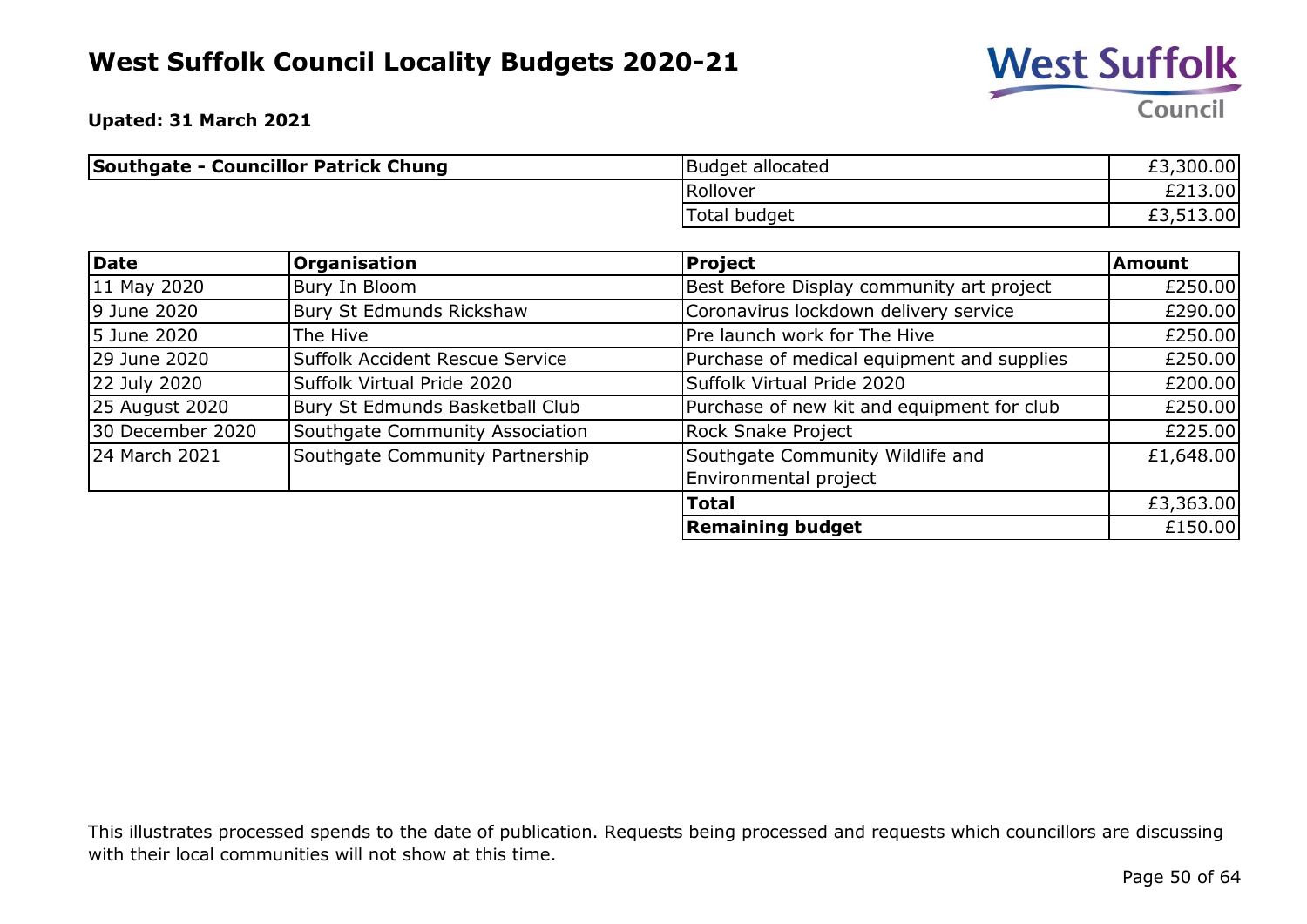

**Upated: 31 March 2021**

| <b>Southgate - Councillor Ann Williamson</b> | <b>Budget allocated</b> | £3,300.00 |
|----------------------------------------------|-------------------------|-----------|
|                                              | Rollover                | £500.00   |
|                                              | Total budget            | £3,800.00 |

| Date             | <b>Organisation</b>             | <b>Project</b>                                | <b>Amount</b> |
|------------------|---------------------------------|-----------------------------------------------|---------------|
| 11 May 2020      | Bury in Bloom                   | Best Before Display community art project     | £300.00       |
| 30 June 2020     | Suffolk Philharmonic Orchestra  | Community Education Outreach Day              | £1,820.00     |
| 30 December 2020 | Southgate Community Association | <b>Rock Snake Project</b>                     | £225.00       |
| 24 March 2021    | Southgate Community Partnership | Southgate Community Wildlife and Environmenta | £1,455.00     |
|                  |                                 |                                               |               |
|                  |                                 |                                               |               |
|                  |                                 |                                               |               |
|                  |                                 | <b>Total</b>                                  | £3,800.00     |
|                  |                                 | <b>Remaining budget</b>                       | £0.00         |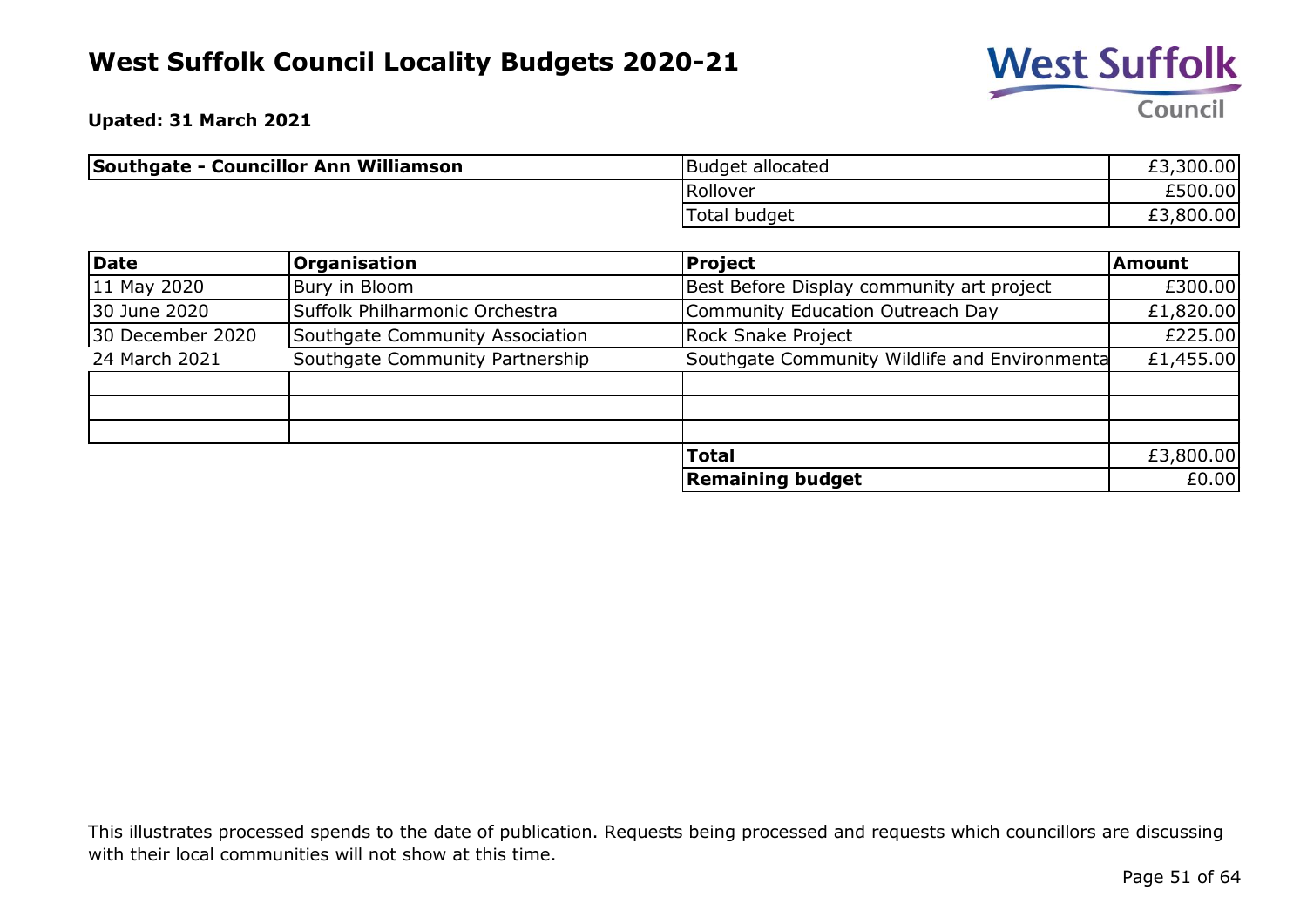

**Upated: 31 March 2021**

| <b>St Olaves - Councillor Max Clarke</b> | Budget allocated | ,300.00<br>rn<br>EJ. |
|------------------------------------------|------------------|----------------------|
|                                          | Rollover         | £80.00               |
|                                          | Total budget     | £3,380.00            |

| Date          | <b>Organisation</b>                 | <b>Project</b>                          | <b>Amount</b> |
|---------------|-------------------------------------|-----------------------------------------|---------------|
| 5 June 2020   | The Hive                            | Pre launch work for The Hive            | £1,000.00     |
| 11 March 2021 | Still Good Food                     | Facility upgrade to enhance local offer | £1,000.00     |
| 16 March 2021 | <b>West Suffolk Vineyard Church</b> | Facility improvement for the foodbank   | £1,000.00     |
|               |                                     |                                         |               |
|               |                                     |                                         |               |
|               |                                     |                                         |               |
|               |                                     | <b>Total</b>                            | £3,000.00     |
|               |                                     | <b>Remaining budget</b>                 | £380.00       |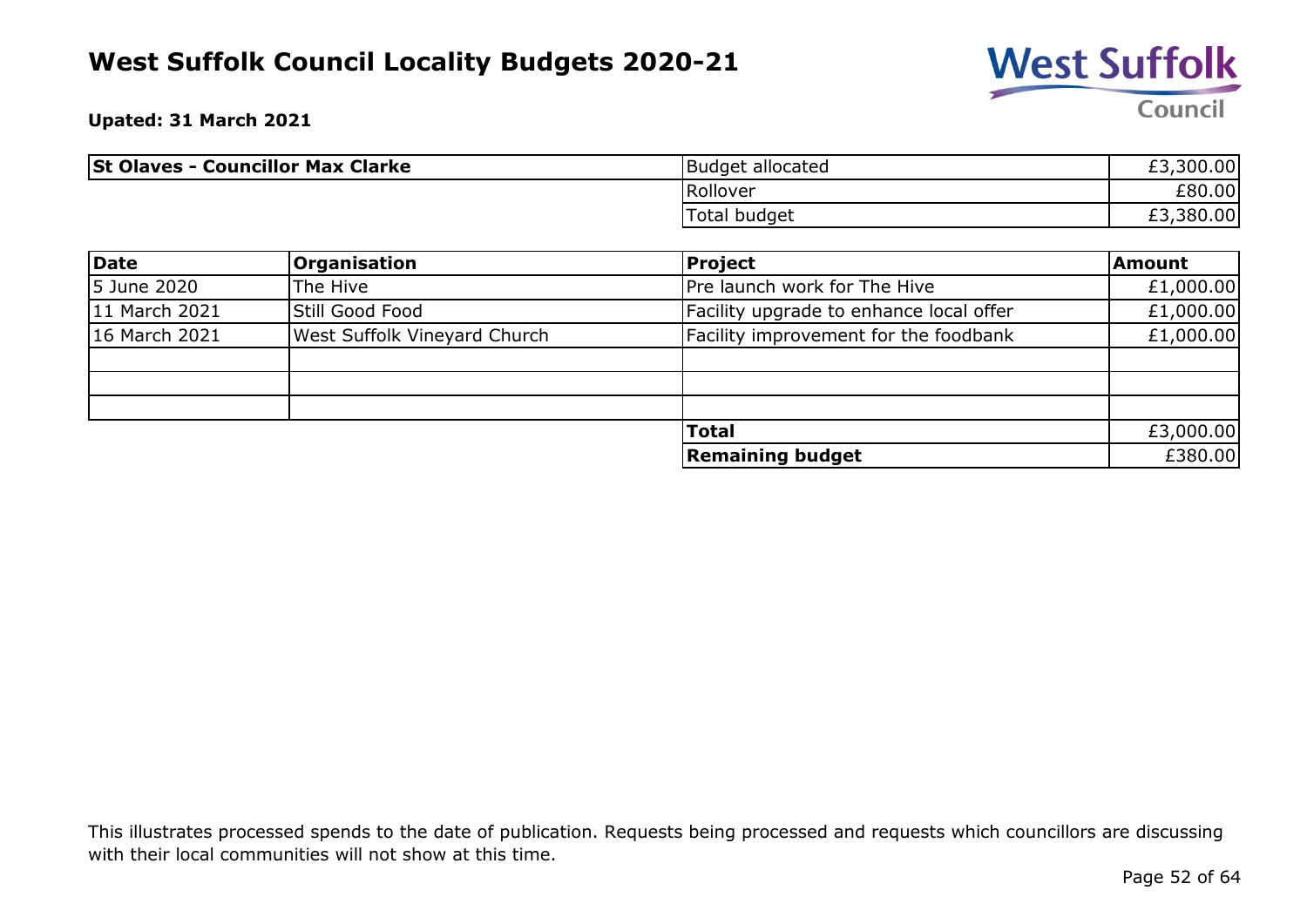

**Upated: 31 March 2021**

| <b>St Olaves - Councillor Paul Hofensperger</b> | Budget allocated | £3,300.00 |
|-------------------------------------------------|------------------|-----------|
|                                                 | Rollover         | £0.00     |
|                                                 | Total budget     | £3,300.00 |

| Date             | <b>Organisation</b>             | <b>Project</b>                                                                 | Amount     |
|------------------|---------------------------------|--------------------------------------------------------------------------------|------------|
| 22 May 2020      | Bury in Bloim                   | West Suffolk Hospital community project                                        | £500.00    |
| 3 June 2020      | Bury St Edmunds Rickshaw        | Purchase of second Rickshaw                                                    | £400.00    |
| 9 October 2020   | Newbury Community Association   | Purchase of new boiler                                                         | £414.00    |
| 14 October 2020  | Friends of Guildhall Feoffment  | Use of COVID secure facilities for Guildhall<br><b>Feoffment Football Club</b> | £1,986.00  |
| 19 February 2021 | <b>Bury St Edmunds Carnival</b> | Refund due to event not taking place                                           | $-E980.00$ |
|                  |                                 |                                                                                |            |
|                  |                                 | <b>Total</b>                                                                   | £2,320.00  |
|                  |                                 | <b>Remaining budget</b>                                                        | £980.00    |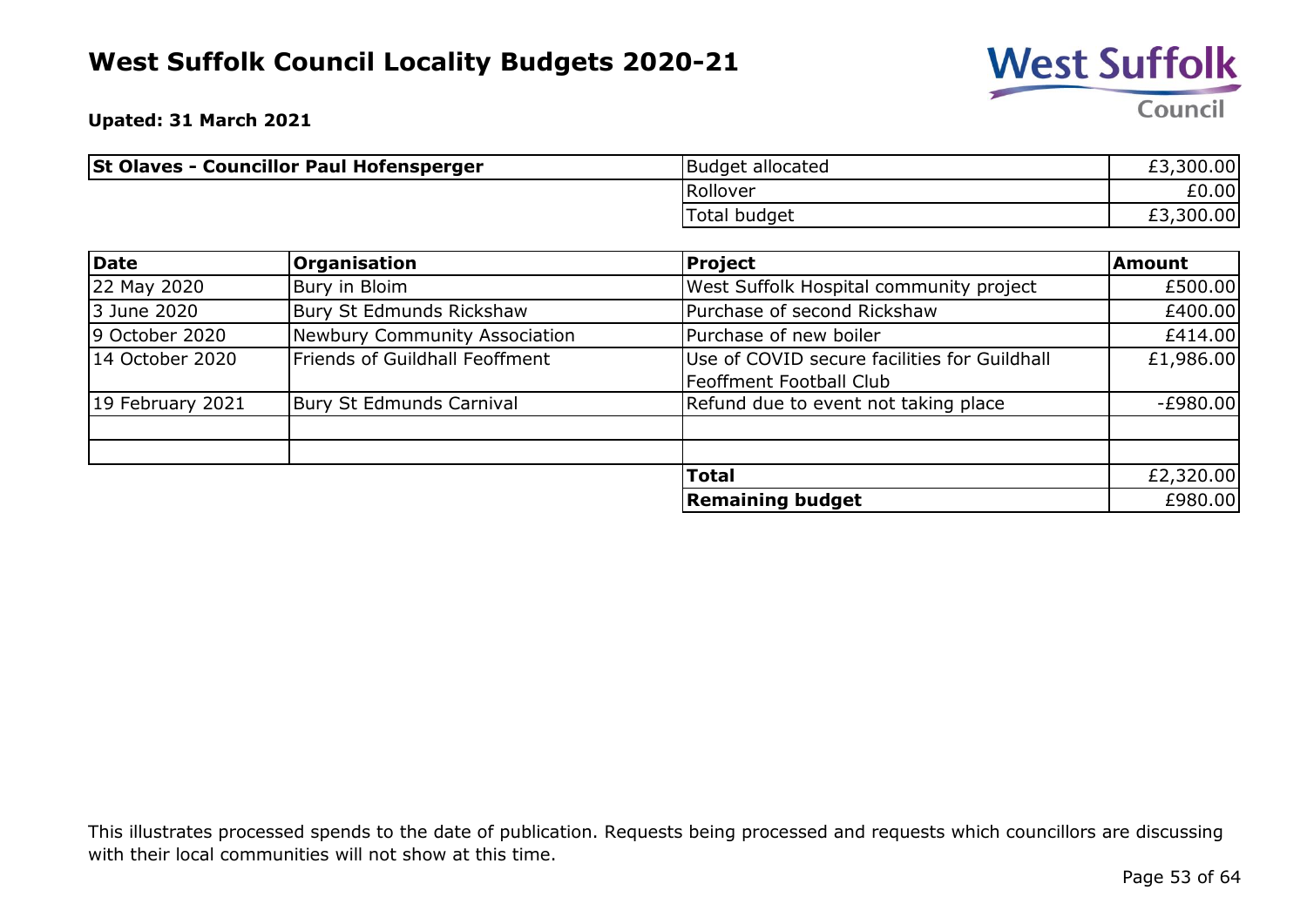

**Upated: 31 March 2021**

| <b>Stanton - Councillor Jim Thorndyke</b> | Budget allocated | £3,300.00 |
|-------------------------------------------|------------------|-----------|
|                                           | Rollover         | .3.00     |
|                                           | Total budget     | £3,613.00 |

| Date              | <b>Organisation</b>    | <b>Project</b>                                  | <b>Amount</b> |
|-------------------|------------------------|-------------------------------------------------|---------------|
| 11 August 2020    | Stanton Village Hall   | Provision of public toilets for the Stanton Fun | £300.00       |
| 25 September 2020 | Stanton Football Club  | <b>LED Lights</b>                               | £1,935.00     |
| $19$ January 2021 | Stanton Parish Council | Security plants for allotment fence line        | £658.50       |
|                   |                        |                                                 |               |
|                   |                        |                                                 |               |
|                   |                        |                                                 |               |
|                   |                        |                                                 |               |
|                   |                        | <b>Total</b>                                    | £2,893.50     |
|                   |                        | <b>Remaining budget</b>                         | £719.50       |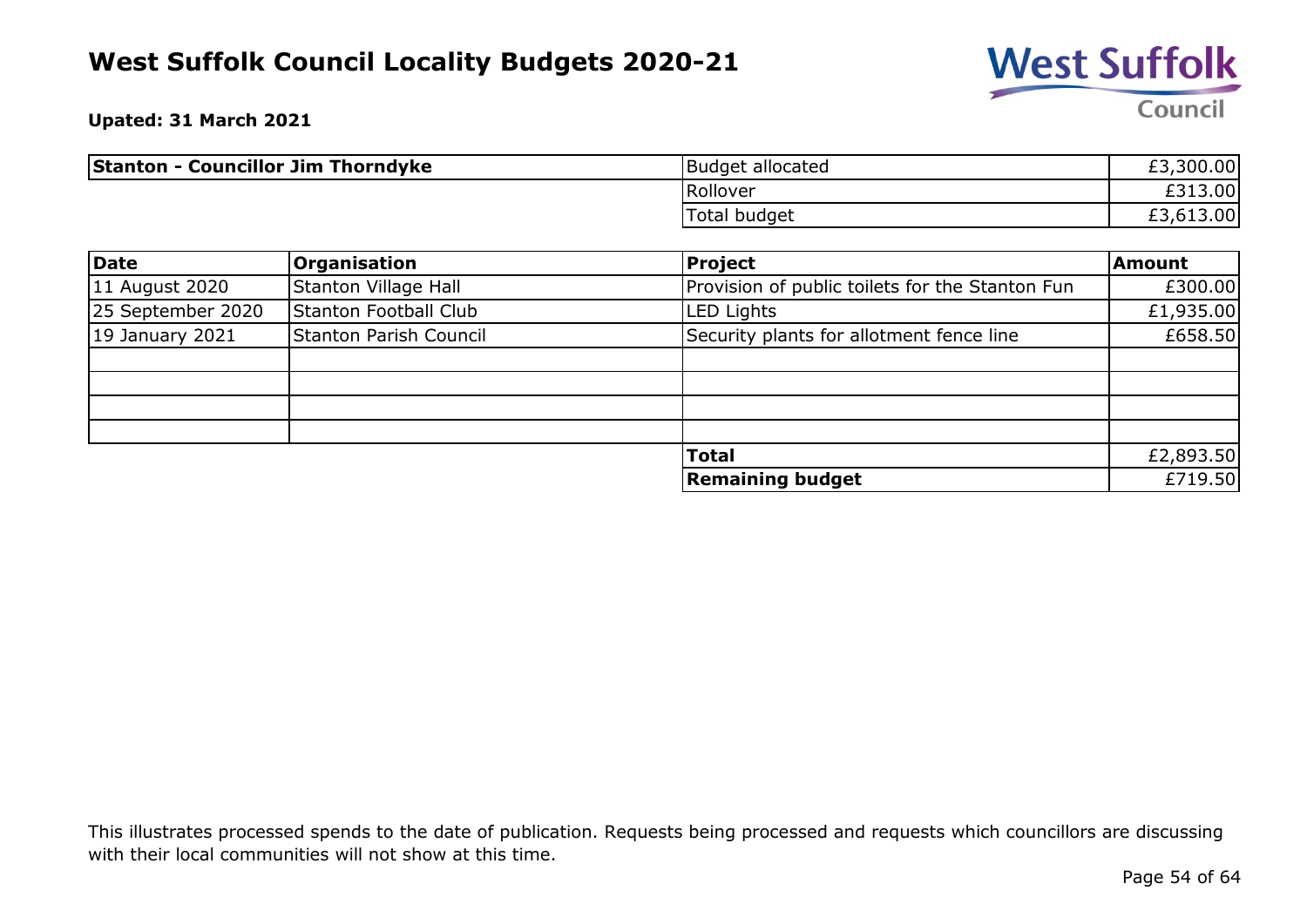

**Upated: 31 March 2021**

| The Fornhams and Great Barton - Councillor Sarah Broughton Budget allocated |                     | £3,300.00 |
|-----------------------------------------------------------------------------|---------------------|-----------|
| Rollover                                                                    |                     | £448.00   |
|                                                                             | <b>Total budget</b> | £3,748.00 |

| Date              | <b>Organisation</b>             | <b>Project</b>                                 | <b>Amount</b> |
|-------------------|---------------------------------|------------------------------------------------|---------------|
| 3 June 2020       | Bury St Edmunds Rickshaw        | Purchase of second Rickshaw                    | £400.00       |
| 18 September 2020 | Fornham St Martin Church        | Church bells restoration for the Campanolgy    | £800.00       |
|                   |                                 | group                                          |               |
| 15 December 2020  | <b>Great Barton PTA</b>         | School community raised beds and food project  | £1,050.00     |
| 11 March 2021     | West Suffolk Vineyard Church    | Facility improvement for foodbank (Storehouse) | £340.00       |
| 16 March 2021     | Still Good Food                 | Facility upgrade to enhance local offer        | £340.00       |
| 16 March 2021     | 6th Bury St Edmunds Scout Group | New equipment and facility upgrade for scout   | £340.00       |
|                   |                                 | group                                          |               |
|                   |                                 | <b>Total</b>                                   | £3,270.00     |
|                   |                                 | <b>Remaining budget</b>                        | £478.00       |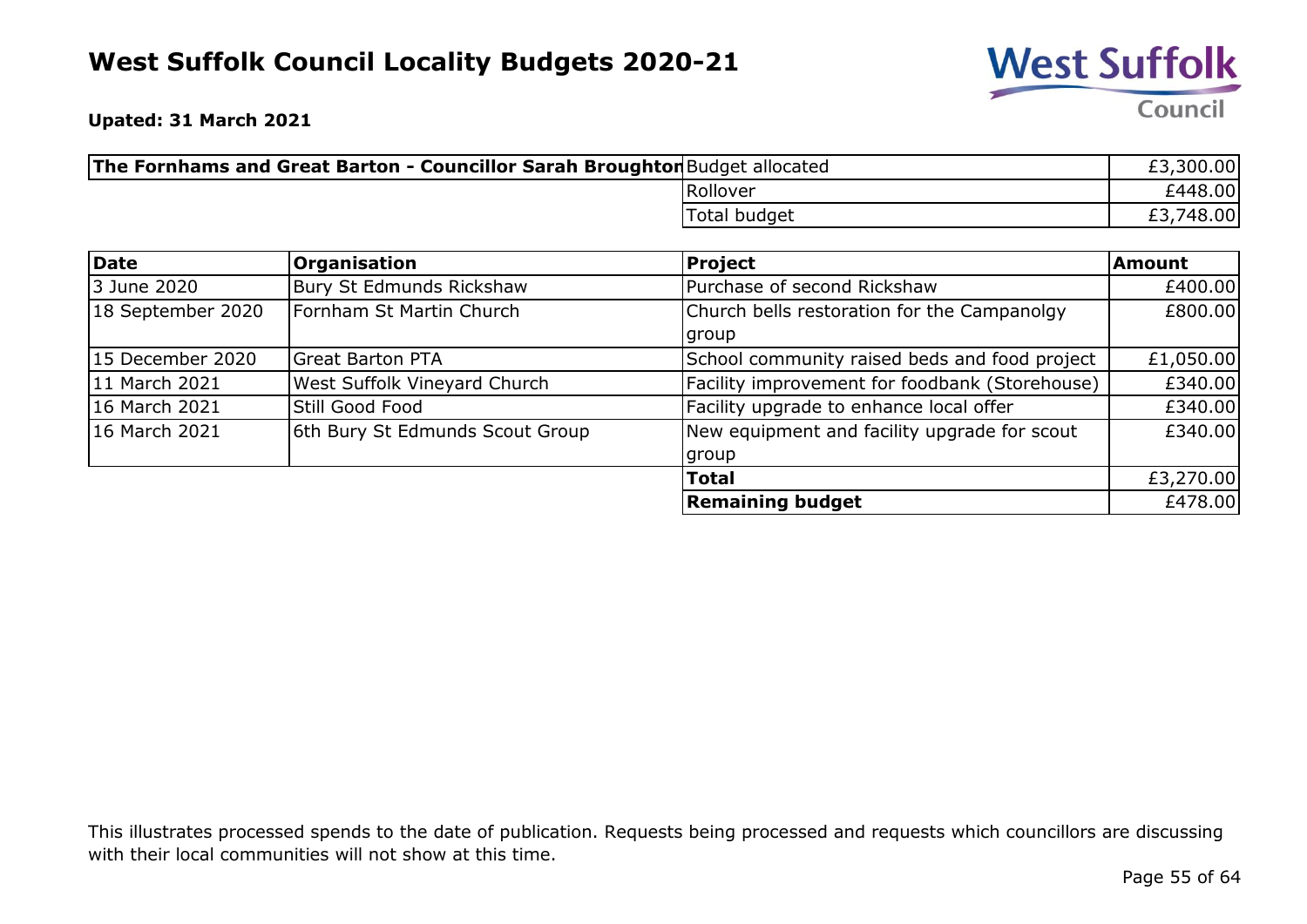

**Upated: 31 March 2021**

| The Fornhams and Great Barton - Councillor Rebecca Hopfens Budget allocated |              | £3,300.00 |
|-----------------------------------------------------------------------------|--------------|-----------|
|                                                                             | Rollover     | £498.00   |
|                                                                             | Total budget | £3,798.00 |

| Date              | <b>Organisation</b>                                      | Project                                              | <b>Amount</b> |
|-------------------|----------------------------------------------------------|------------------------------------------------------|---------------|
| 22 May 2020       | Thingoe Lodge                                            | Raised vegetable bed project                         | £443.90       |
| 3 June 2020       | Bury St Edmunds Rickshaw                                 | Purchase of second Rickshaw                          | £400.00       |
| 8 September 2020  | FOKES (King Edward VI School), Bury St<br><b>Edmunds</b> | Mental Health and Wellbeing Project                  | £500.00       |
| 18 September 2020 | Fornham St Martin Church                                 | Church bells restoration for the Campanolgy<br>group | £1,000.00     |
| 25 March 2021     | Thingoe Lodge                                            | Shared Garden project                                | £210.00       |
|                   |                                                          | <b>Total</b>                                         | £2,553.90     |
|                   |                                                          | <b>Remaining budget</b>                              | £1,244.10     |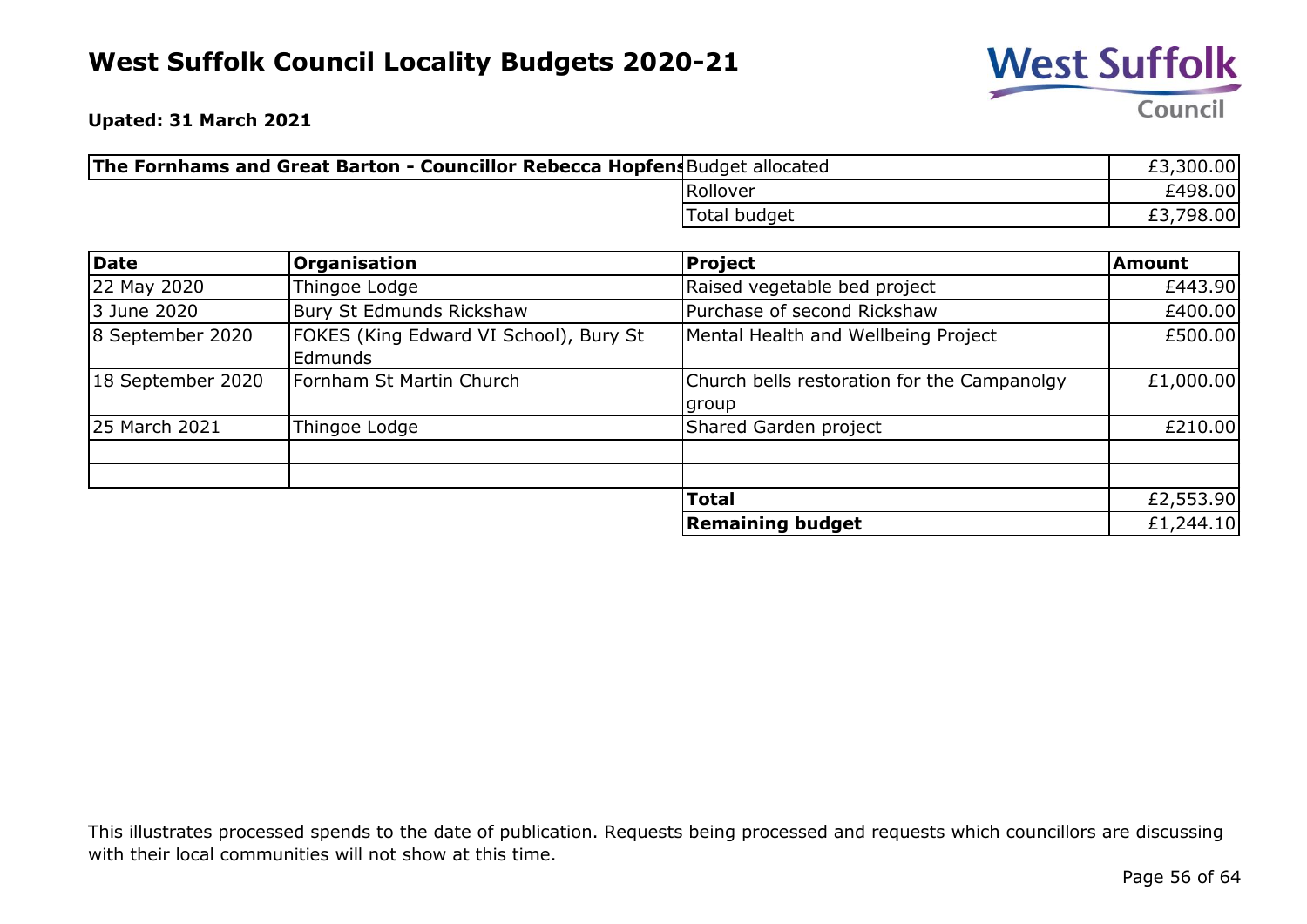

**Upated: 31 March 2021**

| The Rows - Councillor John Smith | Budget allocated | £3,300.00 |
|----------------------------------|------------------|-----------|
|                                  | Rollover         | £500.00   |
|                                  | 'Total budget    | £3,800.00 |

| <b>Date</b>   | <b>Organisation</b>                                             | <b>Project</b>                       | <b>Amount</b> |
|---------------|-----------------------------------------------------------------|--------------------------------------|---------------|
| 2 June 2020   | <b>West Row Parish Council</b>                                  | COVID-19 response                    | £100.00       |
| 9 March 2021  | West Row Village Hall Foundation                                | Adaptations to the village play area | £1,117.00     |
| 12 March 2021 | Beck Row, Holywell Row and Kenny Hill<br><b>Parish Councils</b> | <b>Community Defibrilator</b>        | £500.00       |
| 15 March 2021 | Beck Row, Holywell Row and Kenny Hill<br><b>Parish Councils</b> | The Beacon community magazine        | £200.00       |
| 16 March 2021 | Beck Row Parish Hub                                             | Easter community activities          | £100.00       |
| 18 March 2021 | Beck Row, Holywell Row and Kenny Hill<br><b>Parish Councils</b> | Refurbishment of the phone box       | £250.00       |
| 23 March 2021 | West Row Echo                                                   | West Row Echo publication            | £200.00       |
| 23 March 2021 | St Johns Church                                                 | St Johns Lunch Club                  | £500.00       |
| 24 March 2021 | <b>West Row Historical Society</b>                              | History for All project              | £200.00       |
|               |                                                                 | <b>Total</b>                         | £3,167.00     |
|               |                                                                 | <b>Remaining budget</b>              | £633.00       |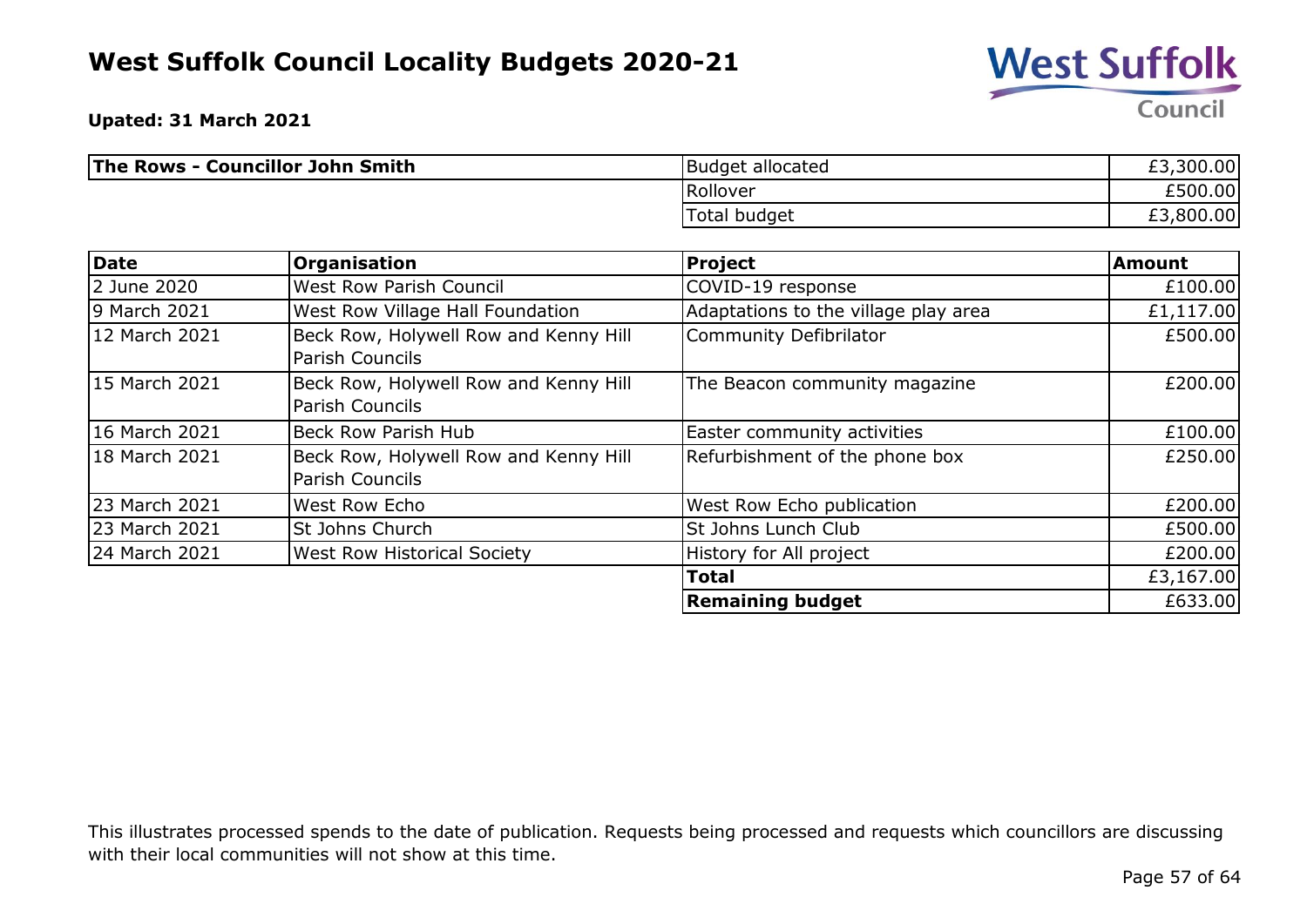

**Upated: 31 March 2021**

| <b>The Rows - Councillor Don Waldron</b> | <b>Budget allocated</b> | £3,300.00 |
|------------------------------------------|-------------------------|-----------|
|                                          | <b>Rollover</b>         | £500.00   |
|                                          | Total budget            | £3,800.00 |

| Date          | <b>Organisation</b>                                             | <b>Project</b>                       | <b>Amount</b> |
|---------------|-----------------------------------------------------------------|--------------------------------------|---------------|
| 9 March 2021  | West Row Village Hall Foundation                                | Adaptations to the village play area | £1,117.00     |
| 12 March 2021 | Beck Row, Holywell Row and Kenny Hill<br><b>Parish Councils</b> | Community Defibrilator               | £500.00       |
| 15 March 2021 | Beck Row, Holywell Row and Kenny Hill<br><b>Parish Councils</b> | The Beacon community magazine        | £200.00       |
| 16 March 2021 | <b>Beck Row Parish Hub</b>                                      | Easter community activities          | £100.00       |
| 18 March 2021 | Beck Row, Holywell Row and Kenny Hill<br>Parish Councils        | Refurbishment of the phone box       | £250.00       |
| 23 March 2021 | West Row Echo                                                   | West Row Echo publication            | £500.00       |
| 23 March 2021 | St Johns Church                                                 | St Johns Lunch Club                  | £300.00       |
| 24 March 2021 | <b>West Row Historical Society</b>                              | History for All project              | £200.00       |
|               |                                                                 | <b>Total</b>                         | £3,167.00     |
|               |                                                                 | <b>Remaining budget</b>              | £633.00       |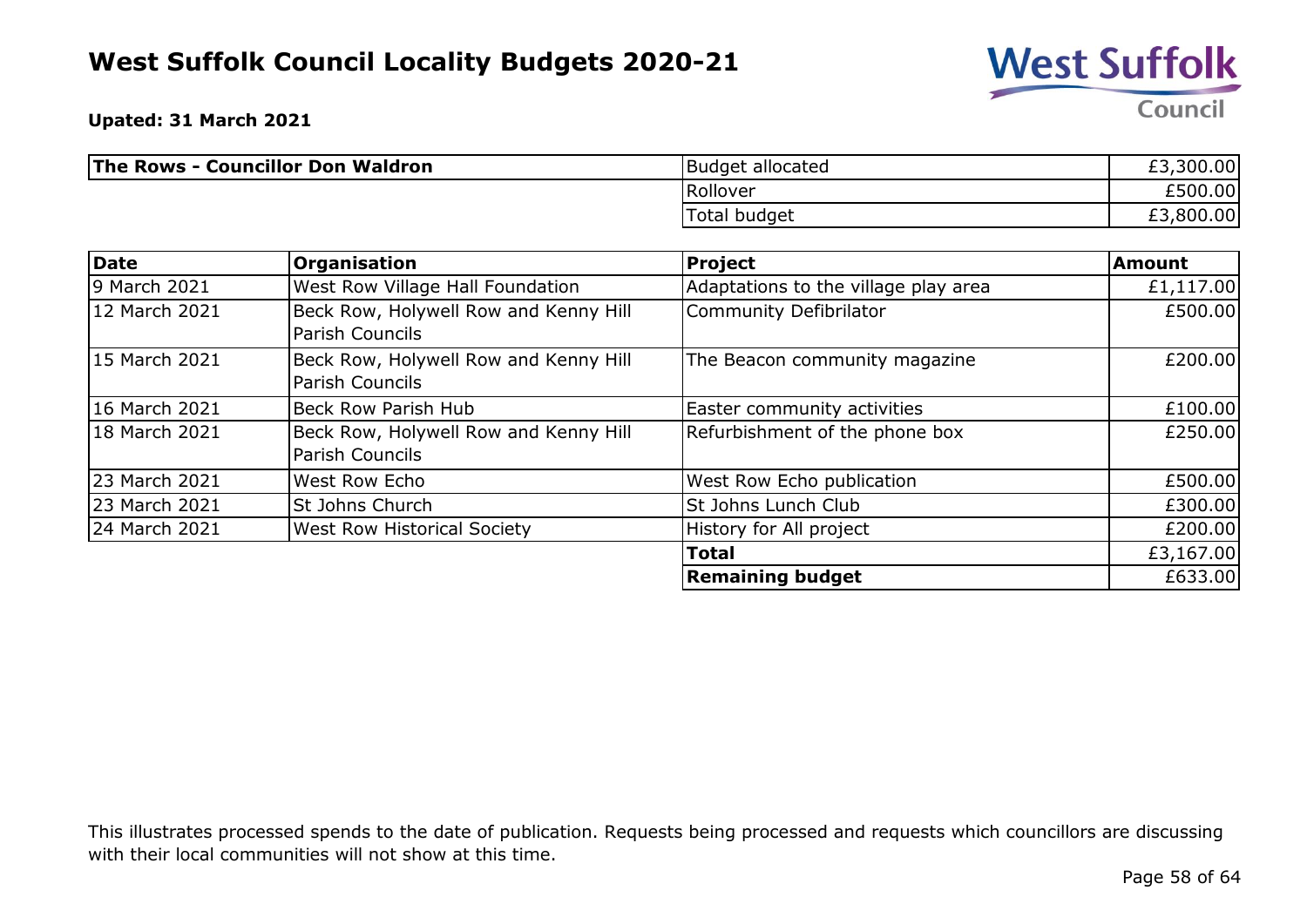

**Upated: 31 March 2021**

| Tollgate - Councillor Diane Hind | Budget allocated | ,300.00<br>ro<br>LJ. |
|----------------------------------|------------------|----------------------|
|                                  | Rollover         | £0.00                |
|                                  | Total budget     | £3,300.00            |

| Date             | <b>Organisation</b>                 | <b>Project</b>                                   | <b>Amount</b> |
|------------------|-------------------------------------|--------------------------------------------------|---------------|
| 3 June 2020      | Bury St Edmunds Rickshaw            | Purchase of second Rickshaw                      | £400.00       |
| 30 June 2020     | Tollgate                            | Vouchers for good neighbourhood scheme           | £100.00       |
| 3 September 2020 | Theatre Royal                       | Walking Stories' community threatre project      | £700.00       |
| 21 October 2020  | Bury in Bloom                       | The Craft Foxes (The Stars of 2020)              | £500.00       |
| 2 February 2021  | <b>West Suffolk Vineyard Church</b> | Ongoing running costs of the foodbank (Storehou  | £500.00       |
| 16 March 2021    | 6th Bury St Edmunds Scout Group     | New equipment and facility upgrade for Scout gro | £1,000.00     |
|                  |                                     |                                                  |               |
|                  |                                     | <b>Total</b>                                     | £3,200.00     |
|                  |                                     | <b>Remaining budget</b>                          | £100.00       |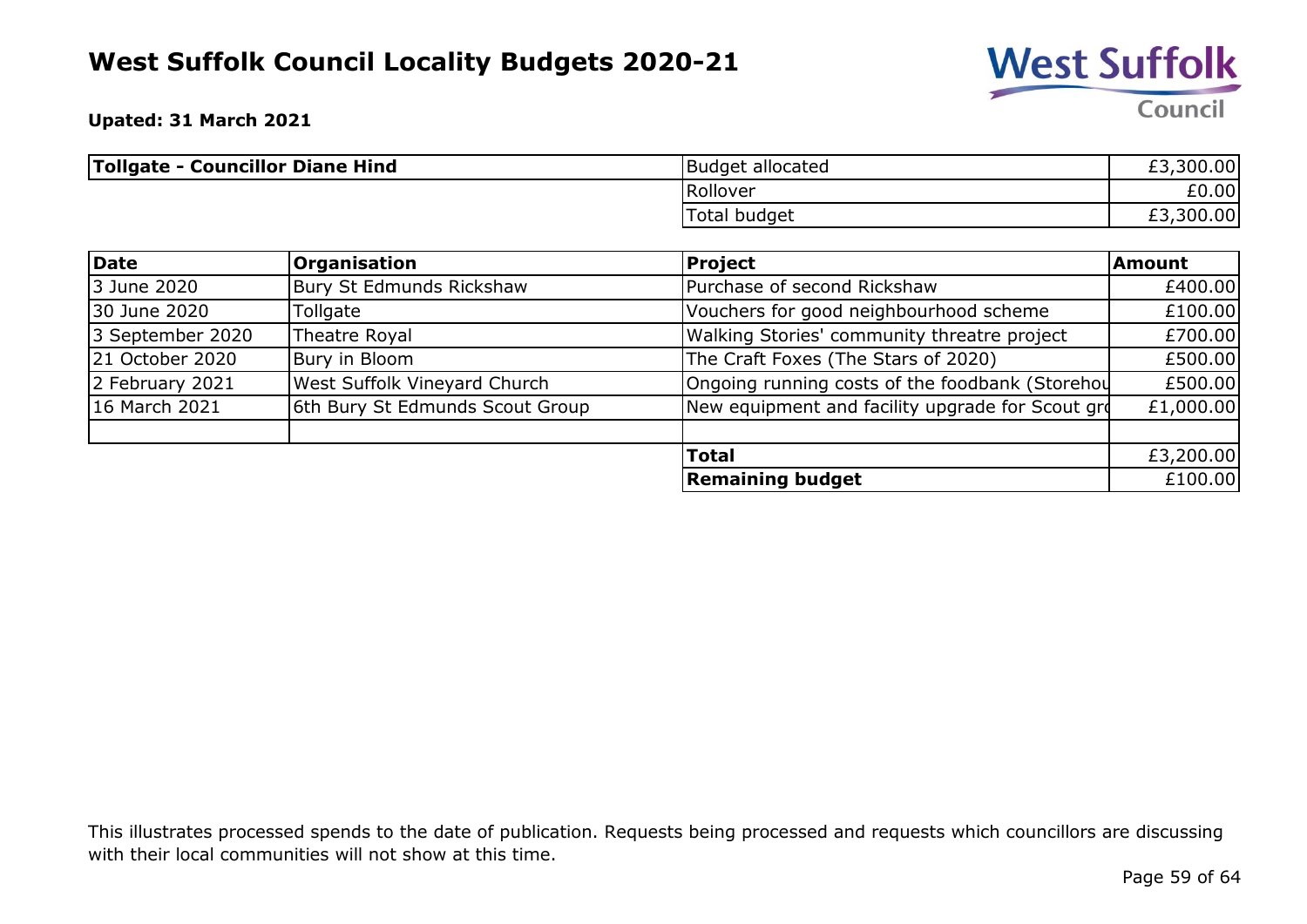

**Upated: 31 March 2021**

| <b>Tollgate - Councillor David Nettleton</b> | Budget allocated | £3,300.00       |
|----------------------------------------------|------------------|-----------------|
|                                              | Rollover         | £435.00         |
|                                              | Total budget     | 735.00<br>ر . ب |

| Date        | <b>Organisation</b>                | Project                             | Amount    |
|-------------|------------------------------------|-------------------------------------|-----------|
| 14 May 2020 | Bury St Edmunds Women's Aid Centre | Refuge Garden Refurbishment project | £750.00   |
| 3 June 2020 | Bury St Edmunds Rickshaw           | Purchase of second Rickshaw         | £2,985.00 |
|             |                                    |                                     |           |
|             |                                    |                                     |           |
|             |                                    |                                     |           |
|             |                                    |                                     |           |
|             |                                    |                                     |           |
|             |                                    | <b>Total</b>                        | £3,735.00 |
|             |                                    | <b>Remaining budget</b>             | £0.00     |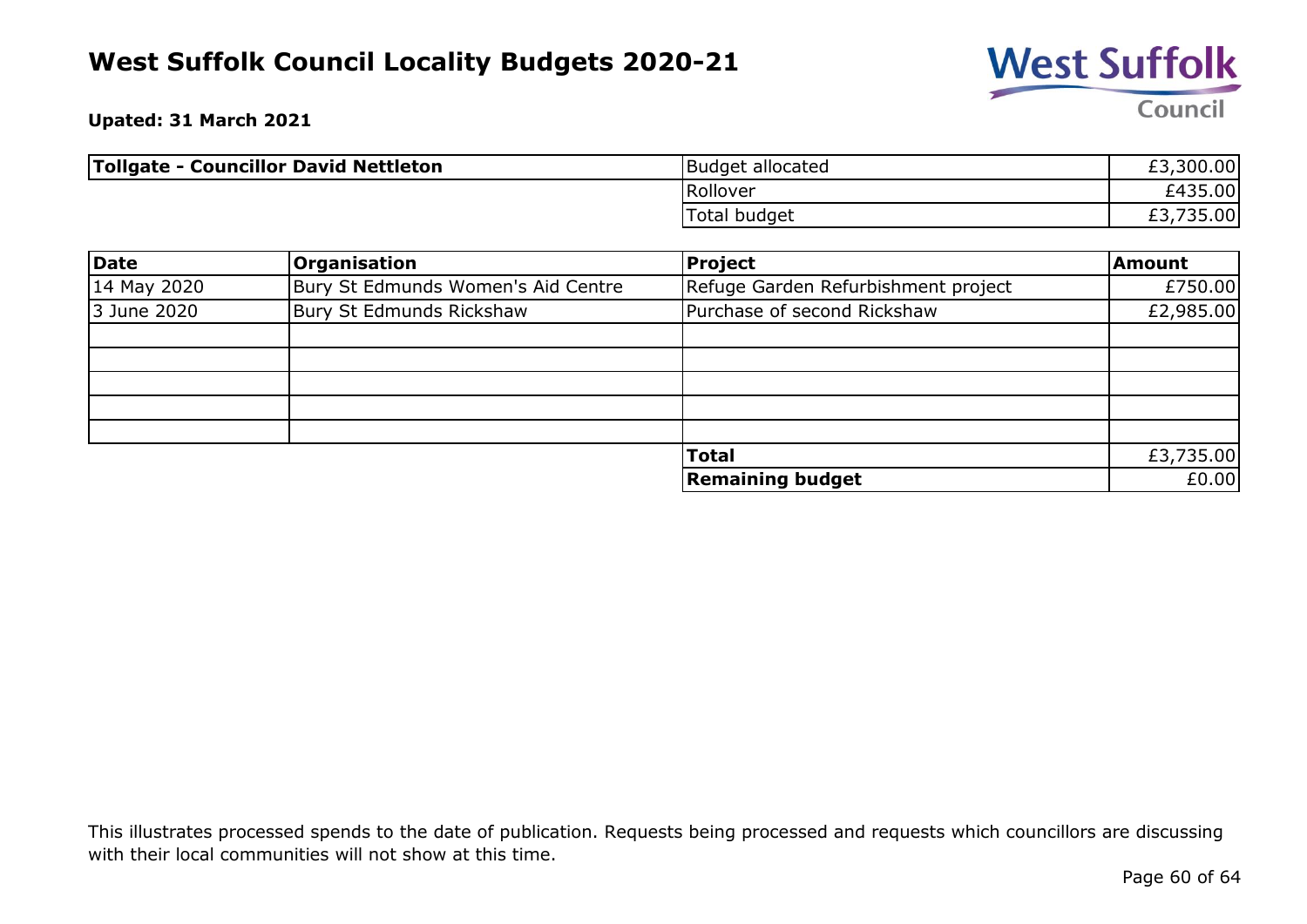

**Upated: 31 March 2021**

| Westgate - Councillor John Augustine | Budget allocated | £3,300.00 |
|--------------------------------------|------------------|-----------|
|                                      | Rollover         | £500.00   |
|                                      | Total budget     | £3,800.00 |

| Date          | <b>Organisation</b>             | <b>Project</b>                          | <b>Amount</b> |
|---------------|---------------------------------|-----------------------------------------|---------------|
| 11 March 2021 | West Suffolk Vineyard Church    | Facility improvement for the foodbank   | £2,500.00     |
| 16 March 2021 | 6th Bury St Edmunds Scout Group | New equipment and facility upgrade      | £300.00       |
| 16 March 2021 | Still Good Food                 | Facility upgrade to enhance local offer | £1,000.00     |
|               |                                 |                                         |               |
|               |                                 |                                         |               |
|               |                                 |                                         |               |
|               |                                 |                                         |               |
|               |                                 | <b>Total</b>                            | £3,800.00     |
|               |                                 | <b>Remaining budget</b>                 | £0.00         |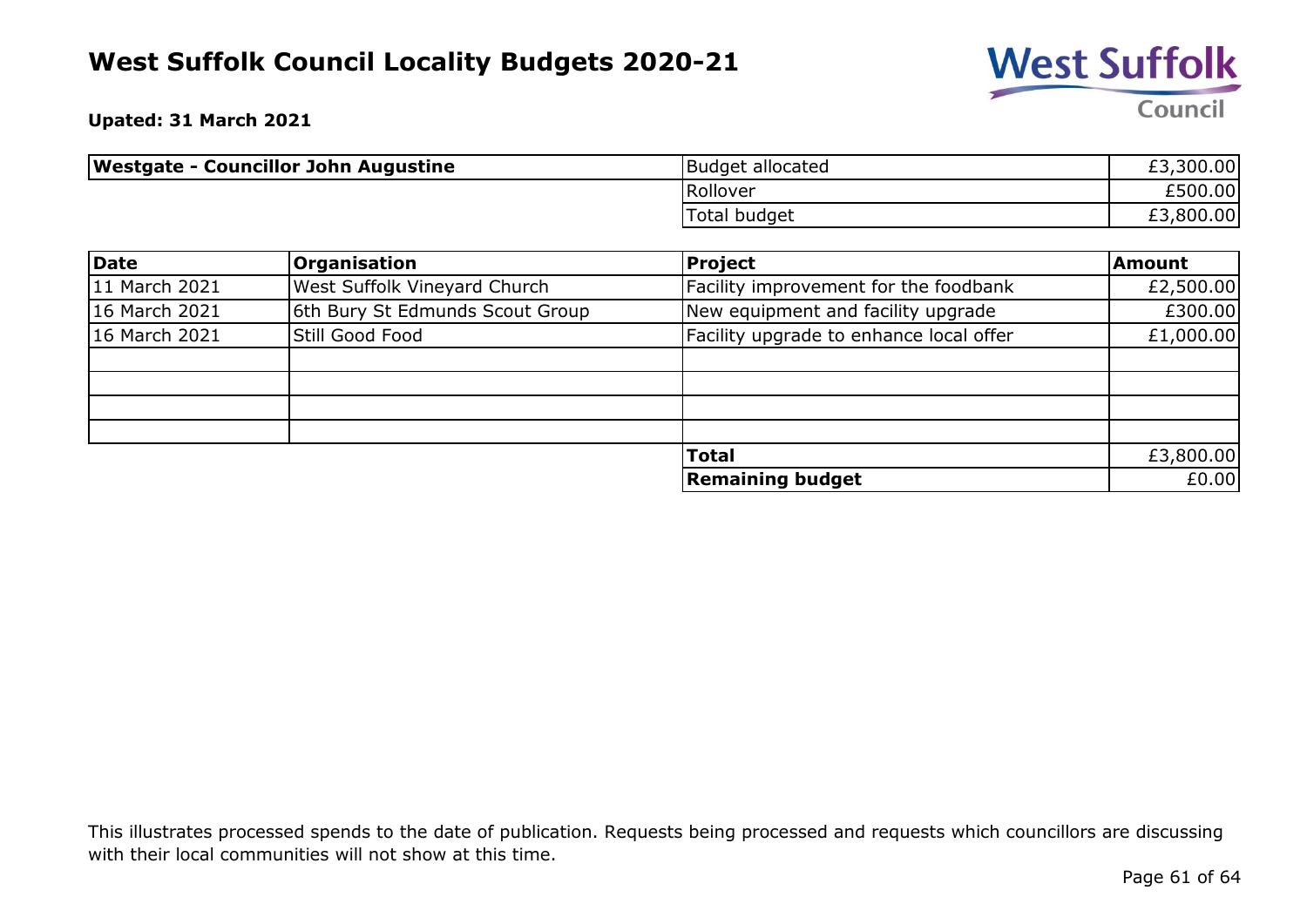

**Upated: 31 March 2021**

| <b>Westgate - Councillor Richard Rout</b> | <b>Budget allocated</b> | £3,300.00 |
|-------------------------------------------|-------------------------|-----------|
|                                           | Rollover                | £500.00   |
|                                           | Total budget            | £3,800.00 |

| Date          | <b>Organisation</b>       | <b>Project</b>                            | <b>Amount</b> |
|---------------|---------------------------|-------------------------------------------|---------------|
| 24 March 2021 | <b>Greener Growth CIC</b> | Horringer Court Community Kitchen project | £3,000.00     |
| 24 March 2021 | Still Good Food           | Food Confidence project                   | £800.00       |
|               |                           |                                           |               |
|               |                           |                                           |               |
|               |                           |                                           |               |
|               |                           |                                           |               |
|               |                           |                                           |               |
|               |                           | <b>Total</b>                              | £3,800.00     |
|               |                           | <b>Remaining budget</b>                   | £0.00         |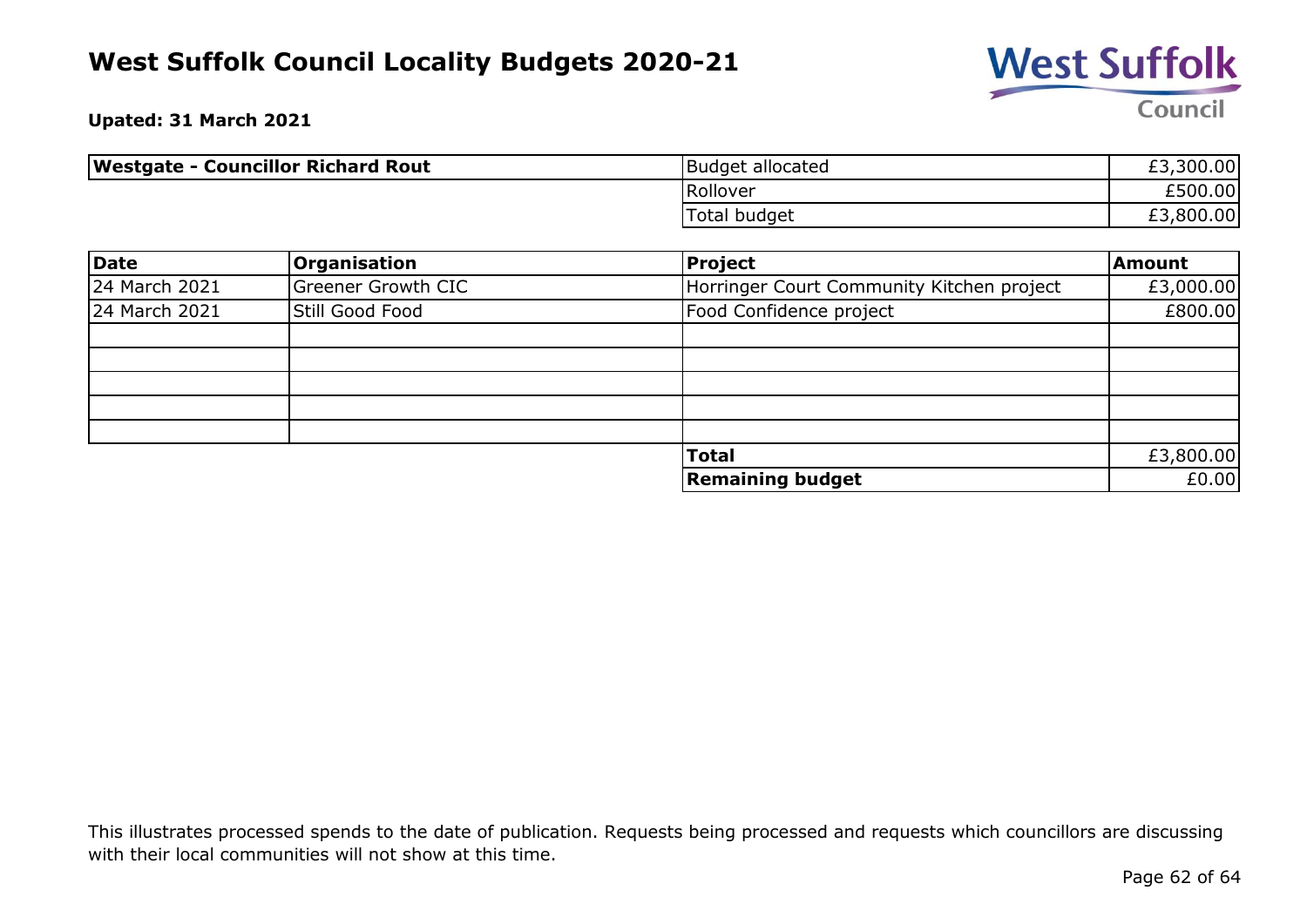

**Upated: 31 March 2021**

| Whepsted and Wickhambrook - Councillor Mary Evans | Budget allocated | £3,300.00 |
|---------------------------------------------------|------------------|-----------|
|                                                   | Rollover         | £0.00     |
|                                                   | Total budget     | £3,300.00 |

| Date              | <b>Organisation</b>             | <b>Project</b>                               | Amount    |
|-------------------|---------------------------------|----------------------------------------------|-----------|
| 23 June 2020      | Whepstead Parish Council        | Meals for the vulnerable                     | £150.00   |
| 28 July 2020      | Stansfield Parish Council       | Housing needs survey                         | £1,000.00 |
| 21 September 2020 | Brockley Parish Council         | Restoration of telephone kiosk               | £250.00   |
| 23 October 2020   | Whepsted Woodland Project       | Case Wood Community Firewood Project         | £1,000.00 |
| 6 January 2021    | Wickhambrook Parish Council     | Wickhambrook COVID 19 volunteer support grou | £300.20   |
| 4 March 2021      | Whepstead Community Association | Improvements to village hall roof            | £362.80   |
| 16 March 2021     | Denston Parish Meeting          | COVID 19 response project                    | £100.00   |
|                   |                                 | <b>Total</b>                                 | £3,163.00 |
|                   |                                 | <b>Remaining budget</b>                      | £137.00   |